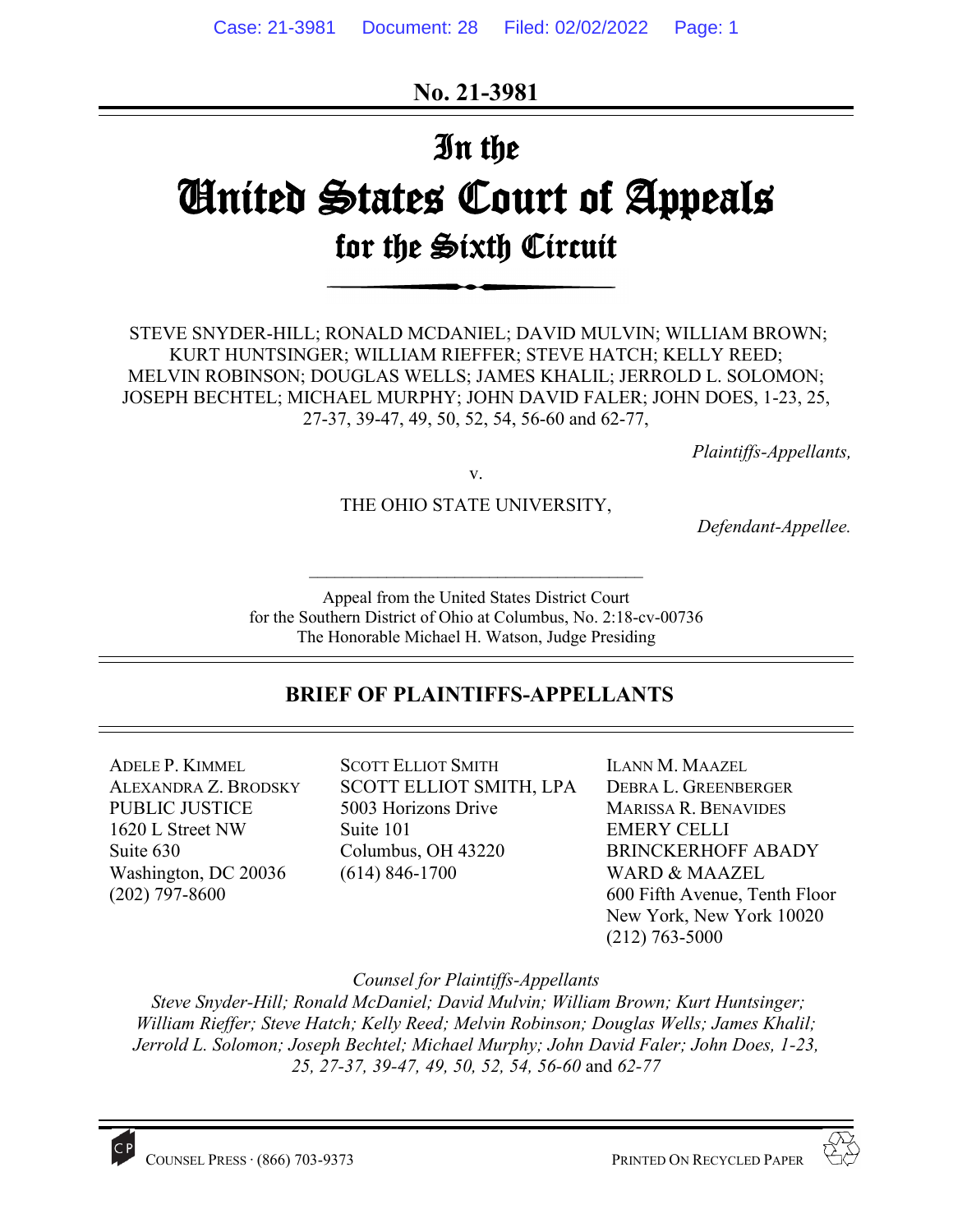# **CORPORATE DISCLOSURE STATEMENT**

Pursuant to Sixth Circuit Rule 26.1, Plaintiffs-Appellants are individuals and are not a corporation, nor a subsidiary or affiliate of a publicly owned corporation.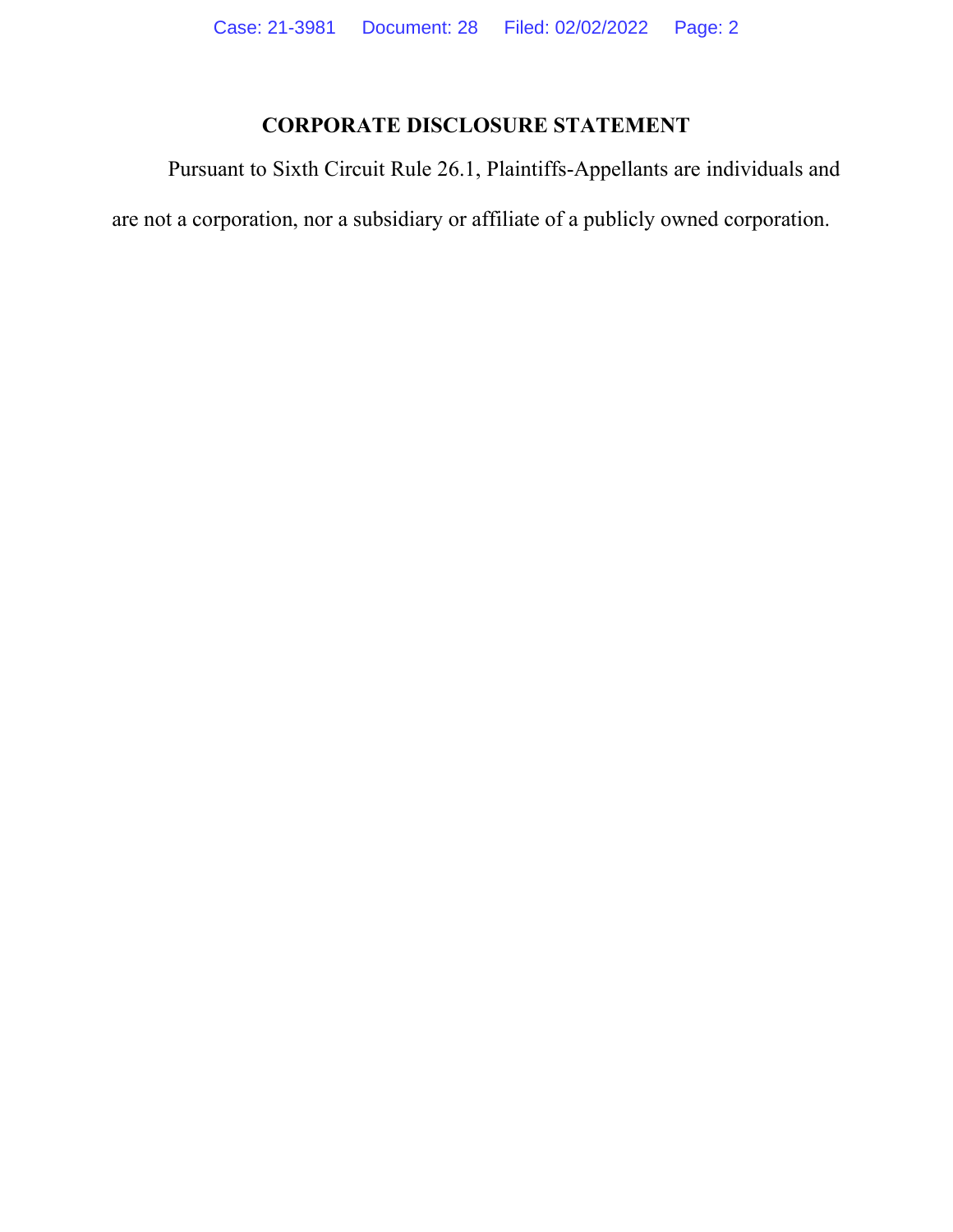# **TABLE OF CONTENTS**

# **PAGE NO.**

| I.  |             |                                                                                                                                                                          |
|-----|-------------|--------------------------------------------------------------------------------------------------------------------------------------------------------------------------|
|     | A.          |                                                                                                                                                                          |
|     | <b>B.</b>   | OSU Facilitated Strauss' Sexual Abuse and Hid its                                                                                                                        |
|     | $C_{\cdot}$ | Plaintiffs Did Not and Could Not Know of the University's                                                                                                                |
|     | D.          | Investigations in 2018 and 2019 Detail Decades of OSU's                                                                                                                  |
| II. |             |                                                                                                                                                                          |
|     |             |                                                                                                                                                                          |
|     |             |                                                                                                                                                                          |
|     |             |                                                                                                                                                                          |
| I.  |             |                                                                                                                                                                          |
|     | A.          | Under the Discovery Rule, A Claim Only Accrues When<br>A Plaintiff Knows or Should Have Known of His Injury<br><i>and</i> the Defendant's Role in Causing that Injury 21 |
|     | <b>B.</b>   | There Is No Basis to Reconsider the Longstanding                                                                                                                         |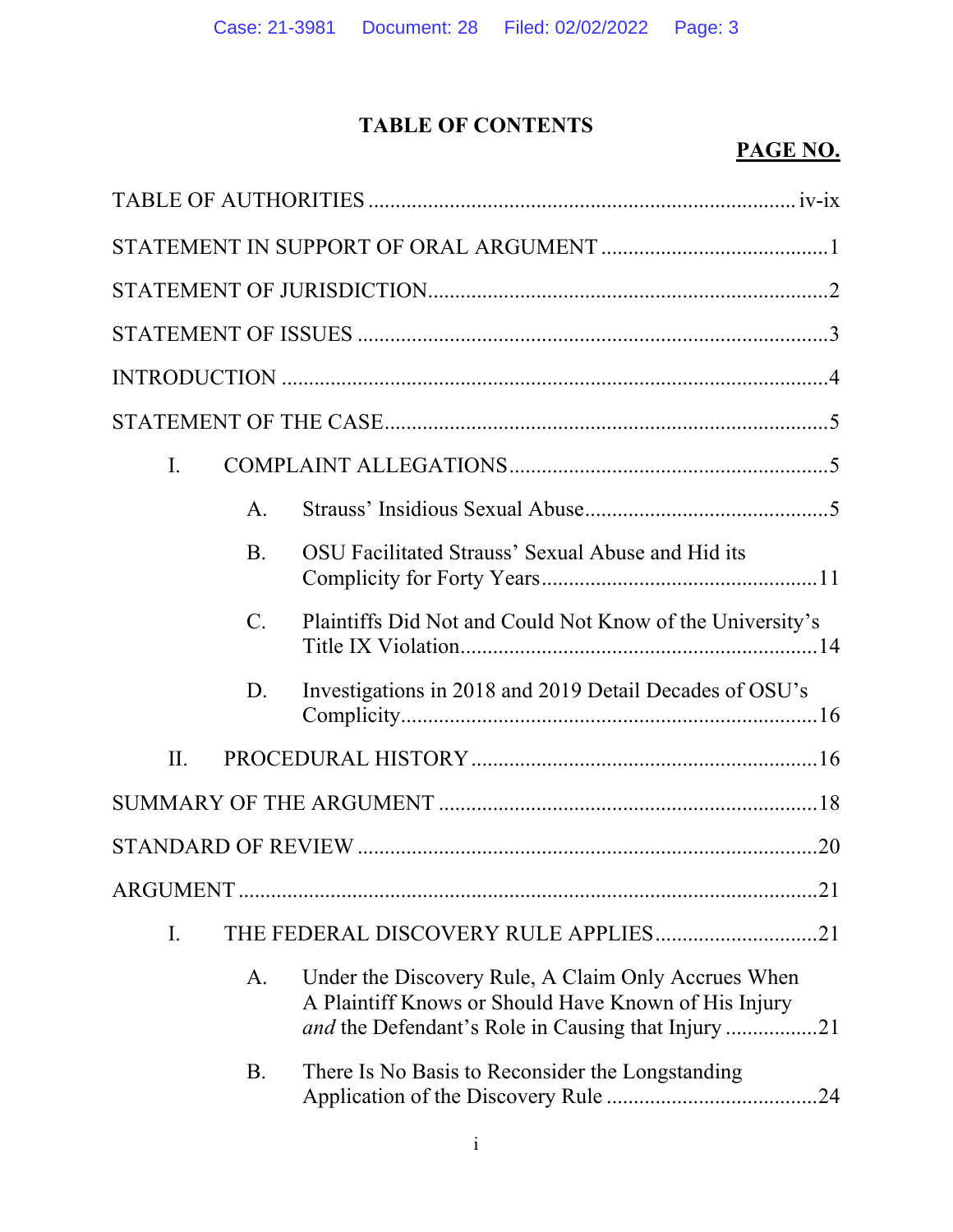| II.<br>THE DISTRICT COURT ERRED IN DISMISSING DETAILED<br>ALLEGATIONS THAT PLAINTIFFS DID NOT KNOW |             |                                                                                                                                                    |
|----------------------------------------------------------------------------------------------------|-------------|----------------------------------------------------------------------------------------------------------------------------------------------------|
|                                                                                                    | A.          | The District Court Ignored Specific, Plausible Allegations<br>that Seventy-Five Plaintiffs Reasonably Did Not Know                                 |
|                                                                                                    | <b>B.</b>   | The Statute of Limitations only Begins When, Inter Alia,<br>a Patient Knew or Should Have Known He Was Abused33                                    |
|                                                                                                    | $C_{\cdot}$ | The District Court Made Improper Inferences in Rejecting<br>Seventy-Five Plaintiffs' Factual Allegations That They                                 |
|                                                                                                    | 1.          | The Court Distorted the Allegations and Did Not<br>Analyze Any Plaintiff's Individual Experience 35                                                |
|                                                                                                    | 2.          | Suffering Discomfort is Not Tantamount, as a Matter<br>of Law, to Knowing You Were Abused36                                                        |
|                                                                                                    | 3.          | Hyper-aware Plaintiffs Who Recognized Strauss'<br>Conduct as Abuse Are Not the Prototypical                                                        |
| III.                                                                                               |             | THE DISTRICT COURT ERRED IN FINDING THAT EVERY<br>PLAINTIFF KNEW OR SHOULD HAVE KNOWN BEFORE 2018<br>THAT OSU FACILITATED STRAUSS' SEXUAL ABUSE 40 |
|                                                                                                    | A.          | Plaintiffs Did Not and Could Not Know OSU's Causal Role                                                                                            |
|                                                                                                    | <b>B.</b>   | Claims Do Not Accrue Before a Plaintiff Could Know the                                                                                             |
|                                                                                                    | 1.          | Appellate Caselaw Supports Delayed Accrual For Claims<br>Against Institutions that Condoned Misconduct43                                           |
|                                                                                                    | 2.          | District Court Caselaw Supports Delayed Accrual<br>of Claims against Universities For Enabling Abuse  45                                           |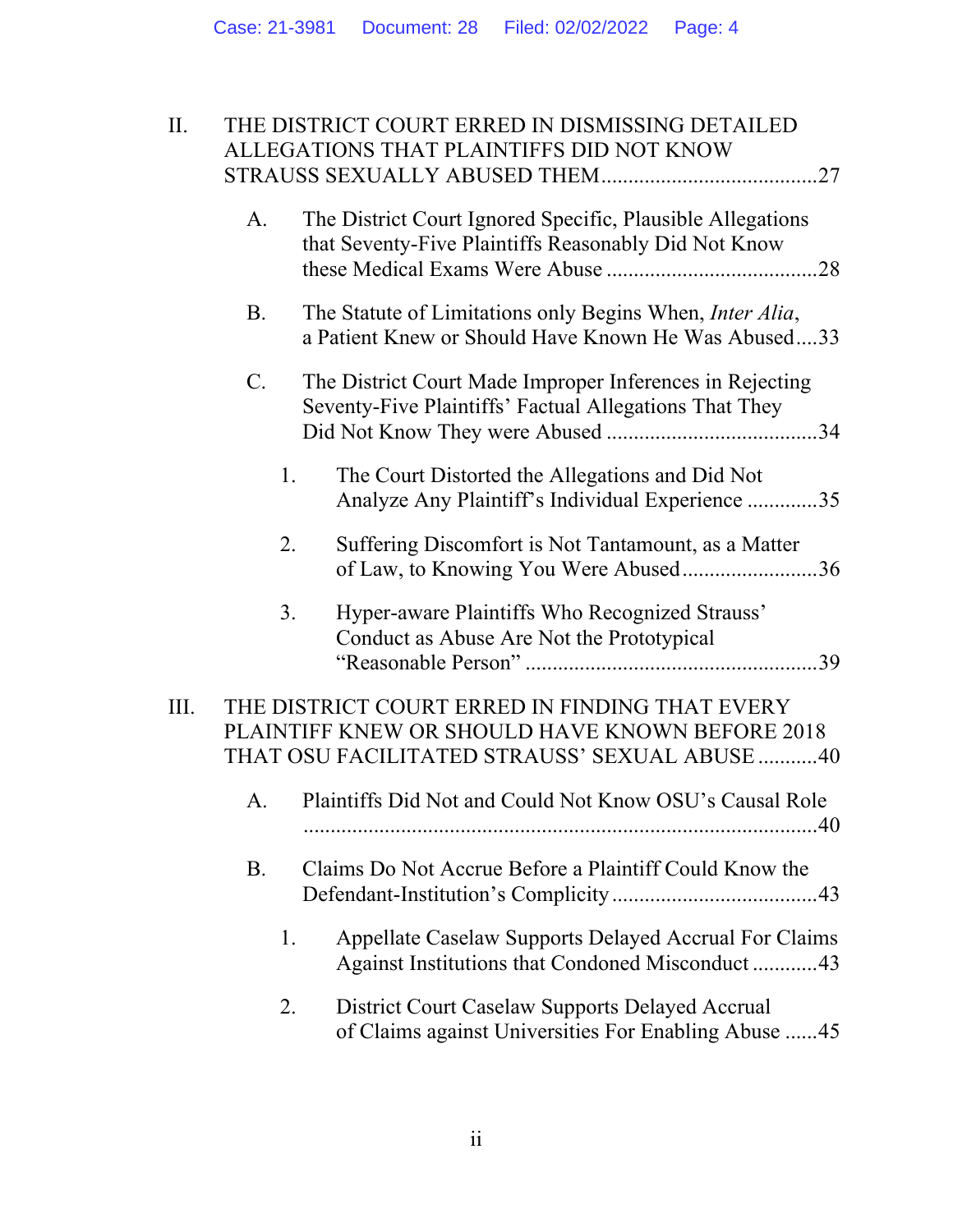|     | $C$ . | The District Court Erred in Holding Plaintiffs' Claims Were<br>Untimely, Even Though Plaintiffs Could Not Know of |  |
|-----|-------|-------------------------------------------------------------------------------------------------------------------|--|
|     | D.    | The District Court Erred in Relying on Post-Assault and                                                           |  |
| IV. |       | THE DISTRICT COURT ERRED IN REJECTING A<br>LIMITATIONS TOLL BASED ON OSU'S FRAUDULENT                             |  |
|     |       |                                                                                                                   |  |
|     |       |                                                                                                                   |  |
|     |       |                                                                                                                   |  |
|     |       |                                                                                                                   |  |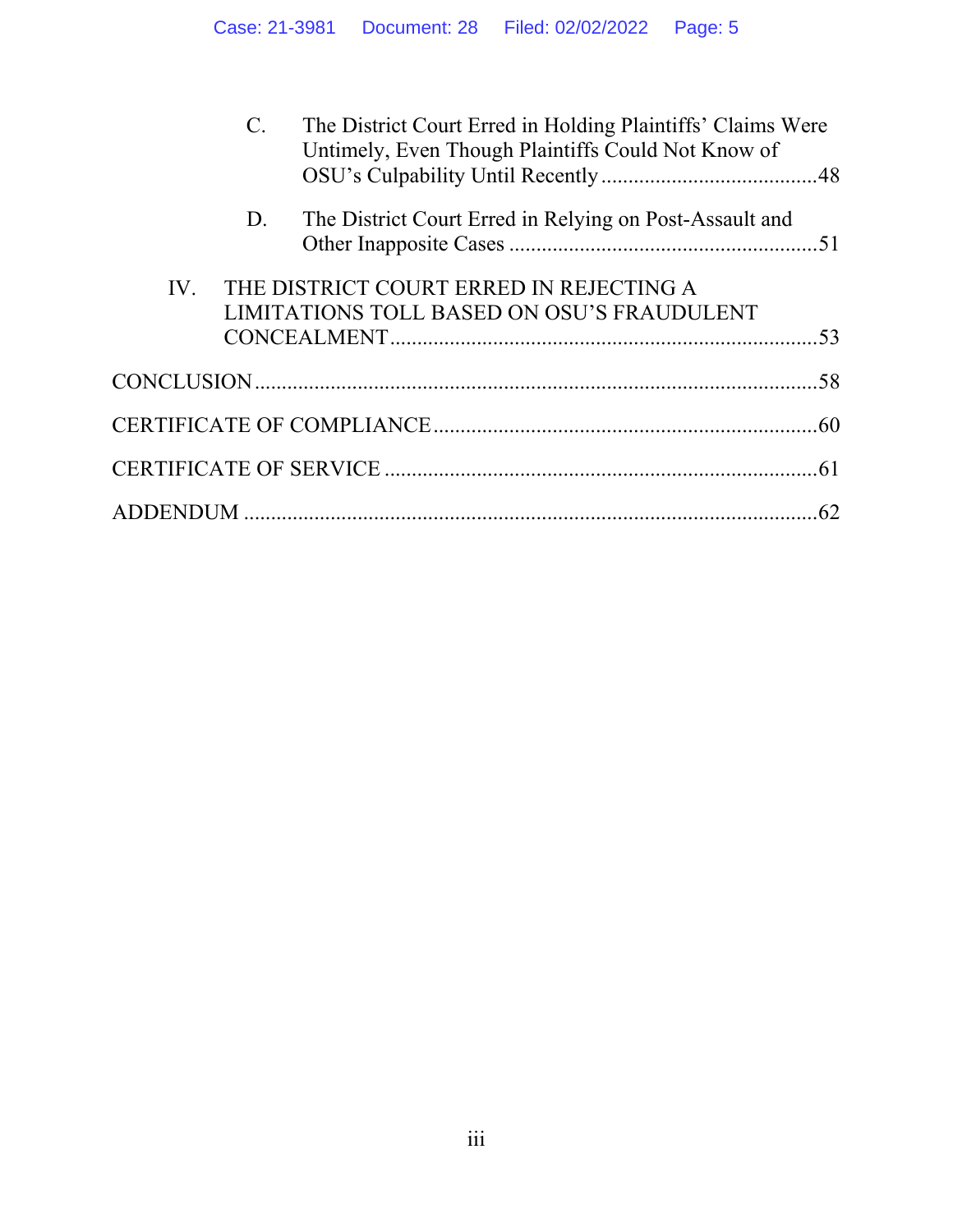# **TABLE OF AUTHORITIES**

**Cases**

# **PAGE NO.**

| A.Q.C. ex rel. Castillo v. United States,                                                    |
|----------------------------------------------------------------------------------------------|
| Am. Premier Underwriters, Inc. v. Nat'l R.R. Passenger Corp.,                                |
| Armstrong v. Lamy,                                                                           |
| Barrett v. United States,                                                                    |
| Bishop v. Children's Ctr. for Developmental Enrichment,                                      |
| Cascone v. United States,                                                                    |
| Cataldo v. U.S. Steel Corp.,                                                                 |
| Chappell v. Rich,                                                                            |
| City of Aurora v. Bechtel Corp.,                                                             |
| Cline v. United States,<br>No. 3:13-CV-776, 2016 WL 2653607 (M.D. Tenn. May 10, 2016)48      |
| Coate v. Montgomery Cnty., Kentucky,                                                         |
| Courtright v. City of Battle Creek,                                                          |
| Cutter v. Ethicon, Inc.,<br>No. 20-6040, 2021 WL 3754245 (6th Cir. Aug. 25, 2021) 27, 29, 37 |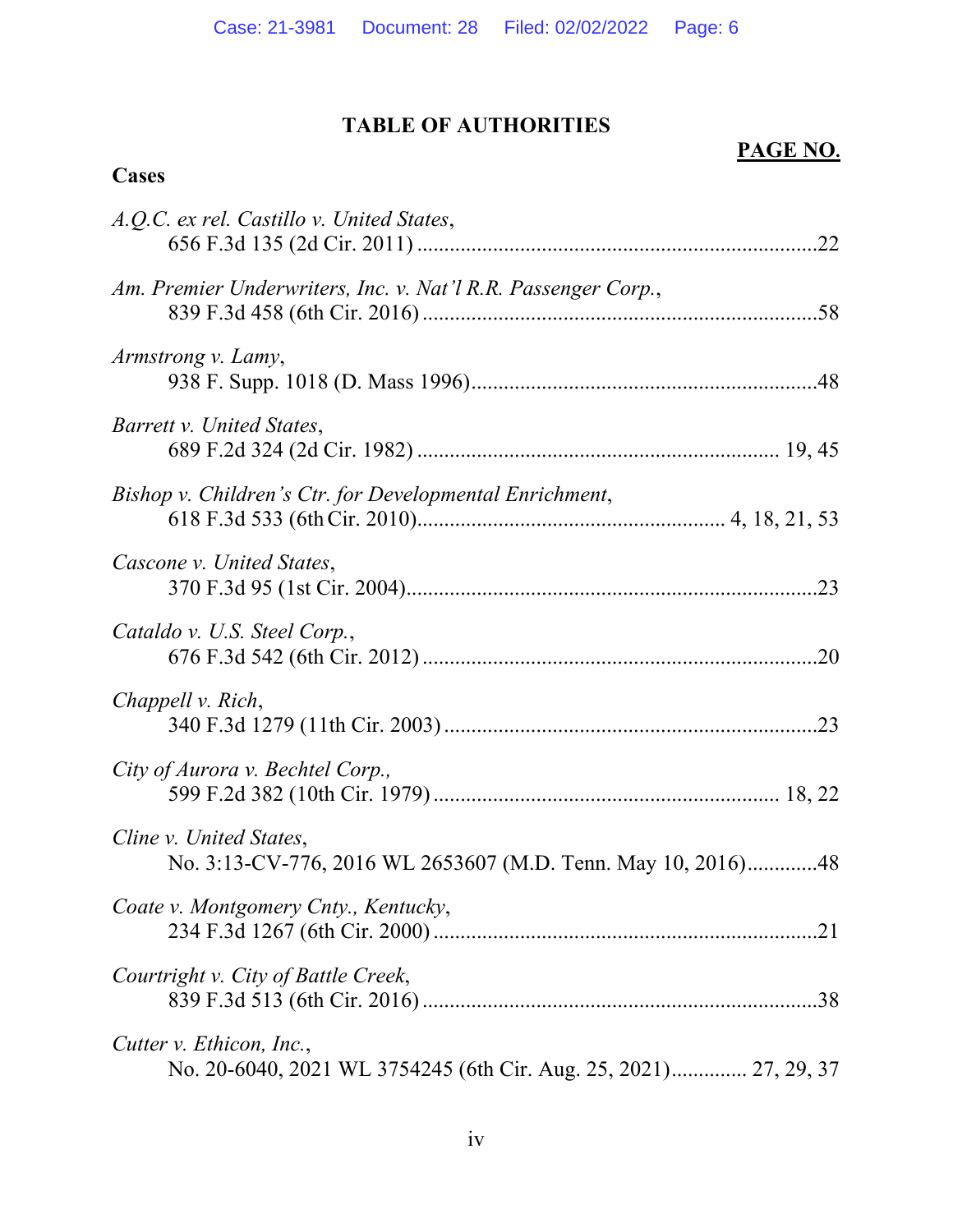| Doe 1 v. Baylor University,                                                                     |
|-------------------------------------------------------------------------------------------------|
| Doe v. Board of Education of Hononegah Community High School,                                   |
| Doe v. Cherwitz,                                                                                |
| Doe v. Pasadena Hosp. Ass'n,<br>No. 2:18-cv-08710, 2020 WL 1244357 (C.D. Ca. March 16, 2020) 33 |
| Dutchuk v. Yesner,<br>2020 WL 5752848, No. 3:19-cv-0136-HRH (D. Alaska Sept. 25, 2020)46        |
| Elam v. Menzies,                                                                                |
| Fonseca v. Consol. Rail Corp.,                                                                  |
| Gebser v. Lago Vista Indep. Sch. Dist.,                                                         |
| Gilley v. Dunaway,                                                                              |
| Gregg v. Haw., Dep't of Pub. Safety,                                                            |
| Hernandez v. Baylor Univ.,                                                                      |
| Hoeppner v. Jess Howard Elec. Co.,                                                              |
| Hogan v. United States,                                                                         |
| Hughes v. Vanderbilt Univ.,                                                                     |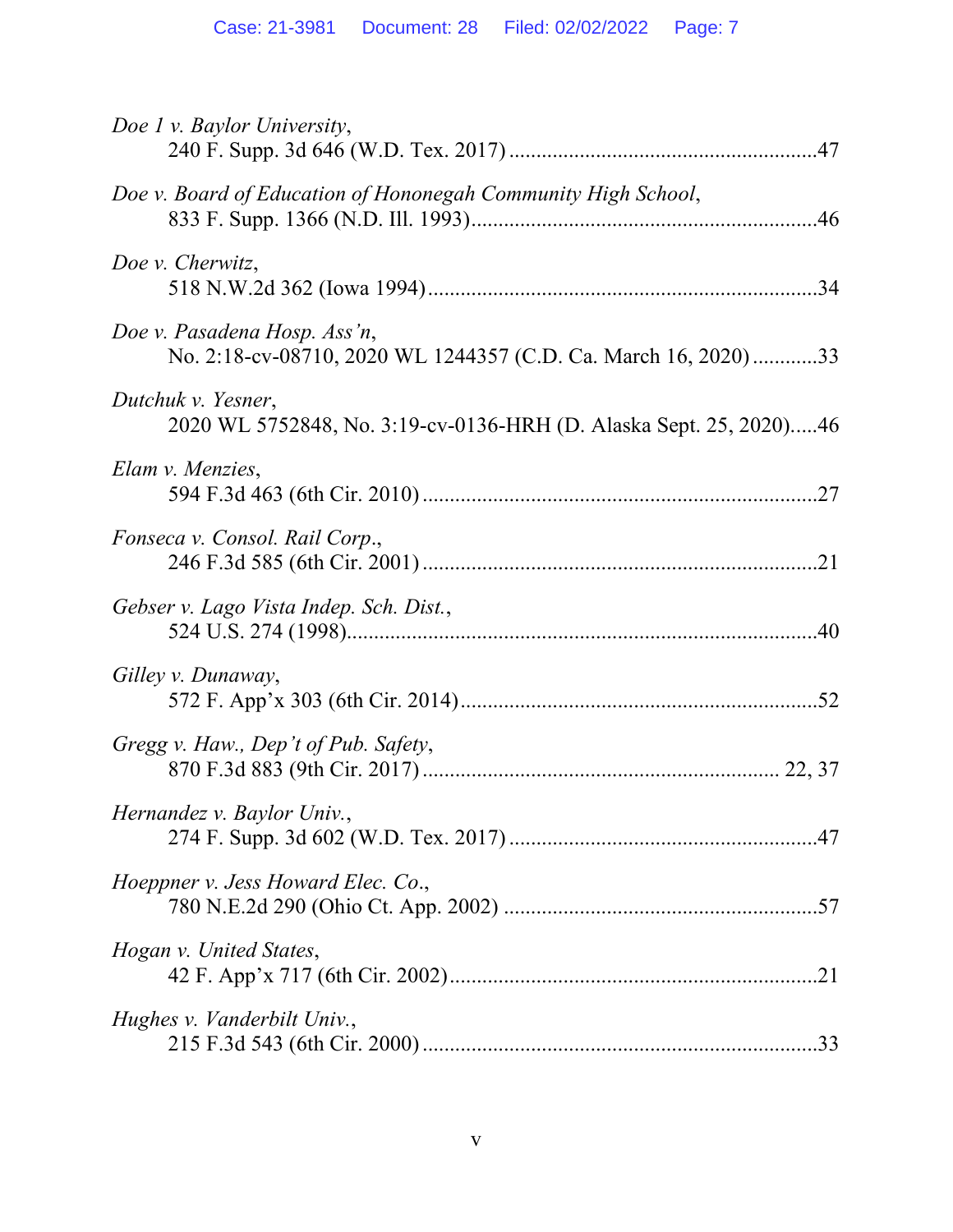| In re Arctic Express Inc.,                                                                       |
|--------------------------------------------------------------------------------------------------|
| In re Copper Antitrust Litig.,                                                                   |
| Jackson v. Birmingham Bd. of Educ.,                                                              |
| Jameson v. Univ. of Idaho,<br>No. 3:18-cv-00451, 2019 WL 5606828 (D. Idaho Oct. 30, 2019) 33, 47 |
| Johnson v. Chudy,                                                                                |
| Karasek v. Regents of University of California,                                                  |
| King-White v. Humble Independent School District,                                                |
| Kollaritsch v. Mich. State Univ. Bd. of Trs.,                                                    |
| Lillard v. Shelby Cnty. Bd. of Educ.,                                                            |
| Lozano v. Baylor Univ.,                                                                          |
| Lutz v. Chesapeake Appalachia, L.L.C.,                                                           |
| Lutz v. Chesapeake Appalachia, L.L.C.,                                                           |
| Magnum v. Archdiocese of Phila.,                                                                 |
| Magnum v. Archdiocese of Phila.,<br>No. 06-cv-2589, 2006 WL 3359642 (E.D. Pa. Nov. 17, 2006) 57  |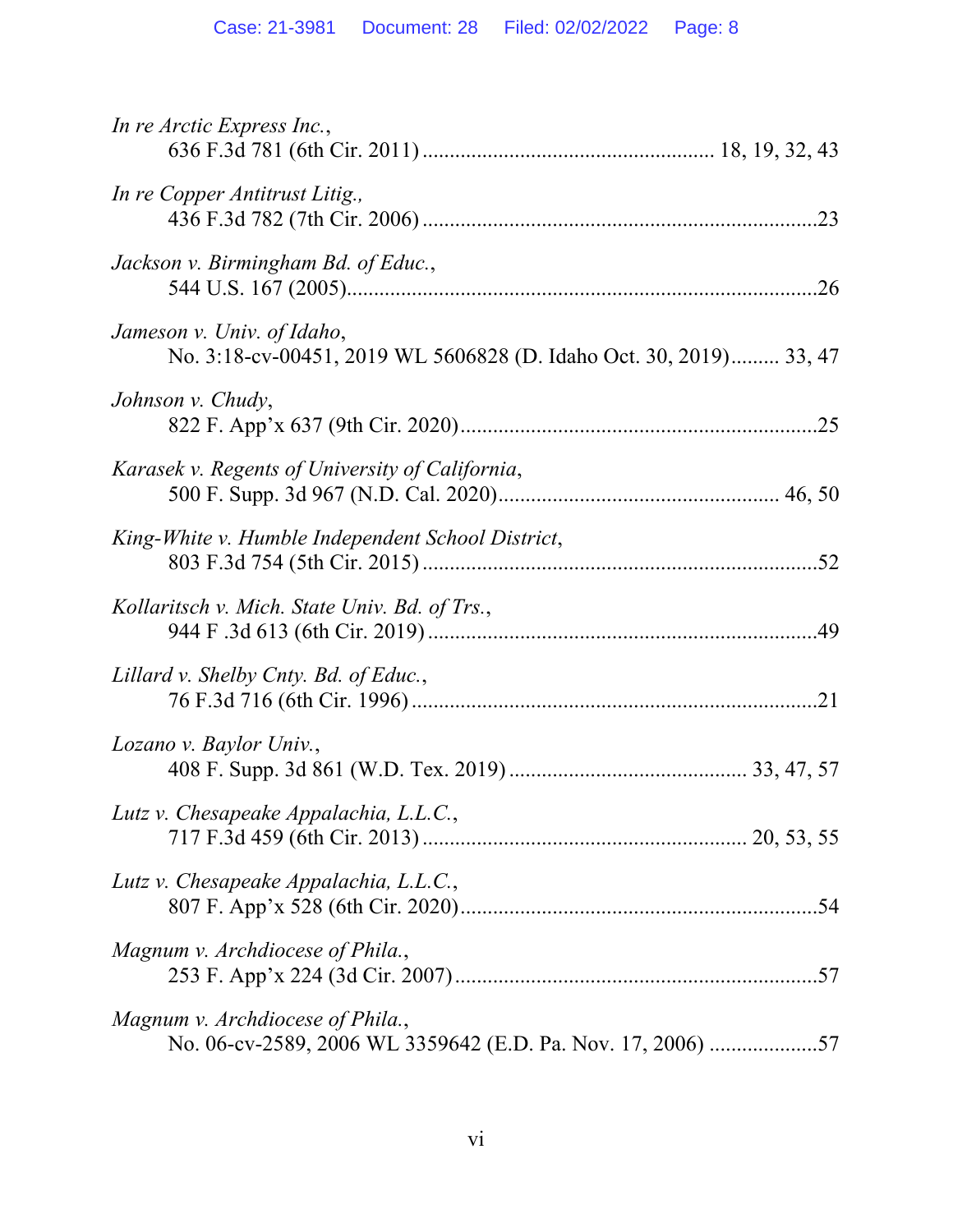| Marsh v. Genentech, Inc.,                          |
|----------------------------------------------------|
| McIntyre v. United States,                         |
| Merck & Co. v. Reynolds,                           |
| Meriwether v. Hartop,                              |
| Momenian v. Davidson,                              |
| N. Haven Bd. of Ed. v. Bell,                       |
| Nat'l Credit Union Admin. Bd. v. Jurcevic,         |
| Navarro v. Procter & Gamble Co.,                   |
| <i>Ouellette v. Beaupre,</i>                       |
| Parsons v. CSX Transp., Inc.,                      |
| Piotrowski v. City of Hous.,                       |
| Redwing v. Catholic Bishop for Diocese of Memphis, |
| Roberson v. Tennessee,                             |
| Rotkiske v. Klemm,                                 |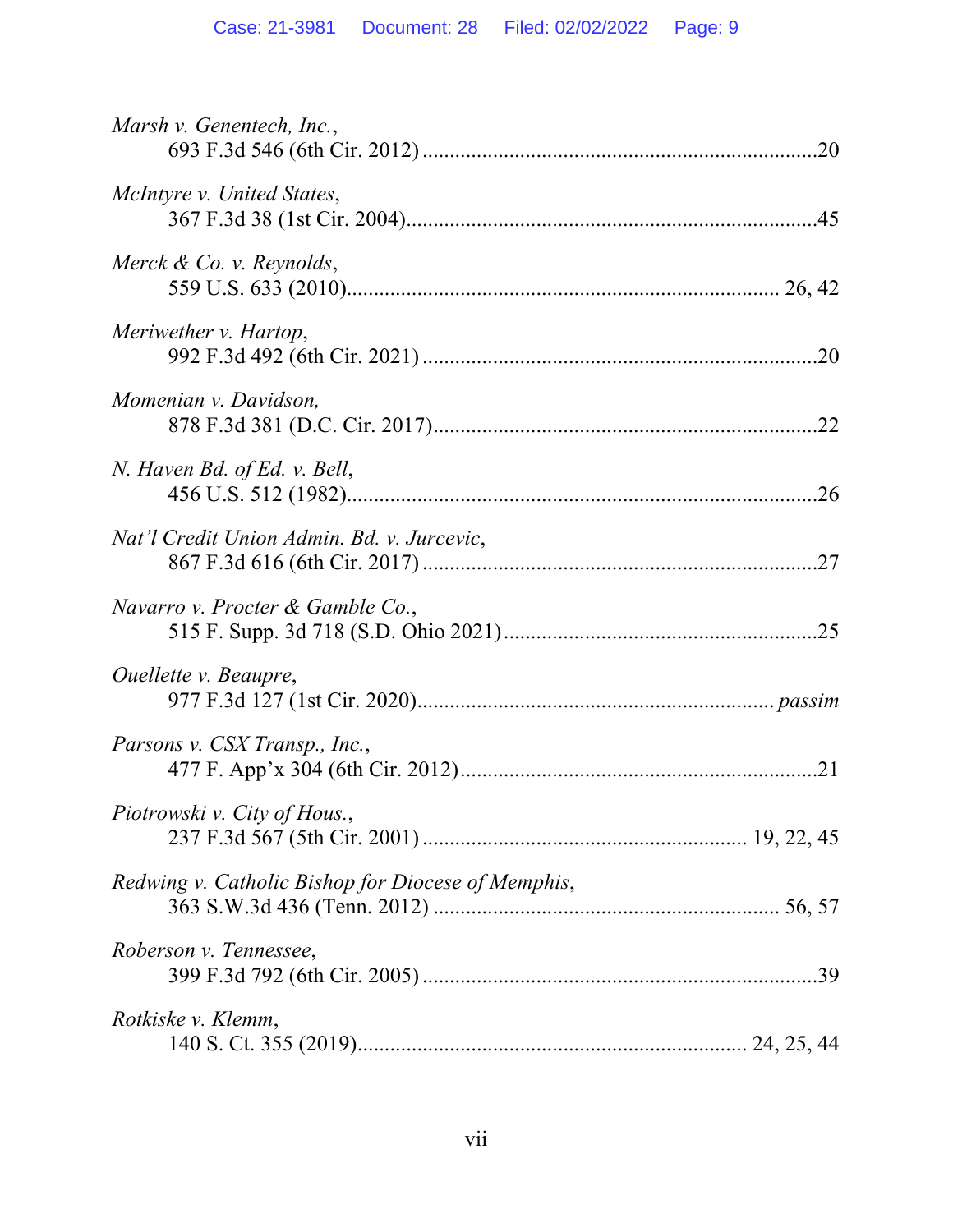| Schmitz v. NCAA,                                                                                      |
|-------------------------------------------------------------------------------------------------------|
| Simmons v. United States,                                                                             |
| Simpson v. Univ. of Colo. Boulder,                                                                    |
| Smith v. Sowers,                                                                                      |
| Sohm v. Scholastic Inc.,                                                                              |
| Sowers v. Bradford Area Sch. Dist.,                                                                   |
| Sowers v. Bradford Area Sch. Dist.,                                                                   |
| Stoleson v. United States,                                                                            |
| T.R. v. The Boy Scouts of Am.,                                                                        |
| Tijerina v. Walters,                                                                                  |
| Tipton v. Brock,                                                                                      |
| Torres v. Sugar-Salem Sch. Dist.,<br>No. 4:17-cv-00178, 2019 WL 4784598 (D. Idaho, Sept. 30, 2019) 34 |
| TRW Inc. v. Andrews,                                                                                  |
| Twersky v. Yeshiva University,                                                                        |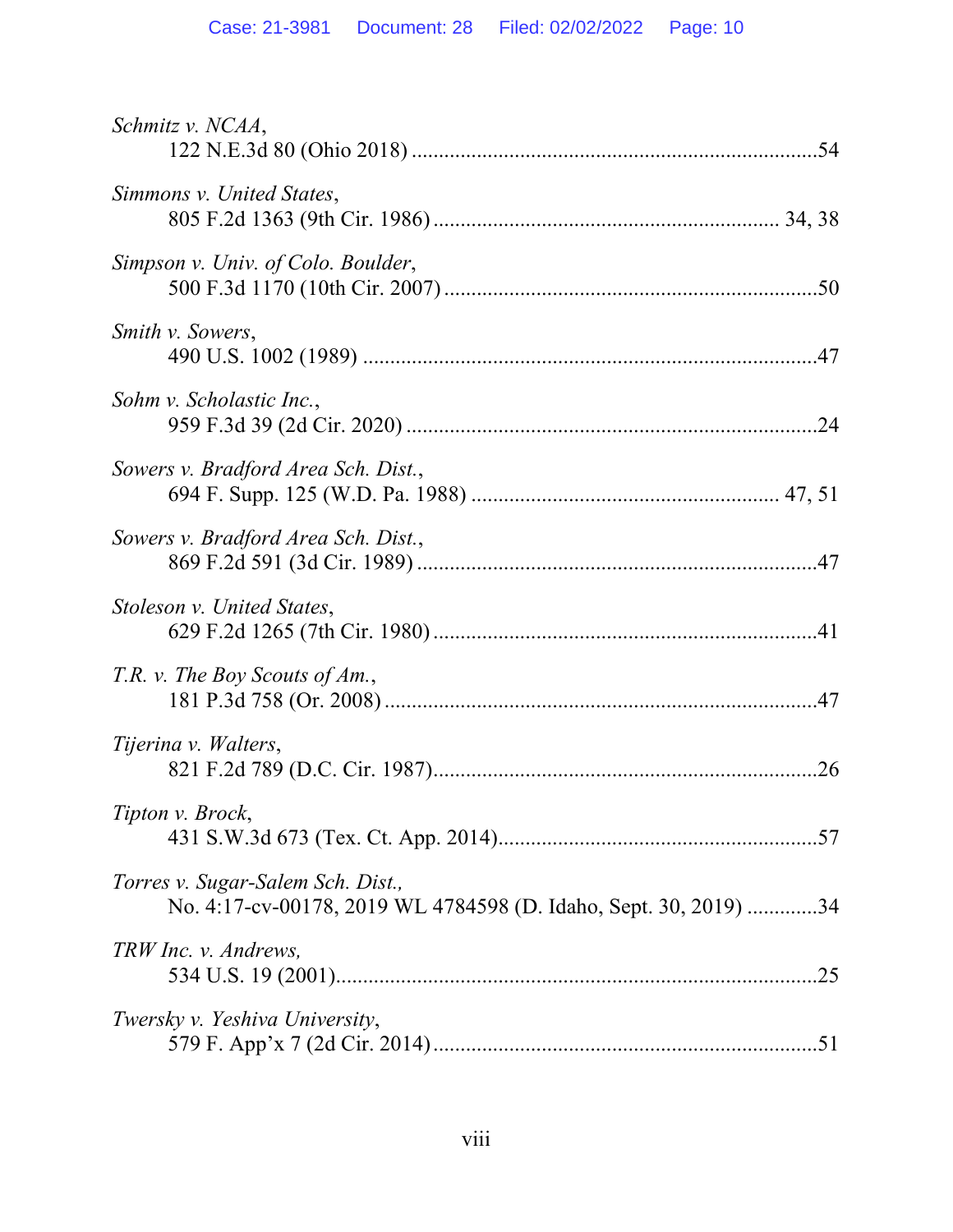| United States v. Kubrick,                                    |
|--------------------------------------------------------------|
| Urie v. Thompson,                                            |
| Varnell v. Dora Consol. Sch. Dist.,                          |
| Williams ex rel. Hart v. Paint Valley Local School District, |
| Williams v. Bd. of Regents of Univ. Sys. of Ga,              |
| <b>Statutes &amp; Rules</b>                                  |
|                                                              |
|                                                              |
|                                                              |
| <b>Other Authorities</b>                                     |
|                                                              |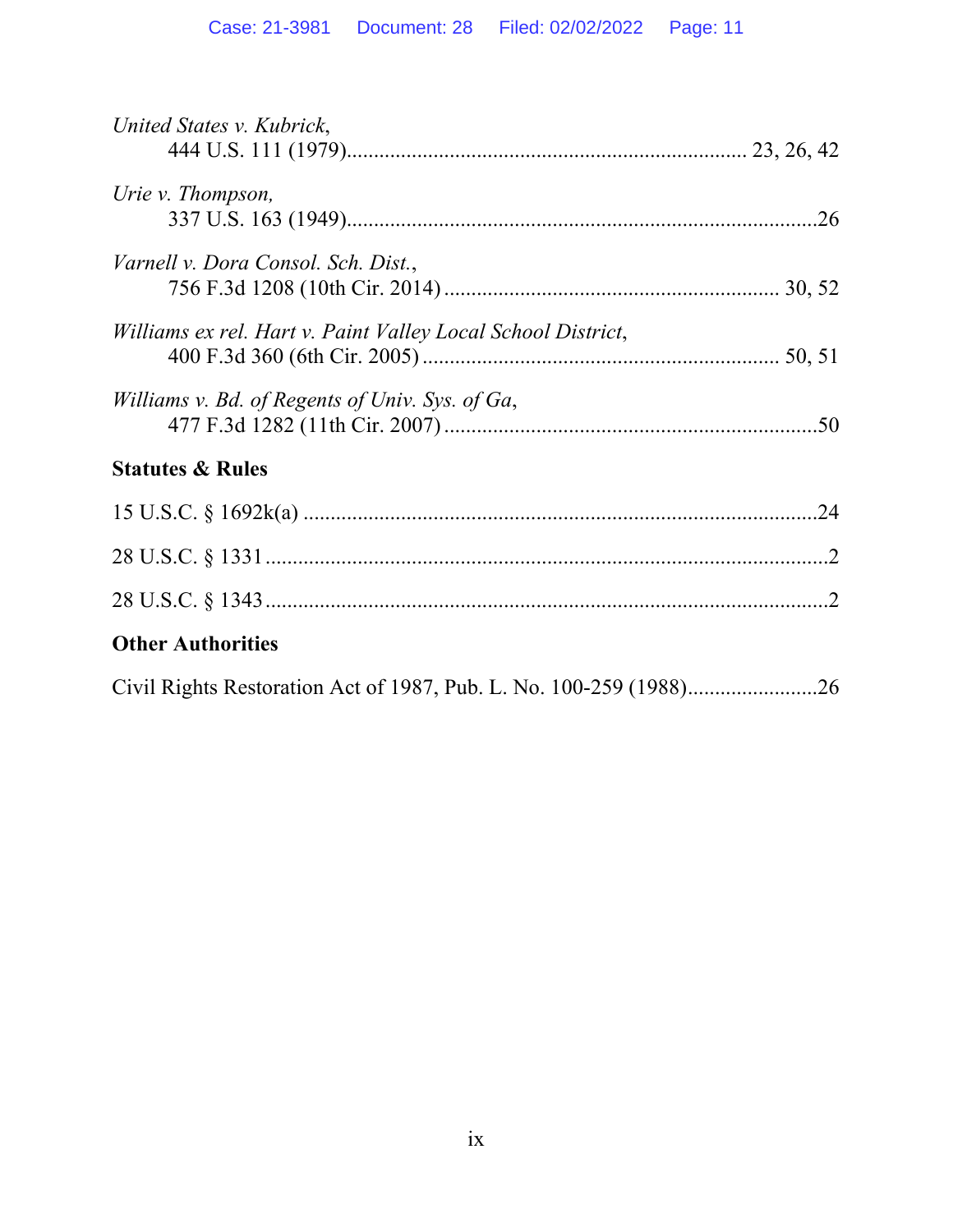#### **STATEMENT IN SUPPORT OF ORAL ARGUMENT**

Oral argument is warranted because this case involves multiple issues of immense public import. Eighty-four Plaintiffs seek to hold Ohio's flagship state university accountable under Title IX of the Education Amendments of 1972 for enabling a serial sexual predator for two decades. The District Court dismissed this case and related cases brought by hundreds of other survivors. It held that each and every Plaintiff's claim was untimely notwithstanding the federal discovery rule, which delayed accrual of the Title IX claims, and state law equitable tolling for fraudulent concealment.

This case raises important questions of federal law about applying delayed accrual where a patient did not realize he was being sexually abused by a doctor because the abuse occurred under the guise of a medical exam. Oral argument will aid the Court in parsing the thousands of specific factual allegations in this case detailing, for each Plaintiff who did not know he was abused, the context and basis for that lack of knowledge.

This case also raises important questions of federal law about when a Title IX claim accrues against a university that enables a serial sexual predator on its staff: does it accrue when the plaintiff has a basis to allege fault on the part of the university or does it accrue (as the District Court held) when a plaintiff knows the abuser was a university employee?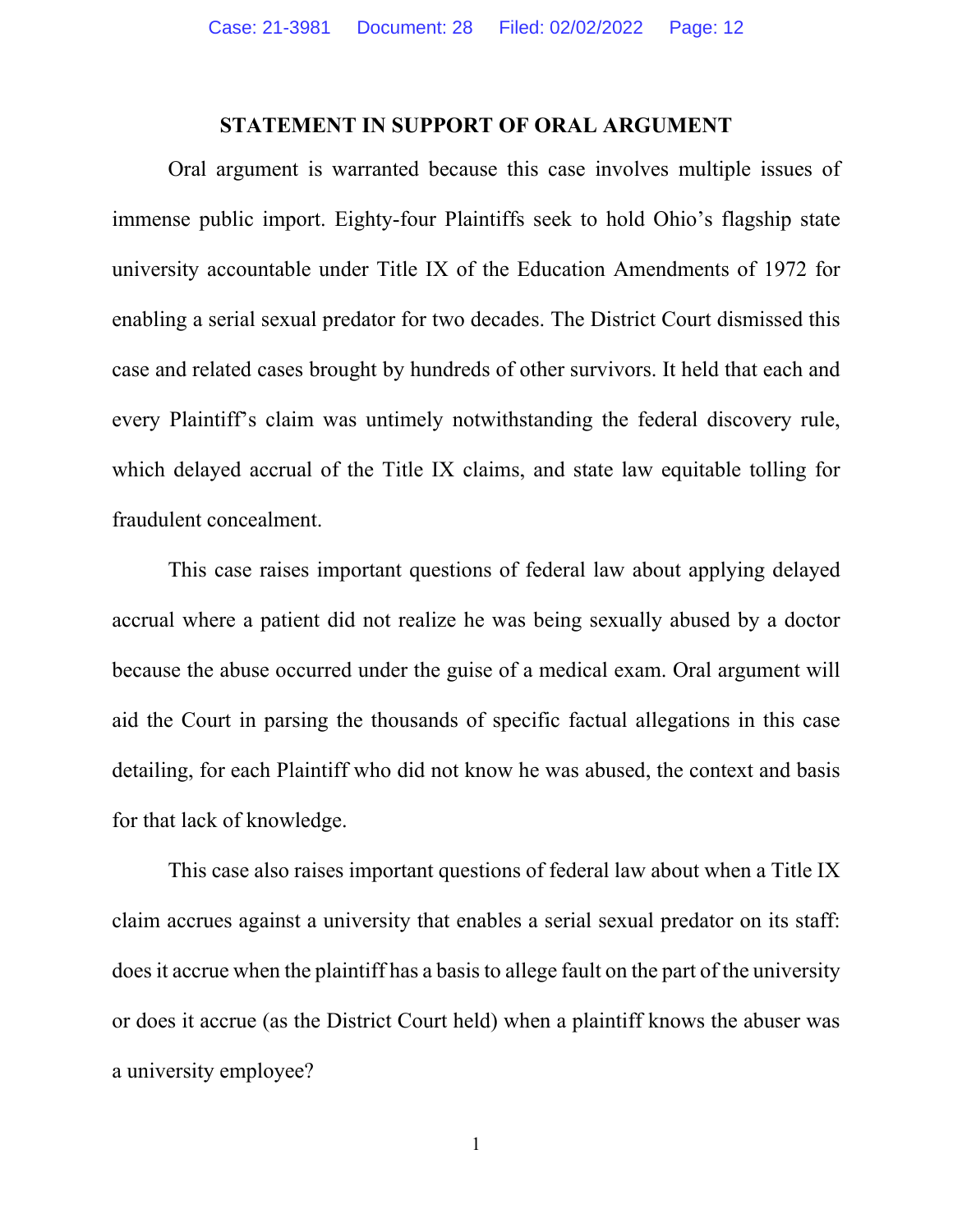Finally, the District Court's rejection of the state law toll for fraudulent concealment, despite crediting allegations that the university concealed evidence of its own misconduct for nearly forty years, warrants elucidation through argument.

Eighty-four survivor Plaintiffs are directly affected by this appeal. Hundreds of survivors who filed this and related cases before the District Court will be affected by this Court's resolution. Plaintiffs respectfully request the opportunity for their chosen counsel to be heard by the Court.

#### **STATEMENT OF JURISDICTION**

The District Court had original jurisdiction over Plaintiffs' claims against the Ohio State University ("OSU") under 28 U.S.C. §§ 1331 and 1343. Second Amended Complaint ("SAC"), R.123 at 1995. [1](#page-12-0) The District Court issued an Opinion and Order ("Decision") granting Defendant's motion to dismiss for failure to state a claim on September 22, 2021, dismissing all claims. Decision, R.158 at 2774-76. Plaintiffs timely filed a notice of appeal on October 21, 2021. Notice of Appeal, R.160 at 2778.

<span id="page-12-0"></span><sup>&</sup>lt;sup>1</sup> In accordance with Sixth Circuit R.  $28(a)(1)$ , citations to the lower court record include the record entry ("R.") number followed by the Page ID  $\#$  citation to the relevant portion of the document.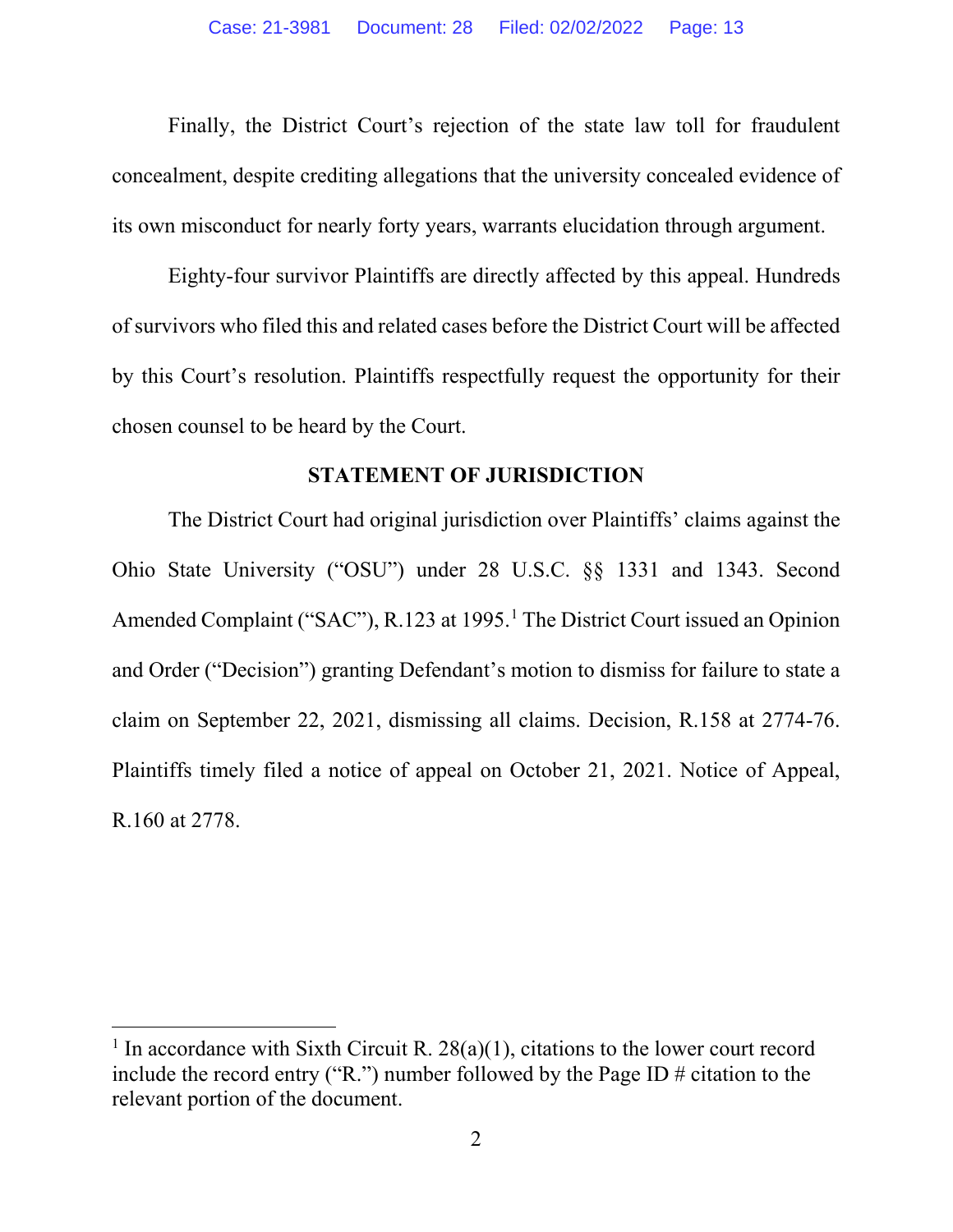#### **STATEMENT OF ISSUES**

1. Did the District Court improperly find each Plaintiff knew he was abused, even though seventy-five Plaintiffs individually alleged they did not know Strauss' medical exams were sexual abuse?

2. Did the District Court erroneously hold that Plaintiffs' mere knowledge that OSU employed Strauss triggered accrual of their claims against OSU, where Title IX prohibits *respondeat superior* liability and requires that the school's own discrimination caused Plaintiffs' sexual abuse?

3. Did the District Court err in holding that none of the Plaintiffs' claims were tolled by fraudulent concealment, even though OSU concealed Strauss' abuse for decades and made affirmative misrepresentations to five Plaintiffs about the legitimacy of Strauss' exams and OSU's role in enabling Strauss?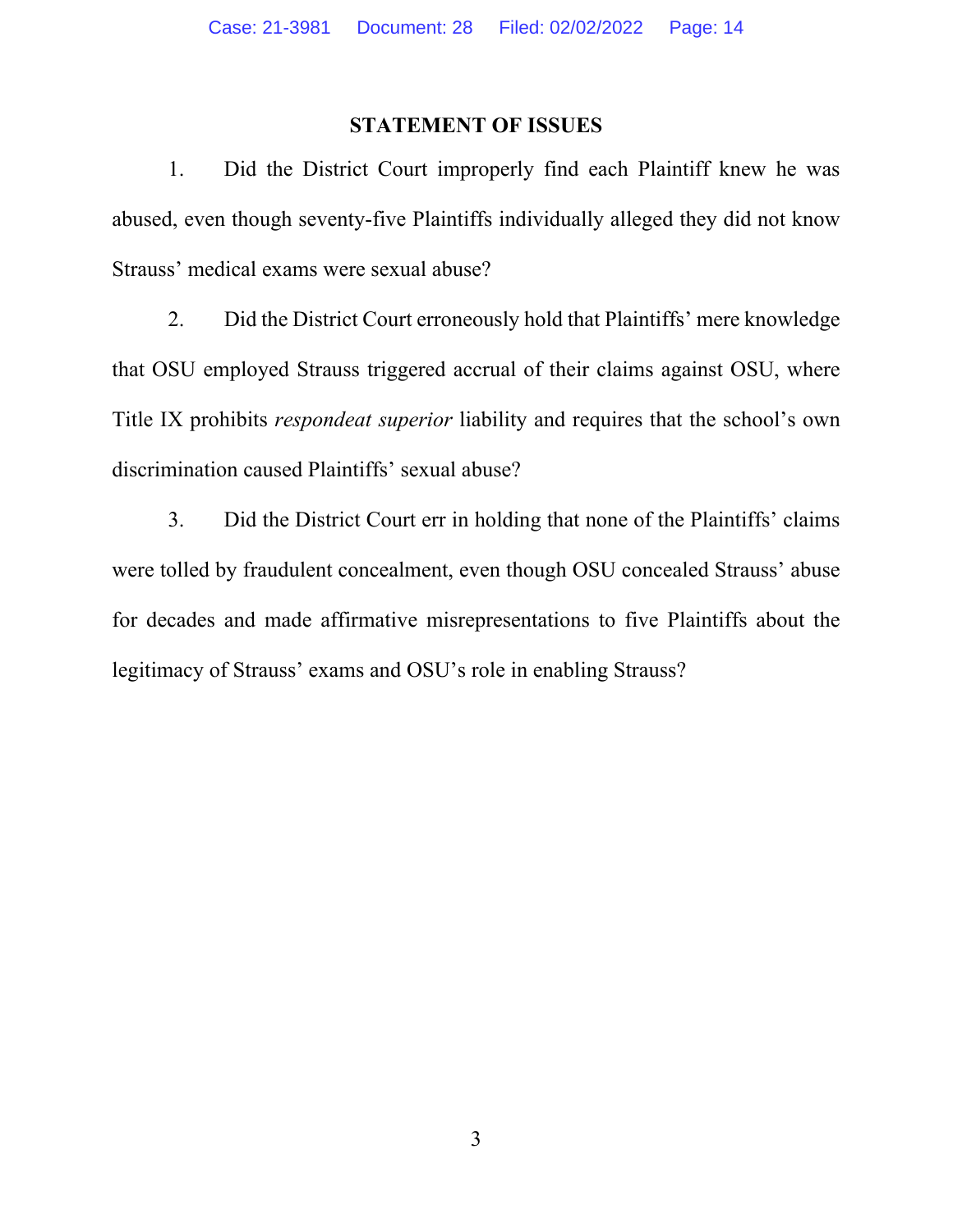#### **INTRODUCTION**

For forty years, OSU successfully concealed serial sexual abuse by its official team doctor, Student Health Services physician, and Professor of Medicine, Dr. Richard Strauss. Strauss was an accomplished and cunning predator. He disguised abuse as medical exams, provided medical reasons for his work, calmly allayed any patient questions or concerns, and took advantage of young, vulnerable, inexperienced students who reasonably believed his actions were medically necessary. OSU was equally cunning in hiding its complicity. It lied to students, shredded documents, whitewashed Strauss' personnel record, falsified Strauss' employment evaluations, failed to inform students, the public, the Medical Board or the police of Strauss' misconduct, and lionized Strauss even after his death.

Having skillfully duped its students for four decades, OSU now seeks the ultimate legal reward for its mendacity: the dismissal of this lawsuit. The law permits no such thing.

The "statute of limitations begins to run" only once a "reasonable person knows, or in the exercise of due diligence should have known, *both* his injury *and* the cause of that injury."[2](#page-14-0) Seventy-five Plaintiffs did not know they were sexually

<span id="page-14-0"></span><sup>2</sup> *Bishop v. Children's Ctr. for Developmental Enrichment*, 618 F.3d 533, 536 (6th Cir. 2010) (emphasis added).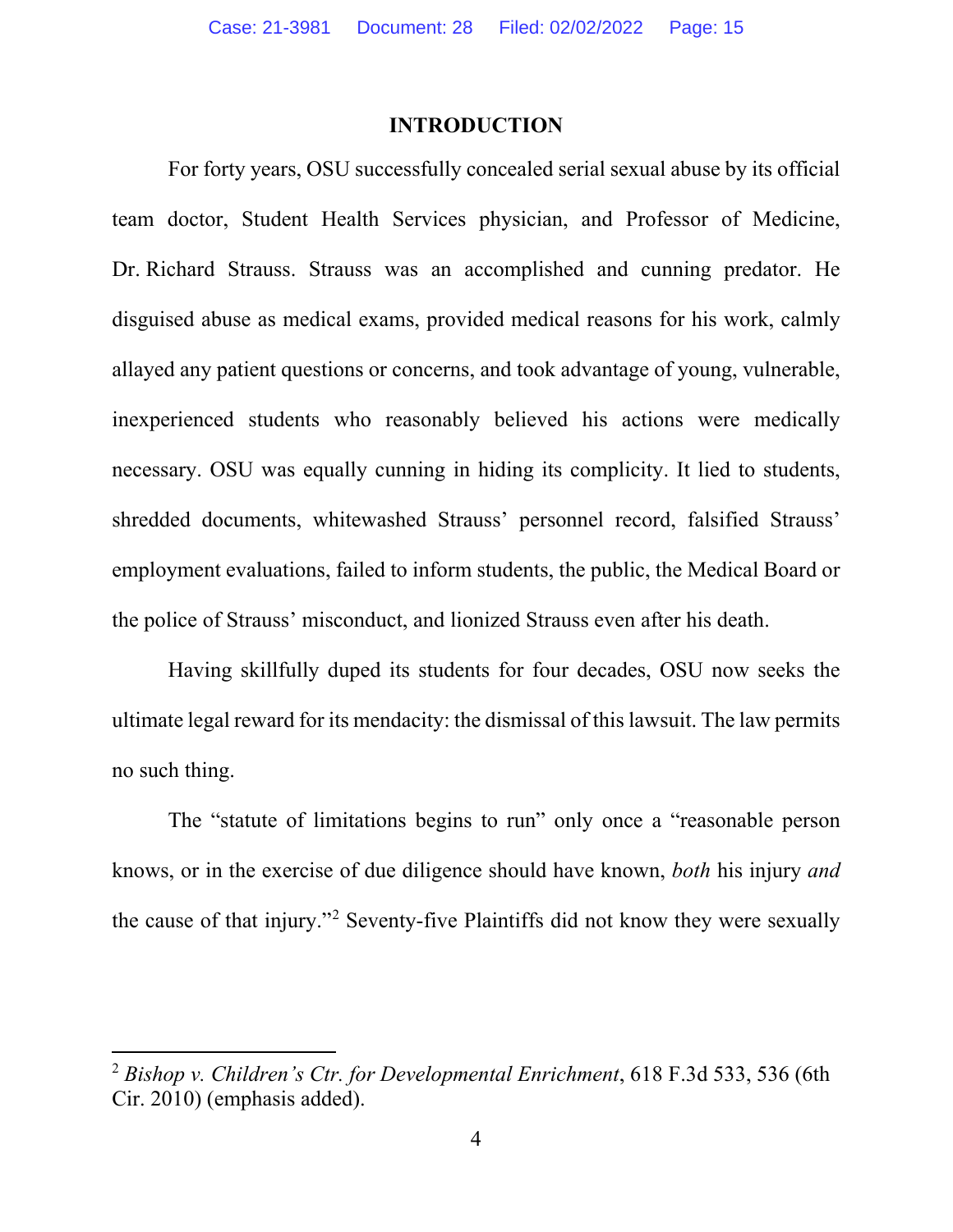abused. They were duped by Strauss.[3](#page-15-0) All eighty-four Plaintiffs did not know *OSU* caused that injury. They were duped by OSU.[4](#page-15-1) These are the allegations in the 2597 paragraph complaint. They are not merely plausible, but overwhelming—supported by admissions from OSU's own doctors,<sup>[5](#page-15-2)</sup> administrators,<sup>[6](#page-15-3)</sup> and official report.<sup>[7](#page-15-4)</sup>

The district court failed to address even one of these allegations and lumped all Plaintiffs into a one-size-fits-all approach to grant dismissal. But allegations matter on a motion to dismiss. This Court should vacate, remand, and let these survivors finally have their day in court.

## **STATEMENT OF THE CASE**

#### **I. COMPLAINT ALLEGATIONS**

## **A. Strauss' Insidious Sexual Abuse**

Plaintiffs are eighty-four of hundreds of former OSU students and survivors whom Strauss sexually abused over a period of two decades. SAC  $\P$  1, R.123 at 1988. [8](#page-15-5) OSU employed Strauss to provide medical care and treatment to its students;

<span id="page-15-0"></span><sup>3</sup> *See* Pls.' Opp. Mot. Dismiss Appendix 1 ("App 1"), R.133-1 *passim* (identifying respective individual allegation for each Plaintiffs).

<span id="page-15-1"></span><sup>4</sup> SAC ¶ 267, R.123 at 2035.

<span id="page-15-2"></span><sup>5</sup> *Id.* ¶¶ 156, 158-59 at 2016-17.

<span id="page-15-3"></span> $^6$  *Id.* 

<span id="page-15-4"></span><sup>7</sup> *Id.* ¶¶ 154-55 at 2016.

<span id="page-15-5"></span><sup>8</sup> The Second Amended Complaint names ninety-three Plaintiffs. Nine settled and did not appeal.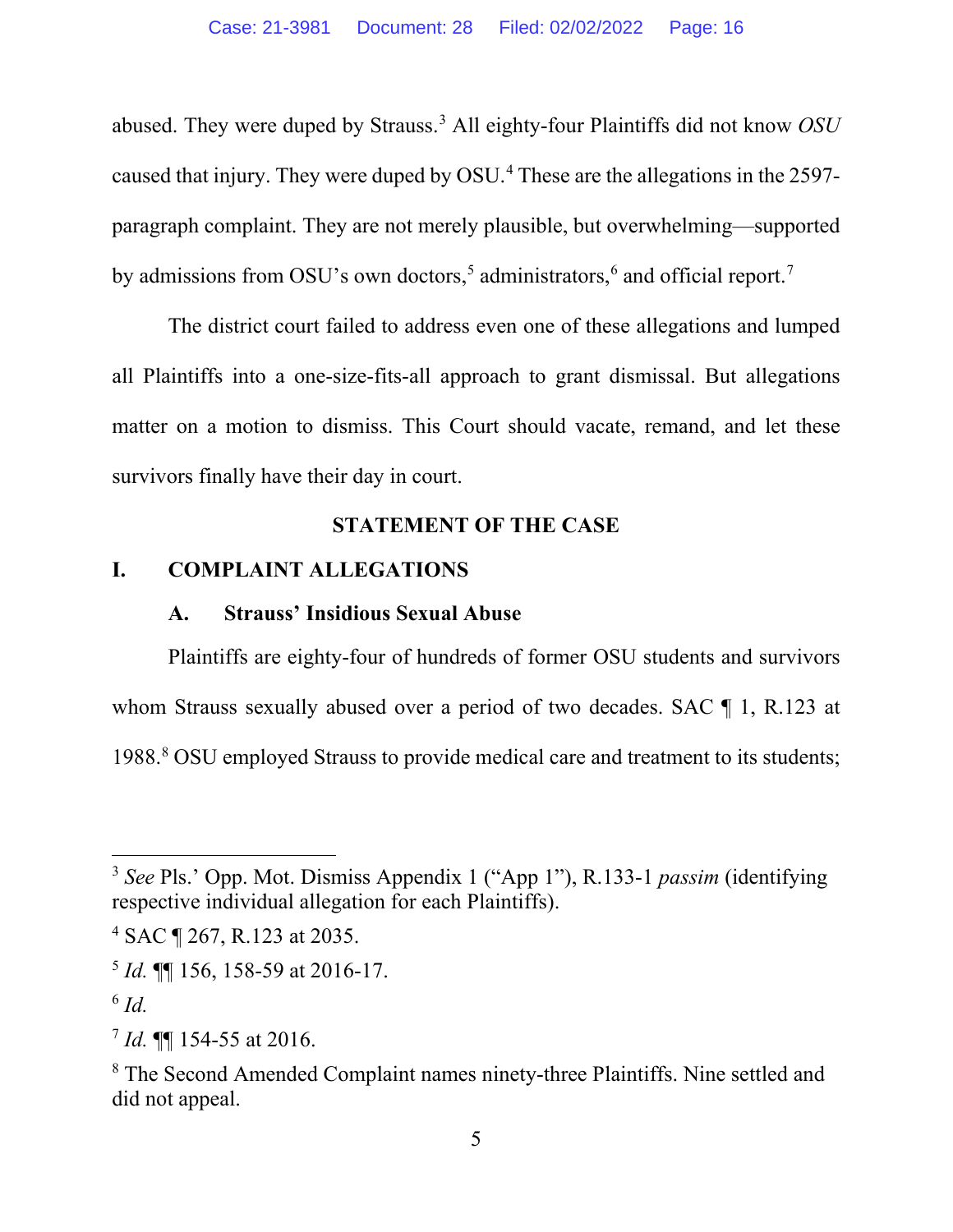it made him the official physician for OSU's sports teams, a professor of medicine, a part-time physician with Student Health Services, and a "Professor Emeritus" upon his retirement despite his known wrongdoing. *Id.* ¶¶ 126-34 at 2012-13. As OSU's official sports team physician, Strauss had regular contact with male student-athletes in at least sixteen sports. *Id.* ¶¶ 7 at 1990-91; 131 at 2012-13. As a physician at OSU's student health center for at least four years, he was granted target-rich access to the entire male student population. *Id.* ¶ 132 at 2013.

Strauss used his position of trust and confidence to sexually abuse male students continuously throughout his twenty-year tenure, from 1978 to 1998. *Id.* ¶¶ 2 at 1989; 135 at 2013. In nearly every case, Strauss disguised his abuse as medical care. *Id.* ¶¶ 3 at 1989; 272 at 2036-37. This abuse generally included one or more of the following: invasive, medically unnecessary examinations of students' genitals involving groping and fondling their genitalia, often without gloves; unnecessary rectal examinations involving digitally penetrating their anuses; and inappropriate comments about their bodies. *Id.* ¶¶ 3 at 1989; 139-41, 146 at 2014.

When a few Plaintiffs questioned Strauss about his genital exams regardless of the complaint, he gave a clinical, authoritative, and believable explanation. Strauss told John Doe 17 he needed prolonged genital exams because one of his testicles was larger than the other and needed monitoring. *Id.* ¶¶ 1222, 1224 at 2156. Strauss told John Doe 23, who sought treatment for a sore throat, he needed to check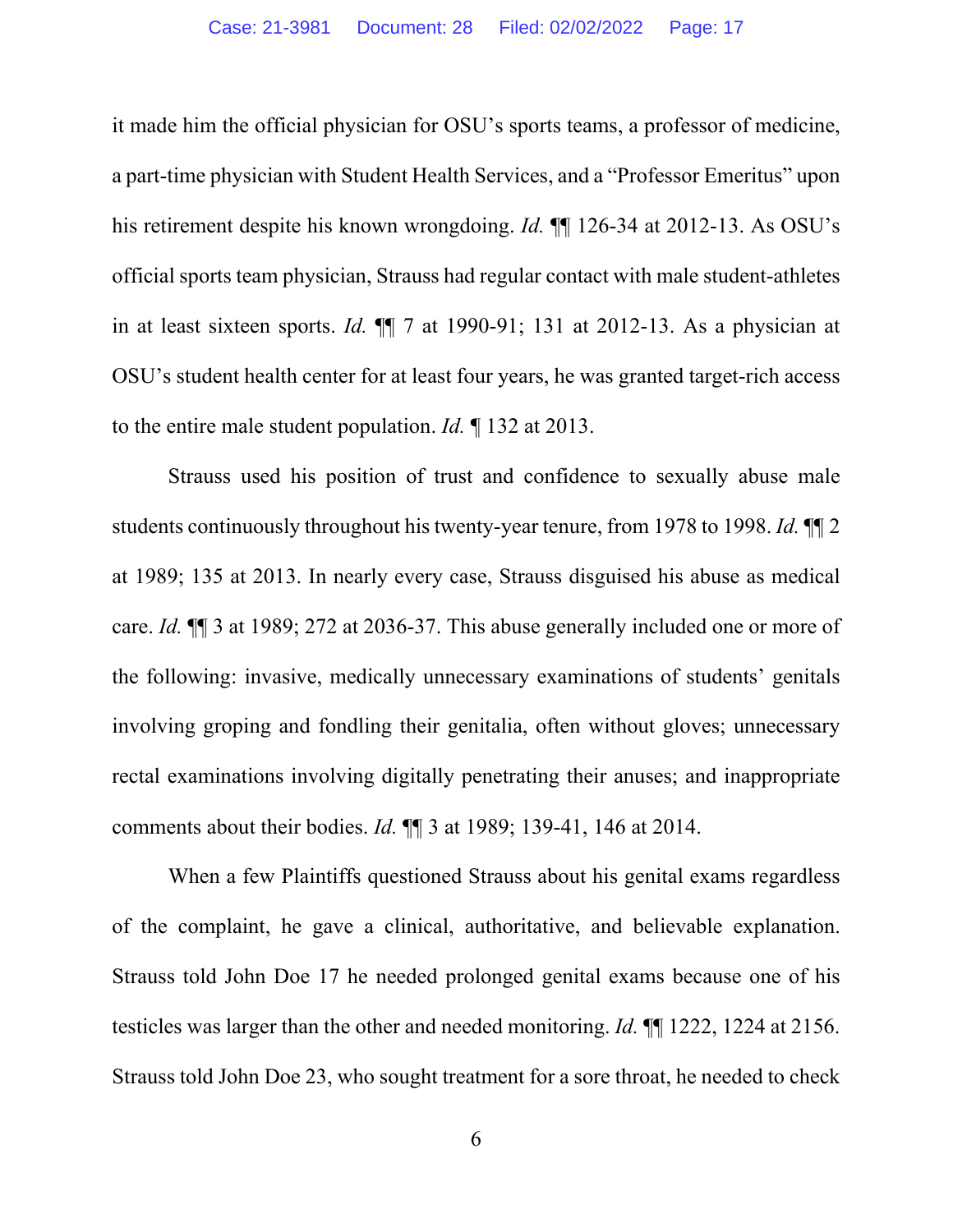the lymph nodes in his genitals to make sure they were not swollen. *Id.* ¶ 1428 at 2182. Strauss explained to Douglas Wells, who sought treatment for a hamstring injury, that Strauss was required to examine his entire body. *Id.* ¶¶ 611-12 at 2079. Each of these Plaintiffs and others, many of whom were immature teenagers—as highlighted in Appendix 1 to Plaintiffs' opposition to OSU's motion to dismiss trusted Strauss' representations that the exams were medically necessary and not abusive. *Id.* ¶¶ 1222 at 2156 (John Doe 17); 1429 at 2183 (John Doe 23); 616 at 2080 (Wells); *see* App 1, R.133-1 *passim*.

As OSU and its agent recently admitted, because Strauss disguised his abuse as medical care, it was difficult to identify—so difficult that only a panel of "suitably qualified medical experts" could know whether any given conduct was medically necessary or sexual abuse. *Id.* ¶¶ 153-160 at 2016-17. As the \$6.2 million 2019 report OSU commissioned from Perkins Coie ("Report") concedes, "[t]his case present[s] an intersection of two specific types of sexual abuse, both of which have generally not been associated with common conceptions of sexual abuse[:] doctor-patient sexual abuse and the sexual abuse of adult males." *Id.* ¶ 154 at 2016. The Report admits that "[p]atients often do not report sexual abuse committed by their doctors due to . . . *confusion as to whether sexual abuse, in fact, occurred*." *Id.* ¶ 155 (emphasis added). Even when Perkins Coie conducted its investigation, twenty-two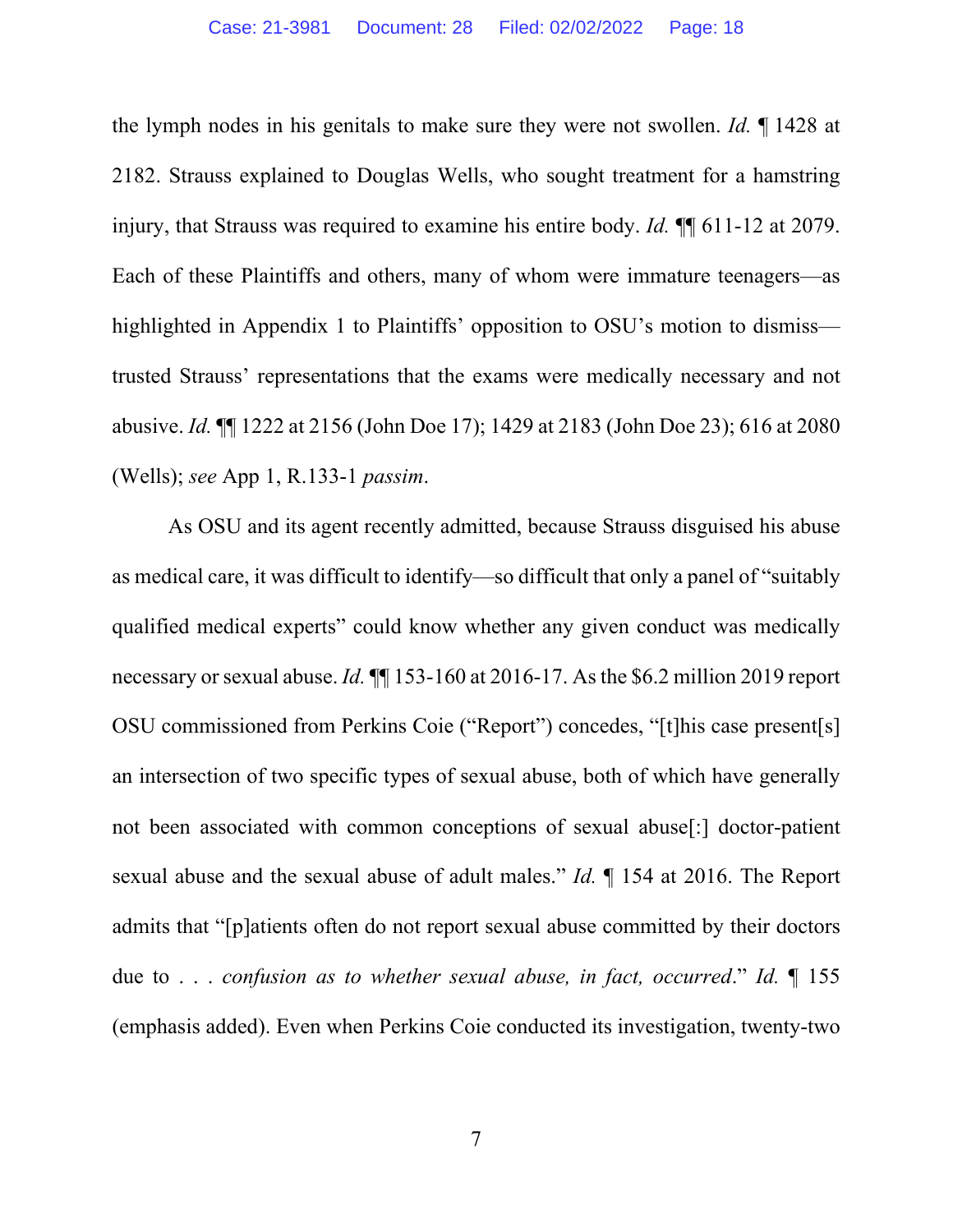of the 177 students it interviewed *still* did not understand Strauss' conduct constituted abuse, though the Report found they were abused. *Id.*

Multiple OSU administrators "conceded in sworn testimony that students could not have known Dr. Strauss was abusing them." *Id.* ¶ 156. OSU witnesses "admit that patients do not know what is a 'normal exam' because patients have a 'lack of information' about what is medically appropriate, that it is normal for patients to be naked in front of doctors and for doctors to touch them, that 'doctors are in a position of superior knowledge and authority' to patients, and that patients including OSU students trusted their doctor to do what was medically appropriate." *Id.* For example, "when a doctor tells a patient with a sore throat that he needs to check the lymph nodes in the patient's genitals, the patient trusts the doctor's experience and medical training; he trusts that it is medically appropriate to touch his genitals." *Id.*

The trained professionals at Perkins Coie deemed it "essential" to their investigation to "consult with suitably qualified medical experts" to "discern *whether*, and to what extent, Strauss' physical examinations of student-patients exceeded the boundaries of what was appropriate or medically necessary." *Id.* ¶ 157 at 2017 (emphasis added).

Dr. Ted Grace, former Director of OSU Student Health Services and Strauss' former boss, agreed that experts are necessary to determine whether Strauss abused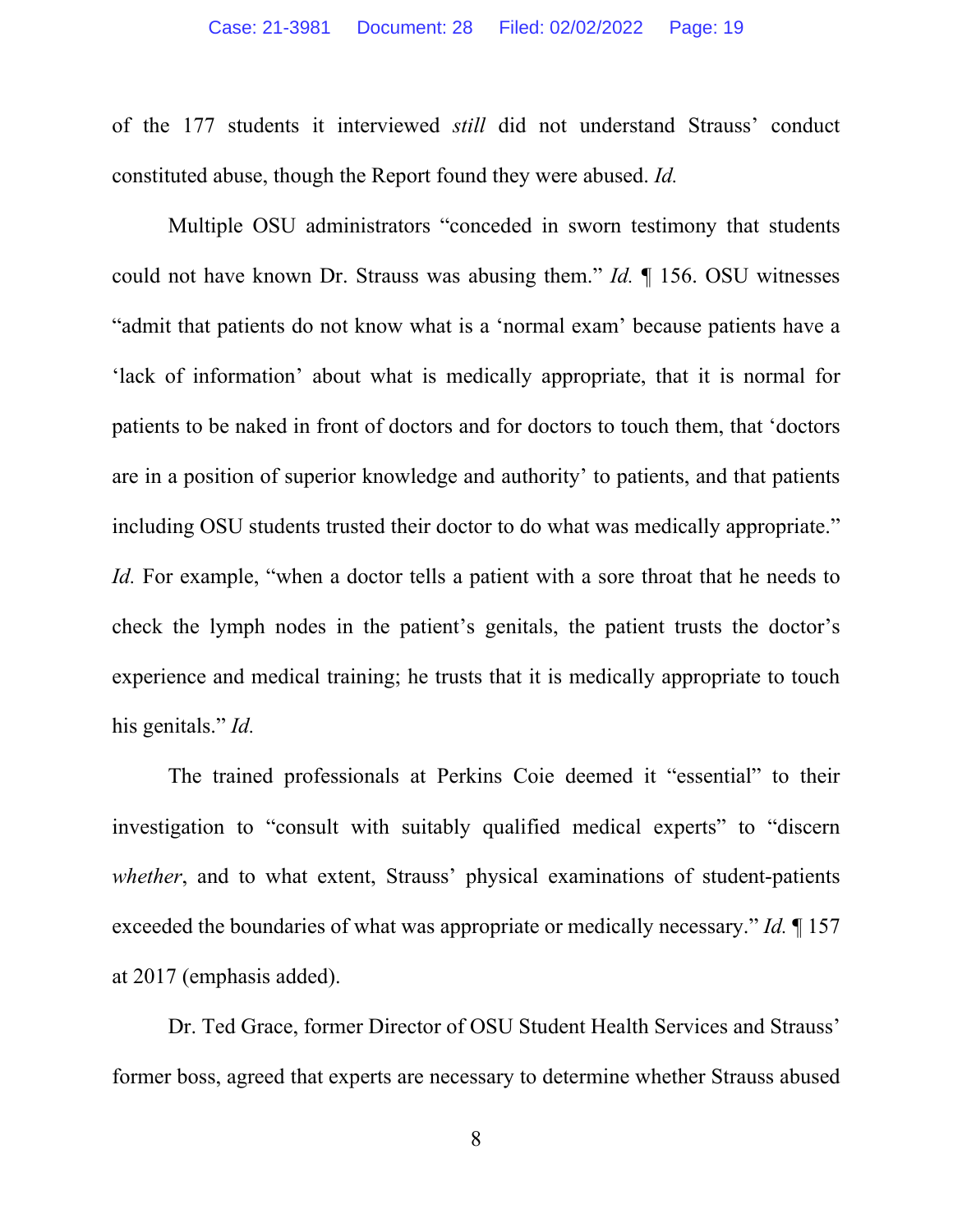a given patient. Grace admitted that Perkins Coie lawyers hired by OSU to investigate would not "know what's medically appropriate or what's not medically appropriate" so would "need to consult medical experts to make that determination." *Id.* ¶ 158 at 2017. Dr. John Lombardo, former Head Team Physician/Medical Director of the OSU Sports Medicine and Family Health Center, agreed: only someone "trained in medicine" could know what is "medically appropriate." *Id.* ¶ 159.

Strauss took advantage of Plaintiffs' youth, inexperience, lack of medical training, and lack of knowledge about sexual abuse, as well as his position of authority and power as an OSU doctor and team physician, to abuse hundreds and perhaps thousands of OSU students for decades, usually without their knowledge. An accomplished sexual abuser, Strauss groomed his victims into believing his examinations were normal and medically appropriate. Many Plaintiffs also alleged that they believed Strauss' conduct could not be sexual abuse because his invasive exams were common knowledge among their teammates and coaches, and yet Strauss faced no repercussions; OSU granted him nearly unfettered access to students. *Id.* ¶¶ 7 at 1990; 132, 137 at 2013-14; App 1, R.133-1 *passim*. When students told coaches about Strauss' invasive exams, they were ignored,<sup>[9](#page-19-0)</sup> laughed

<span id="page-19-0"></span><sup>9</sup> *See* SAC ¶¶ 1087, R.123 at 2139-40 (John Doe 13); 1299 at 2166 (John Doe 19); 1832 at 2239 (John Doe 43); 1894 at 2248 (John Doe 46); 1951 at 2257-58 (John Doe 49); 2085 at 2280 (John Doe 56); 2281 at 2308 (John Doe 65).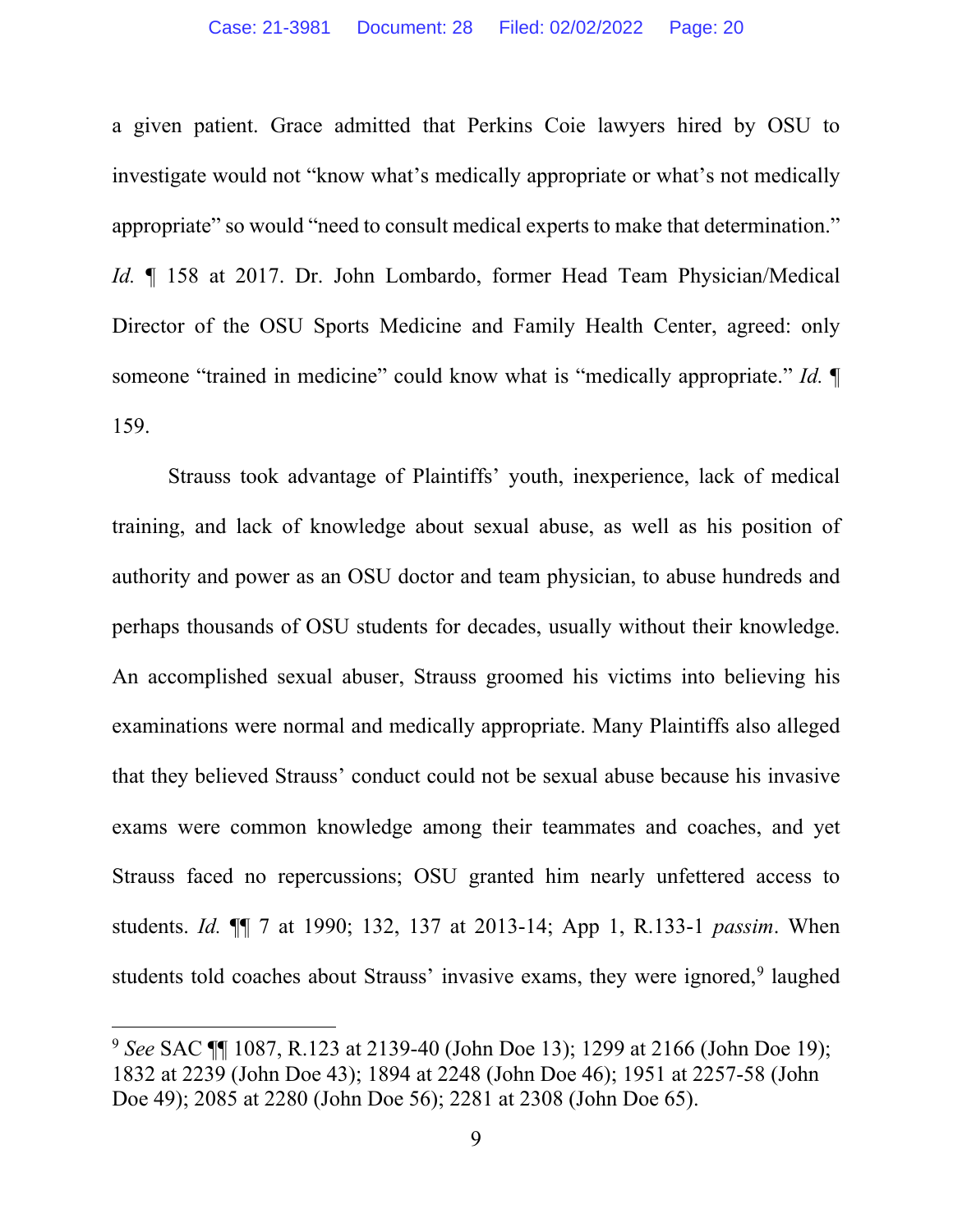off,<sup>[10](#page-20-0)</sup> told "that's just Strauss,"<sup>[11](#page-20-1)</sup> or heard coaches normalize Strauss' behavior with jokes and nicknames.[12](#page-20-2) These responses—from trusted OSU coaches, teammates, and Strauss himself—caused students to discount their discomfort and blame themselves, instead of Strauss. *See, e.g.*, SAC ¶¶ 615, 621, R.123 at 2080 (Wells "questioned himself and his perception of the examination" and "thought his reaction might have been from his own naiveté").

As a result, except in the most egregious cases, Plaintiffs did not know they were sexually abused until 2018. *See* App 1, R.133-1 *passim* (listing allegations of seventy-five Plaintiffs who did not know they were sexually abused).

In 2018, a few student-athletes spoke out about what Strauss did to them. SAC ¶¶ 270-71, R.123 at 2036. In April 2018, OSU publicly launched an investigation, conducted by Perkins Coie. *Id.* The firm investigated both Strauss' alleged sexual abuse and OSU's role in enabling that abuse. *Id.* ¶¶ 273-74, R.123 at 2037. From this publicity, Plaintiffs became aware of OSU's culpability and seventy-five of the eighty-four Plaintiffs realized for the first time that Strauss' medical examinations were, in fact, sexual abuse. App 1, R.133-1 *passim*. For example, only upon learning of OSU's investigation "did [one] student realize that his discomfort had been

<span id="page-20-0"></span><sup>10</sup> *See id.* ¶¶ 361 at 2052 (McDaniel); 411 at 2058 (Reed).

<span id="page-20-1"></span><sup>11</sup> *See id.* ¶¶ 501 at 2068 (Huntsinger); 1817 at 2237 (John Doe 42).

<span id="page-20-2"></span><sup>12</sup> *See id.* ¶¶ 690 at 2090 (Bechtel); 814-15 at 2107 (John Doe 4); 876-77 at 2115 (John Doe 7); 1227-29 at 2156-57 (John Doe 17).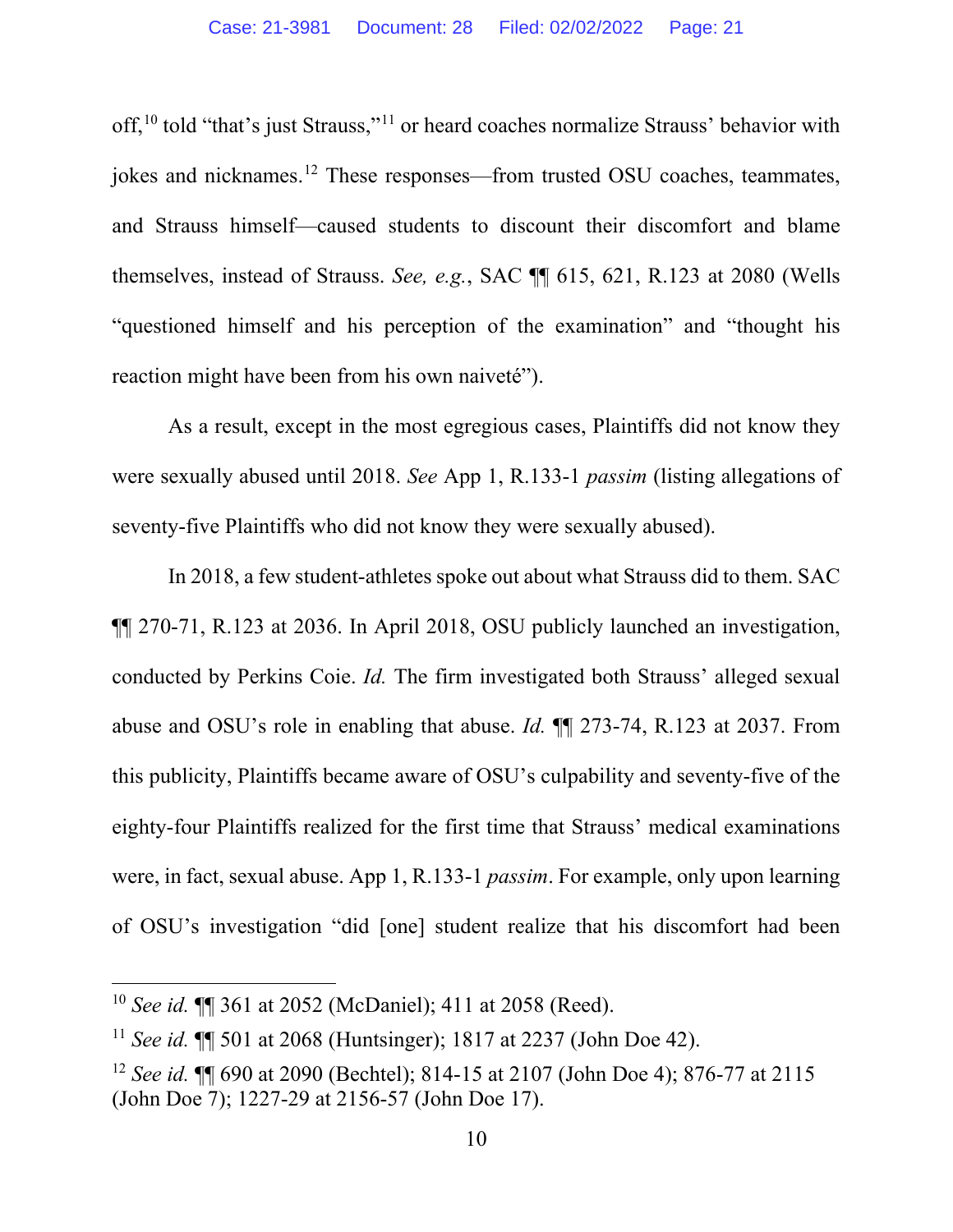justified, his instincts correct: Strauss had sexually abused him. He was relieved to learn that he wasn't 'crazy' for thinking something had been wrong." SAC ¶ 152, R.123 at 2015.

## **B. OSU Facilitated Strauss' Sexual Abuse and Hid its Complicity for Forty Years**

From as early as 1979, "OSU knew Dr. Strauss was abusing male students," as Plaintiffs alleged and Perkins Coie concluded. SAC ¶ 5, R.123 at 1989. Athletics knew: "Dr. Strauss' abuse was well known among at least *fifty* OSU employees in the athletic department." *Id.* ¶ 6 at 1990. Student Health knew: "Multiple Student Health Directors were also told about Dr. Strauss' abuse for years." *Id.* The complaint details the many concerns OSU employees raised. *Id.* ¶¶ 161-264 at 2017- 35.

Despite this widespread knowledge among OSU employees, "no meaningful action was taken by the University to investigate or address the concerns until January 1996." *Id.* OSU did no "meaningful investigation," made no "serious attempt to monitor Strauss with other students or patients," had no "follow[] up with Strauss to see if he was doing appropriate examinations," and did not discipline Strauss. *Id. ¶*¶ 222 at 2028; 2592 at 2355.

"Instead of stopping Dr. Strauss' serial sexual abuse, OSU facilitated it. OSU employed Dr. Strauss for nearly two decades. OSU put Dr. Strauss in Student Health Services, exposing thousands of students to him. OSU made Dr. Strauss the official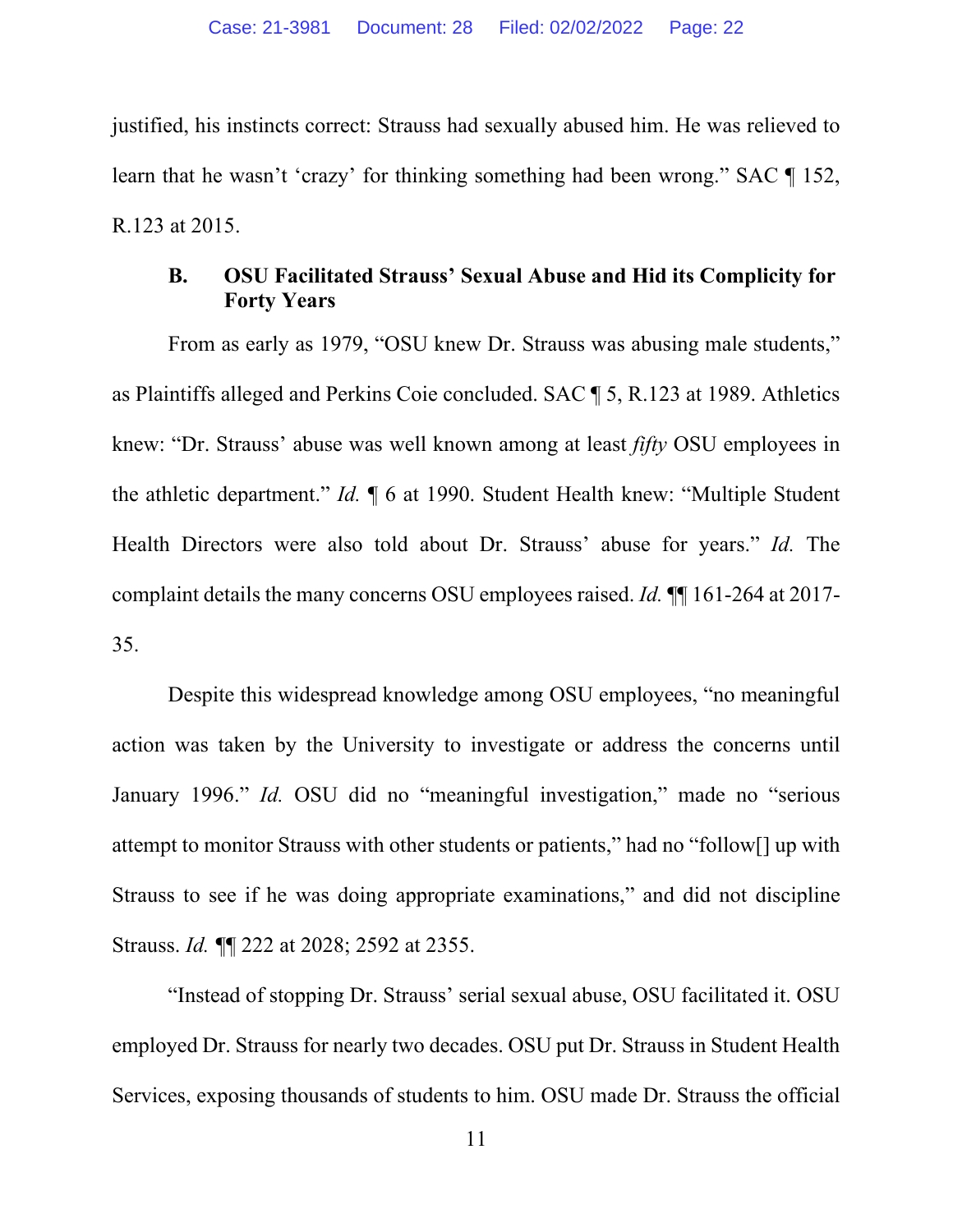doctor for no fewer than five sports teams and gave him regular access to studentathletes in at least 16 sports. OSU forced student-athletes to see Dr. Strauss for annual physicals and medical treatment in order to participate in university sports and maintain their athletic scholarships." *Id.* ¶ 7 at 1990-91. OSU told students that "Dr. Strauss' examinations were appropriate and there was no reason to complain." *Id.* ¶¶ 511 at 2069; 272 at 2036-37; 557-58 at 2075. All this normalized and facilitated Strauss and his abuse.

In January 1996, "OSU belatedly placed Dr. Strauss on administrative leave and conducted an investigation" based on three sexual misconduct complaints it had received since November 1994. *Id.* ¶ 2572 at 2350*.* OSU hid those complaints from Strauss' personnel file and held a secret disciplinary hearing in June 1996, without informing Strauss' victims and without issuing disciplinary findings. *Id.* ¶ 327 at 2047. In August 1996, without explanation, OSU declined to renew Strauss' appointment with Student Health, and the Athletic Department terminated his employment agreement. *Id.* ¶ 134 at 2013. OSU kept Strauss as a tenured faculty member until 1998 when it let him voluntarily retire and gave him the honorific of emeritus status, normalizing Strauss and masking OSU's support of a serial sexual predator*. Id.* ¶¶ 16 at 1992; 127 at 2012; 258 at 2034.

OSU concealed its complicity in Strauss' predation for 40 years. OSU lied about prior complaints against Strauss, writing Plaintiff Snyder-Hill: "we had never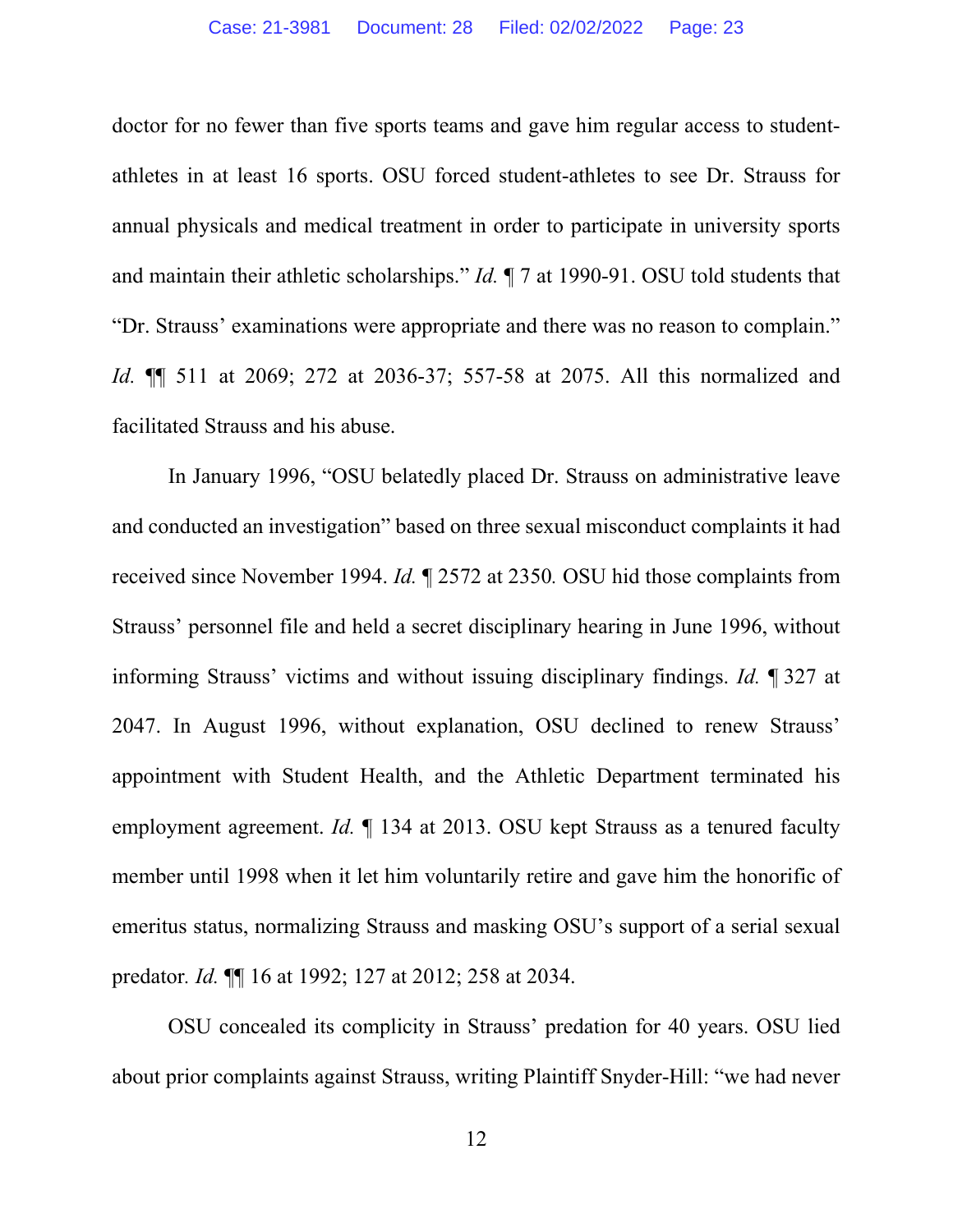received a complaint about Dr. Strauss before, although we have had several positive comments." *Id.* ¶ 320 at 2045-46. It "destroyed patient health records of those examined by Dr. Strauss," thereby destroying evidence of OSU's complicity. *Id.* ¶¶ 18 at 1993; 248 at 2032. It gave Strauss "excellent" performance evaluations, because "you would not mention a serious allegation, such as sexual misconduct, in an evaluation form," to "cover-up the abuse, prevent the public (including OSU students) from learning about the abuse, and protect the doctor." *Id.* ¶¶ 228-29 at 2030.

Even after the 1996 disciplinary hearing, OSU actively "concealed" the termination of Strauss' employment with Student Health and Athletics, to "protect Dr. Strauss and itself," including "not document[ing] the findings of the June 1996 disciplinary hearing, . . . though it would have been standard to do so." *Id.* ¶¶ 243- 245 at 2031-32. OSU did not report Strauss to the State Medical Board of Ohio or any law enforcement, *id.* ¶¶ 5 at 1989; 10 at 1991, ensuring that OSU students and the public would never learn about OSU's complicity in Strauss' predation. It "[n]ever sought to identify, counsel, or support Dr. Strauss' victims," "so it could conceal the extent of Dr. Strauss' abuse and how the university had enabled his predation." *Id.* ¶¶ 17 at 1992-93; 247 at 2032. As late as *2005*, OSU lauded Strauss as "one of the leaders in sports medicine," highlighting "his care and concern for athletes." *Id.* ¶ 268 at 2036.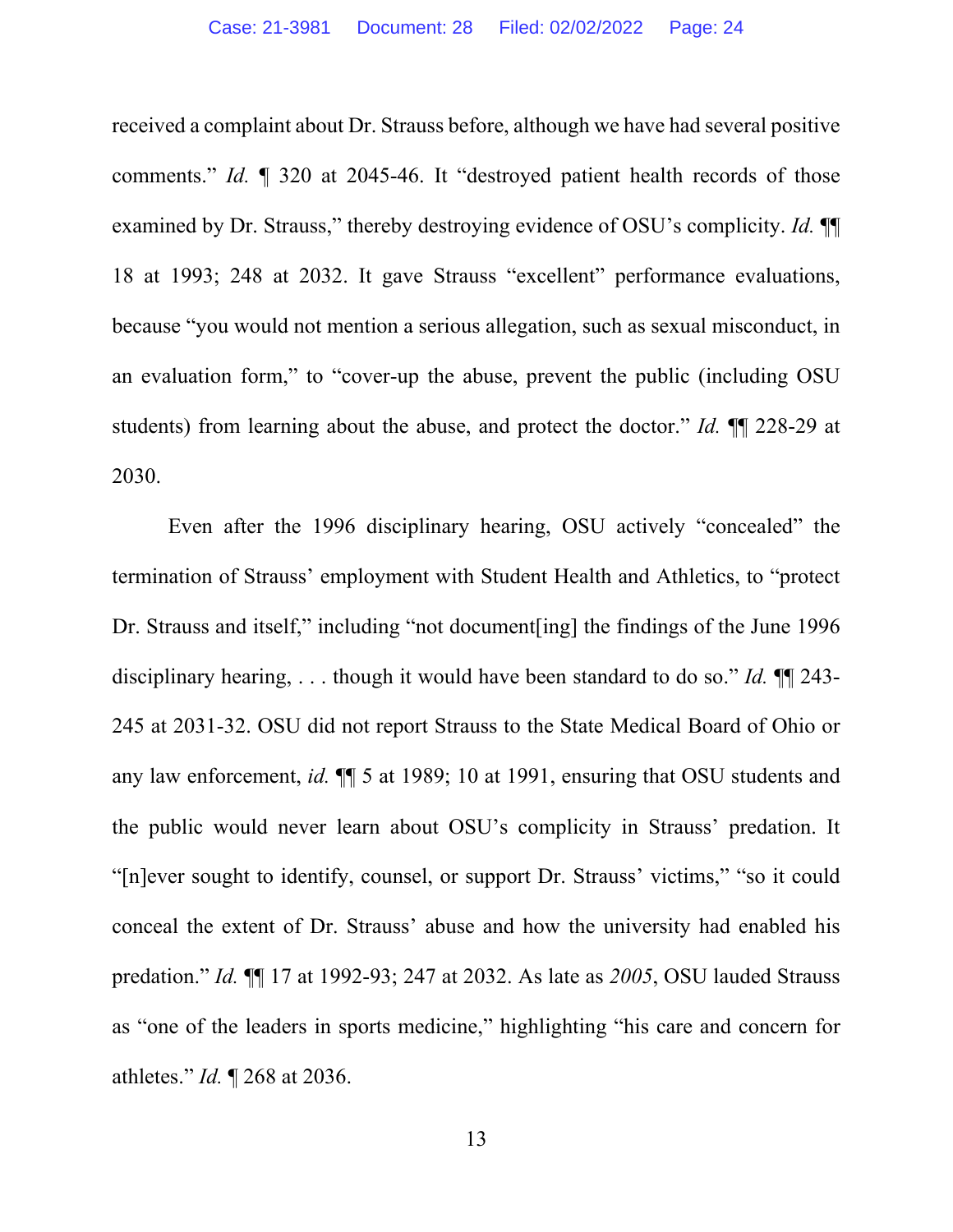# **C. Plaintiffs Did Not and Could Not Know of the University's Title IX Violation**

"OSU hid the extent of Dr. Strauss' abuse, the repeated complaints OSU

received, and its indifferent response from its students." SAC ¶ 265, R.123 at 2035.

Grace admitted:

- Q. Is there any way any Ohio State student could have known that their university failed on the job for 20 years to get rid of this sexual predator?
- A. I don't know of any way.

*Id.* Another Strauss supervisor, Dr. Miller, conceded:

- Q. And is there *any* way OSU *any* OSU student could have known that Dr. Strauss was a sexual predator against students for over 20 – for approximately 20 years before OSU got rid of him?
- A. I don't believe they would have known.

*Id.* 1266 (emphasis added).

These OSU witnesses are correct. "*None* of the Plaintiffs knew, or had reason to know, of OSU's role in Dr. Strauss' sexually abusive medical examinations. *None* of the Plaintiffs knew, or had reason to know, that OSU had received complaints for years—about Dr. Strauss' conduct. *None* of the Plaintiffs knew, or had reason to know, that OSU failed to appropriately investigate, remedy, and respond to years of complaints. *None* of the Plaintiffs knew, or had reason to know, that OSU failed to adequately supervise Dr. Strauss, even after learning that he posed a substantial risk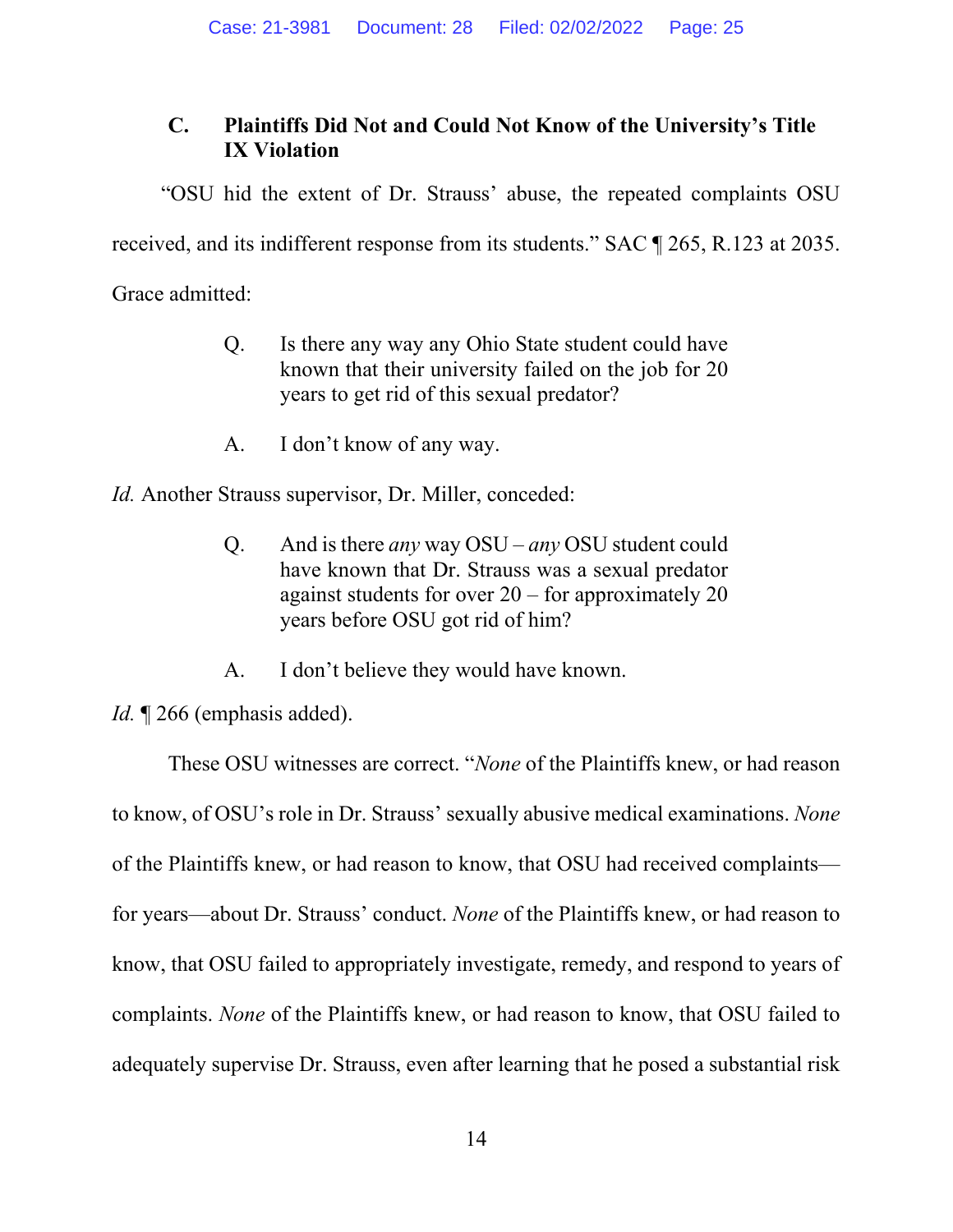to the safety of male students and student-athletes. *None* of the Plaintiffs knew, or could have known, that in 1996, OSU declined to renew Strauss' appointment with Student Health and the Athletic Department terminated his employment agreement because OSU 'recogniz[ed] ... the severity and pervasiveness of Strauss' abuse.'.. . *None* of the Plaintiffs knew, or had reason to know, that OSU administrators were on notice of Dr. Strauss' pervasive sexual abuse, or that OSU administrators were deliberately indifferent to that pervasive sexual abuse." *Id.* ¶ 267 at 2035-36 (emphasis added).

These allegations are all taken as true on this appeal. In addition, each Plaintiff individually alleges that he "did not know, or have reason to know . . . that OSU had known about Dr. Strauss' serial sexual abuse, or that OSU had failed to take appropriate steps to stop Dr. Strauss' abuse." *Id. passim*.

Multiple OSU administrators testified that even *they* did not know that (i) Strauss was a serial predator; or (ii) OSU was on notice of Strauss' predation; or (iii) OSU was deliberately indifferent to Strauss' predation. *Id.* ¶¶ 156-159 at 2016- 17; 265-269 at 2035-36.

Even in 2018, OSU claimed it was unsure whether it had known of Strauss' abuse. OSU retained Perkins Coie to evaluate "whether 'the University' had knowledge of such allegations against Strauss." *Id.* ¶ 274 at 2037. It took Perkins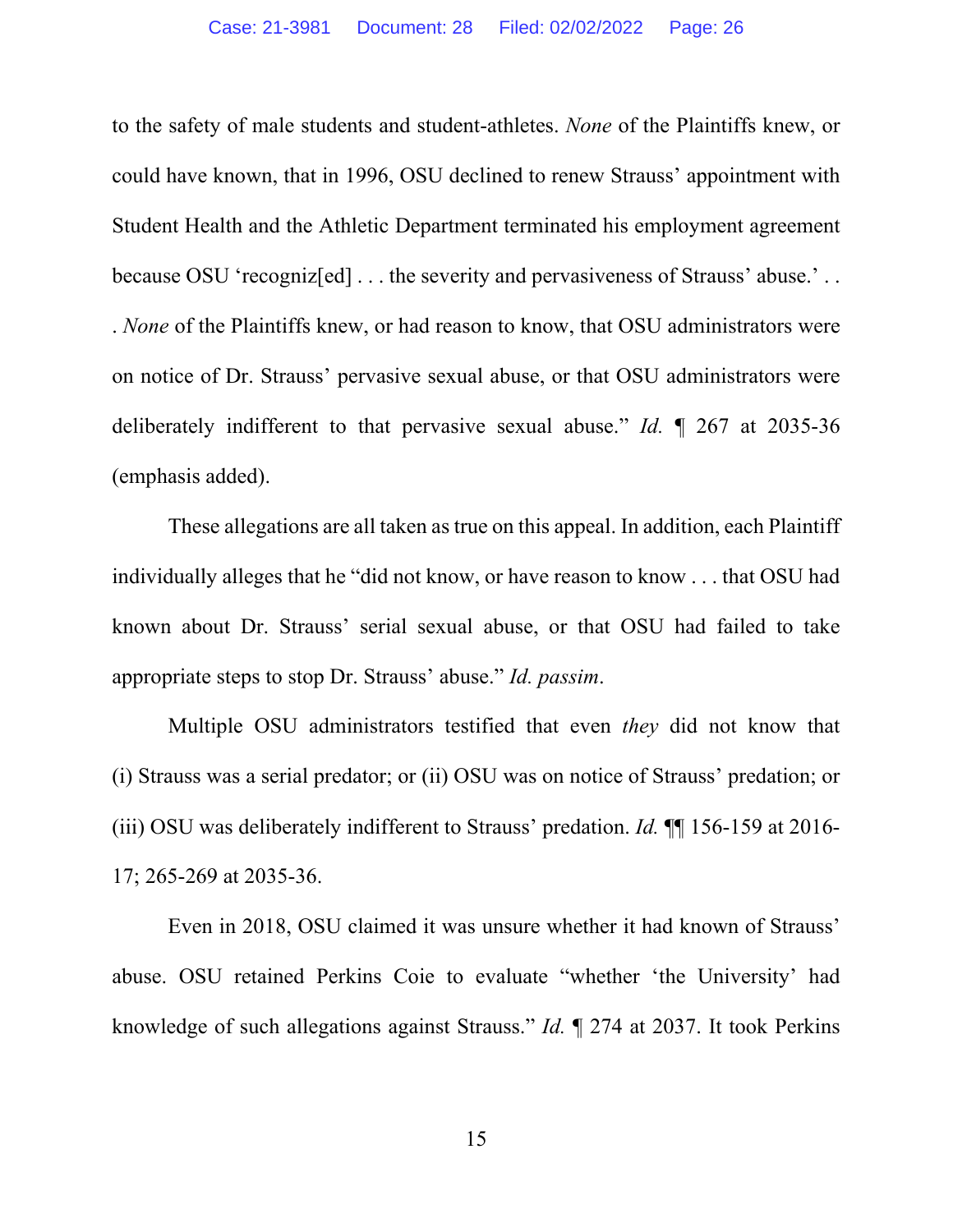Coie "\$6.2 million and 12 months," "review[ing] 825 boxes of records from OSU" and "interview[s of] 520 witnesses," to answer that question. *Id.* ¶¶ 275-276.

### **D. Investigations in 2018 and 2019 Detail Decades of OSU's Complicity**

After expending significant resources and hiring medical experts, Perkins Coie found that OSU *knew* Strauss was abusing "male student-patients as early as 1979," his abuse was "well known" among many OSU employees; yet OSU did nothing until 1996 and even then, covered up the extent of his abuse and its complicity. *Id.* ¶¶ 6 at 1990; 15-18 at 1992-93; 233-48 at 2030-32; 278 at 2037.

In 2019, the Ohio Medical Board investigated and reached similar conclusions. It found that OSU supervising physicians knew of concerns about Strauss' exams but never "unraveled Strauss' 'medical' defenses of his abuse." *Id.*  ¶¶ 5, 8 at 1989-91. It found that even after OSU "recogniz[ed] that the severity and pervasiveness of Strauss' abuse compelled the withdrawal of authority to see patients and the nonrenewal of his contract," OSU destroyed patient health records and did not report his abuse to the Medical Board or law enforcement. *Id.* ¶¶ 14, 18 at 1992-93.

## **II. PROCEDURAL HISTORY**

On July 26, 2018, Plaintiffs filed this Title IX action. Compl., R.1 at 1. The District Court deemed it related to *Garrett v. OSU,* No. 2:18-cv-692 (S.D. Ohio), a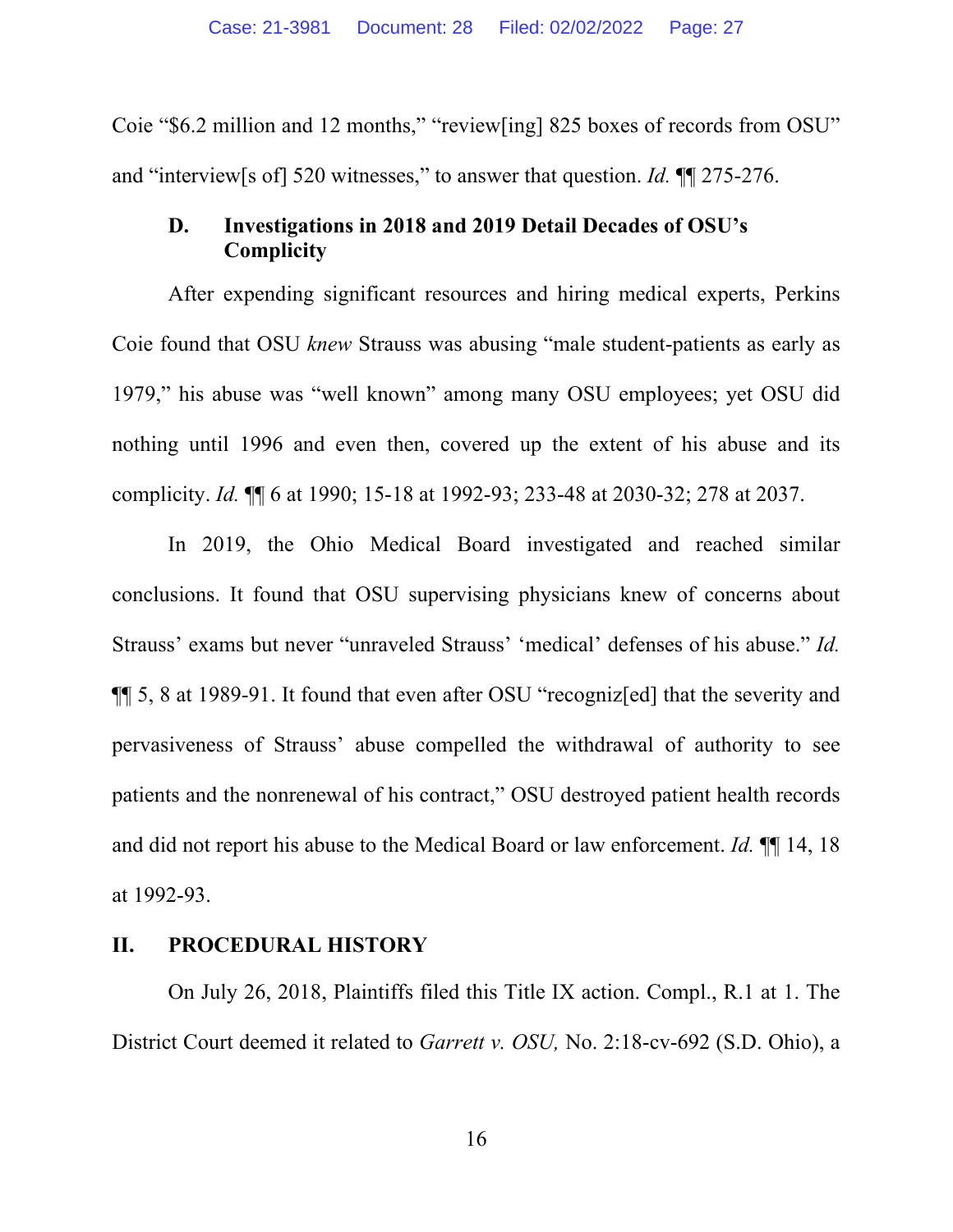case filed by other Strauss victims ten days earlier. Rel. Case Mem. Order, R.3 at 57.

In January 2019, while OSU's initial motion to dismiss was pending, the District Court ordered the parties to mediate before a Court-appointed mediator. Transcript of Proceedings, R.43 at 699. It terminated OSU's pending dismissal motion as "moot" in light of the mediation and ordered the parties to narrowly tailor discovery to the mediation. Order, R.90 at 976-77. Plaintiffs deposed six former OSU employees and amended the Complaint based on that testimony. Motion for Clarification, R.81 at 888.

In February 2020, Plaintiffs asked the Court to terminate the mediation as unproductive and allow the litigation to proceed. R.113 at 1961-62. Two months later, the Court set a schedule to amend the complaint and re-brief the motions to dismiss. *Garrett v. OSU*, No. 2:18-cv-692 (S.D. Ohio), R.151 at 902. On May 27, 2020, Plaintiffs filed the Second Amended Complaint. R.123 at 1988.

The District Court initially scheduled oral argument on the fully briefed dismissal motions for September 21, 2021. Transcript of Proceedings, R.156 at 2745. It cancelled argument when the *Garrett* plaintiffs asked that the argument be held after resolution of their recusal motion (prompted by previously undisclosed information). Sept. 14, 2021 Notice to *Snyder-Hill* Docket (no record number).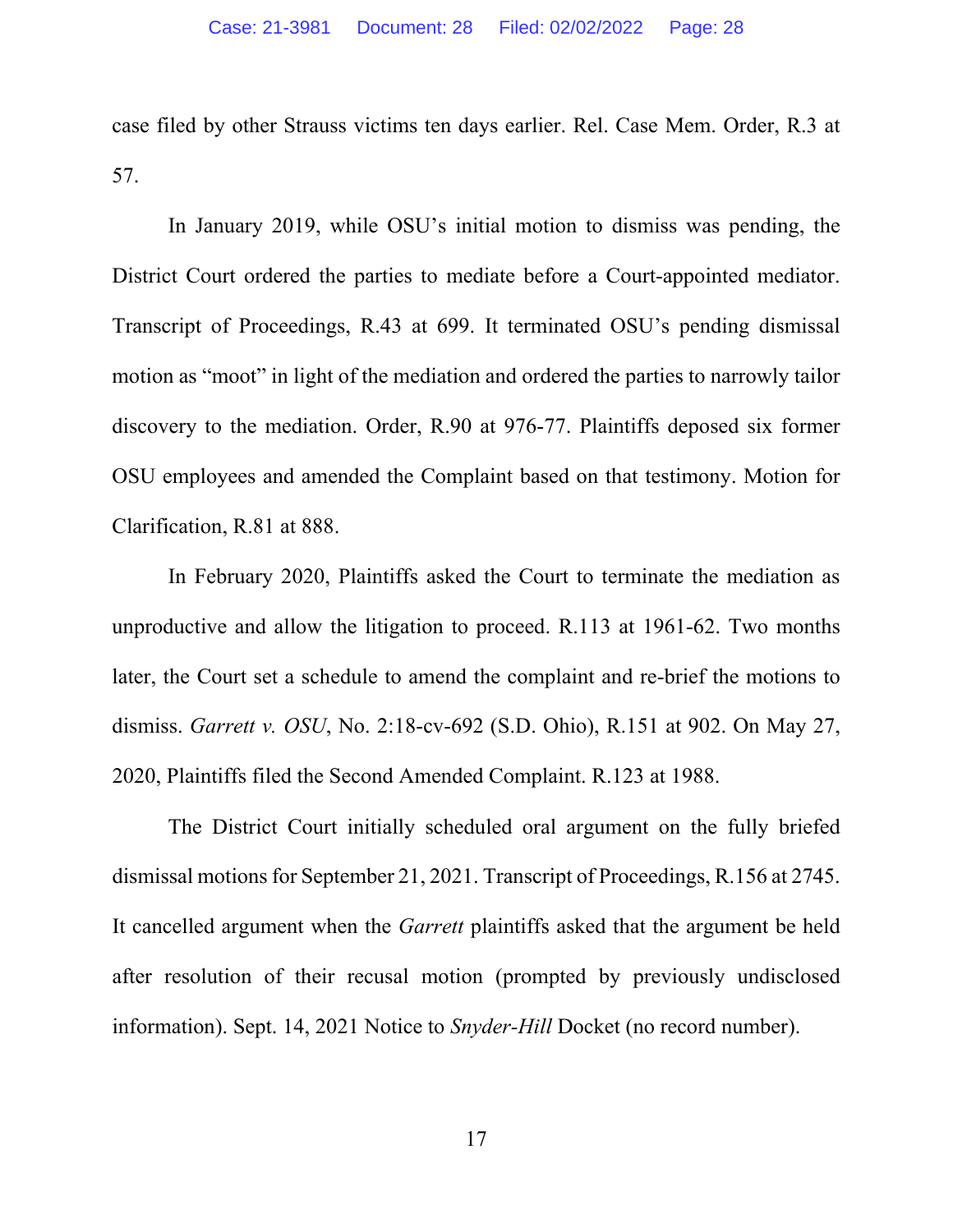On September 22, 2021, the District Court issued a 25-page decision dismissing the *Garrett* case, No. 2:18-cv-692 (S.D. Ohio), R.197 at 1494 ("Garrett-Decision"); a 15-page decision in *Ratliff v. OSU*, No. 2:19-cv-4746 (S.D. Ohio), R.39 at 474 (addressing legal theories Plaintiffs here did not assert); and a *three*page decision in this case. Decision at 2, R.158 at 2775. The Decision states that the reasons prompting dismissal of *Garrett* and *Ratliff* "apply equally" to this case and entered judgment for OSU—lumping all Plaintiffs together despite different factual allegations. Decision at 2, R.158 at 2775; Judgment, R.159 at 2777. It did not discuss the many differences between the complaints or engage with Plaintiffs' allegations. This appeal followed.

#### **SUMMARY OF THE ARGUMENT**

A "statute of limitations begins to run" only once a "reasonable person knows, or in the exercise of due diligence should have known, both his injury and the cause of that injury." *Bishop*, 618 F.3d at 536. A plaintiff "cannot maintain an action before she knows she has one." *City of Aurora v. Bechtel Corp.,* 599 F.2d 382, 387-88 (10th Cir. 1979). What a plaintiff knew or should have known "is a question for the trier of fact." *In re Arctic Express Inc.*, 636 F.3d 781, 803 (6th Cir. 2011). The Decision ignored these basic precepts and must be reversed.

The District Court erred in ignoring Plaintiffs' allegations, focusing instead on the *Garrett* complaint, even as OSU conceded the pleadings were materially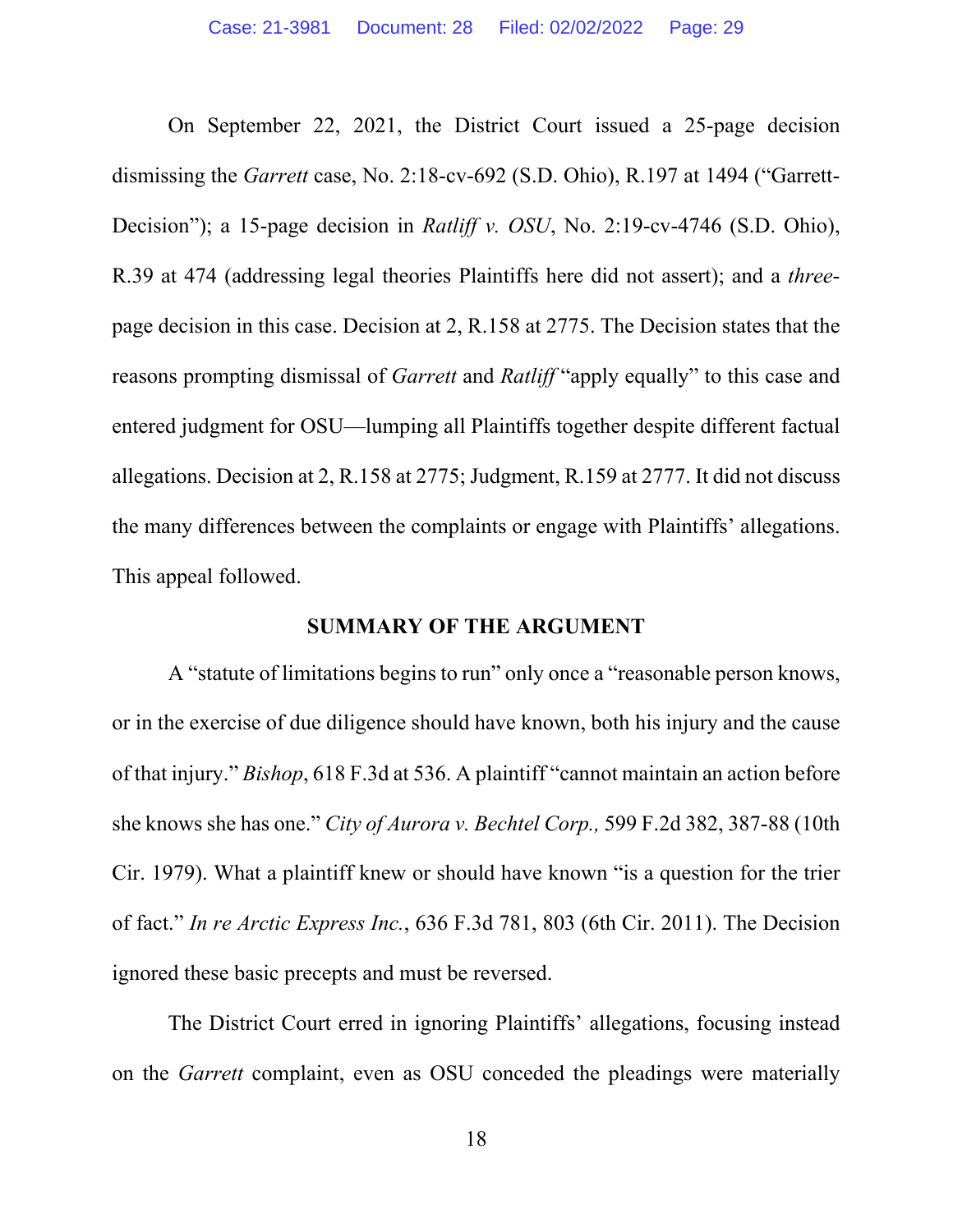different. Nearly all (seventy-five of eighty-four) Plaintiffs alleged they did not know Strauss abused them in the guise of a medical exam. These allegations were consistent with the Perkins Coie report, admissions by OSU's own witnesses, and the experience of other victims of doctor-patient abuse. Whether a plaintiff has knowledge triggering claim accrual is a classic jury factual question. *In re Arctic Express Inc.*, 636 F.3d at 803. The District Court erroneously made these factual determinations in OSU's favor at the pleadings stage.

It further erred in holding irrelevant Plaintiffs' lack of knowledge about defendant *OSU*'s role in causing their injury. Without knowledge that OSU had enabled Strauss' sexual abuse, Plaintiffs would have had no basis to bring a Title IX claim against OSU. The District Court held that Plaintiffs' claim accrued when Strauss abused them, merely because Plaintiffs knew he was an OSU employee. But Title IX does not permit *respondeat superior* liability; knowing Strauss' employer is insufficient. Plaintiffs' claims did not accrue until 2018, when they could acquire evidence of OSU's *own* wrongdoing, as the First, Second, and Fifth Circuits (and many trial courts) have held in analogous circumstances. *Ouellette v. Beaupre*, 977 F.3d 127 (1st Cir. 2020); *Barrett v. United States*, 689 F.2d 324, 330 (2d Cir. 1982); *Piotrowski v. City of Hous.*, 237 F.3d 567, 577 (5th Cir. 2001). The Complaint also plausibly alleges that any earlier reasonable inquiry into OSU's culpability would have been fruitless.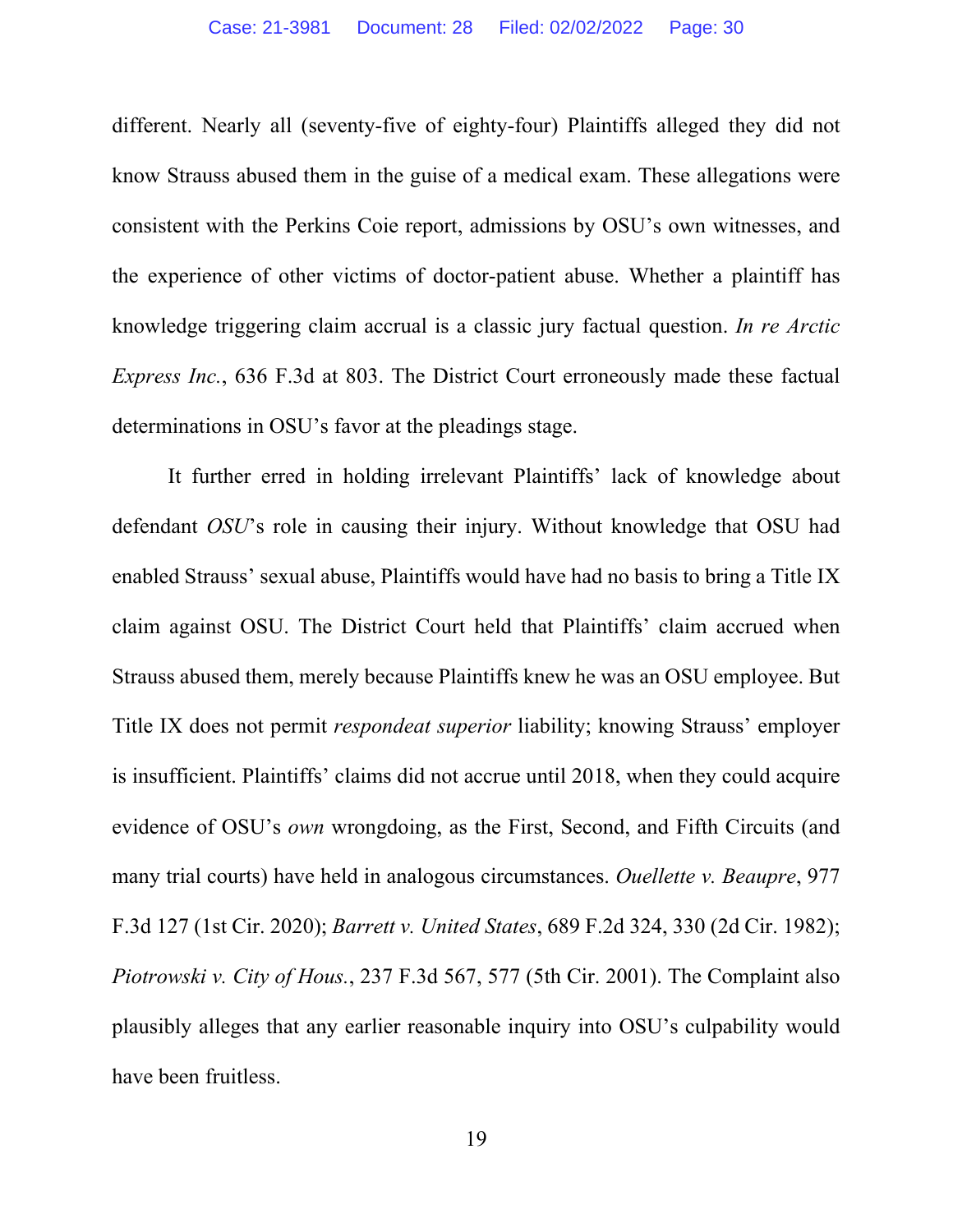Finally, the District Court erred in denying five Plaintiffs the benefit of Ohio's equitable toll for fraudulent concealment. The District Court did not dispute that Plaintiffs amply pleaded that OSU fraudulently concealed evidence of Strauss' abuse and its role in enabling his predation. It erred in finding that OSU's affirmative misrepresentations were immaterial because Plaintiffs knew OSU employed Strauss. Again, merely employing a predator is insufficient to allege a Title IX violation.

#### **STANDARD OF REVIEW**

This Court reviews *de novo* a District Court's Rule 12(b)(6) dismissal. *Marsh v. Genentech, Inc.*, 693 F.3d 546, 549 (6th Cir. 2012).

A Rule 12(b)(6) motion relying on an affirmative defense such as untimeliness cannot be granted unless "*the plaintiff's own allegations* show that a defense exists that legally defeats the claim for relief." *Cataldo v. U.S. Steel Corp.*, 676 F.3d 542, 554–55 (6th Cir. 2012) (emphasis added).

This Court "must reverse the district court's dismissal unless it appears beyond doubt that the plaintiff can prove no set of facts in support of his claim which would entitle him to relief." *Meriwether v. Hartop*, 992 F.3d 492, 498 (6th Cir. 2021) (cleaned up). "Because the statute of limitations is an affirmative defense, the burden is on the defendant to show that the statute of limitations has run," including when the claim accrued. *Lutz v. Chesapeake Appalachia, L.L.C.*, 717 F.3d 459, 464 (6th Cir. 2013).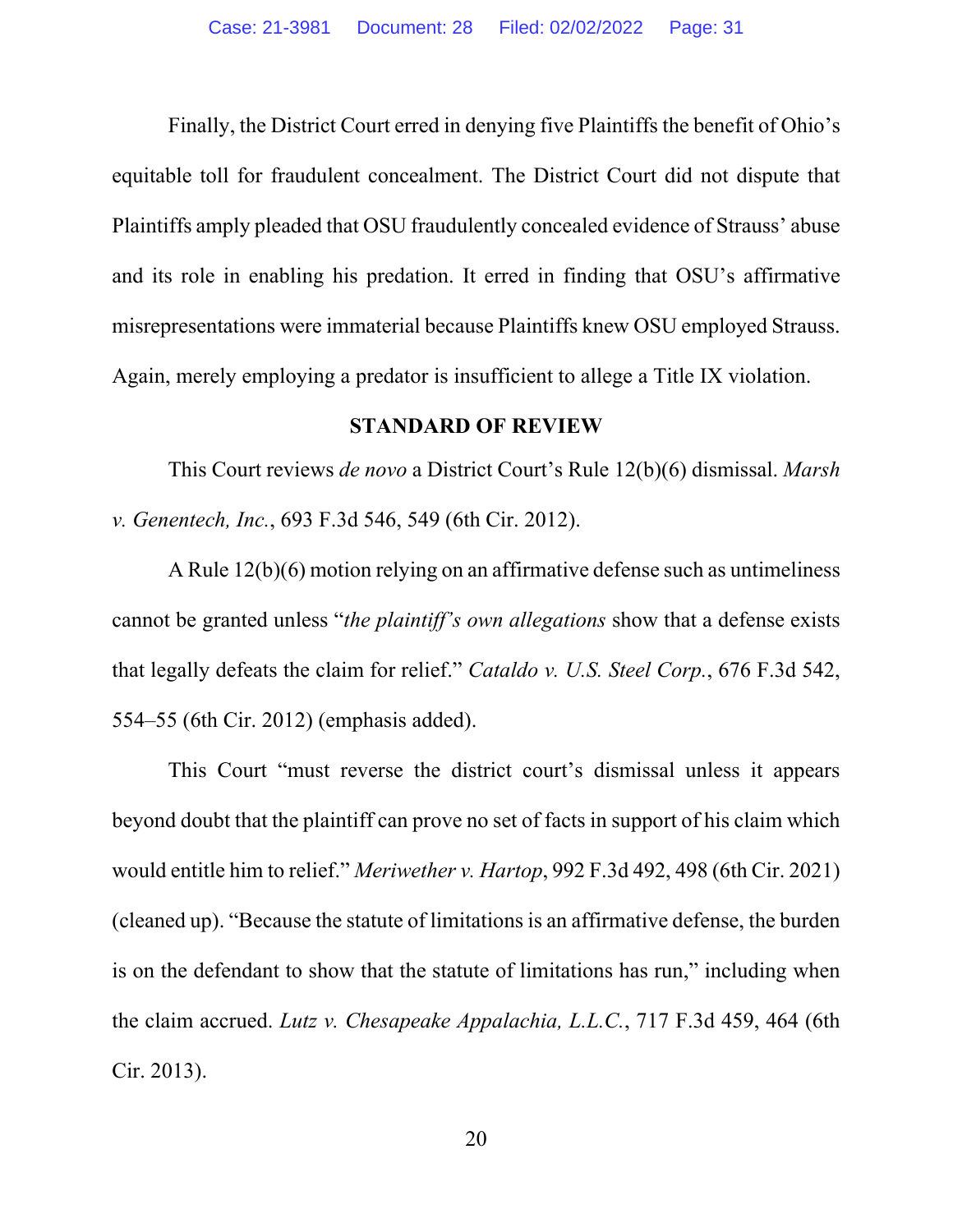#### **ARGUMENT**

#### **I. THE FEDERAL DISCOVERY RULE APPLIES**

### **A. Under the Discovery Rule, A Claim Only Accrues When A Plaintiff Knows or Should Have Known of His Injury** *and* **the Defendant's Role in Causing that Injury**

Title IX is silent on the statute of limitations. When a federal statute is silent, "the action[] accrue[s] and the statutory period begins to run according to federal law." *Bishop*, 618 F.3d at 536-37. As this Court has held repeatedly, "[t]he general federal rule is that 'the statute of limitations begins to run when the reasonable person knows, or in the exercise of due diligence should have known, *both* his injury *and* the cause of that injury'" *Id*. (emphasis added); *Fonseca v. Consol. Rail Corp*., 246 F.3d 585, 588 (6th Cir. 2001) (same); *Coate v. Montgomery Cnty., Kentucky*, 234 F.3d 1267, at \*3 (6th Cir. 2000) (prisoner's § 1983 claim did not accrue until cancer diagnosis because "existence of colon cancer is not obvious" to patient);<sup>[13](#page-32-0)</sup> *Parsons v. CSX Transp., Inc.*, 477 F. App'x 304, 305 (6th Cir. 2012) (jury properly instructed claim accrued on knowledge of both injury and causation); *Hogan v. United States*, 42 F. App'x 717, 724-25 (6th Cir. 2002) (FTCA claim accrued when

 $13$  As neither Title IX nor § 1983 contains an express limitations period, courts apply the same limitations analysis. *Lillard v. Shelby Cnty. Bd. of Educ.*, 76 F.3d 716, 729 (6th Cir. 1996) (analogizing to § 1983 cases in determining Title IX limitations period).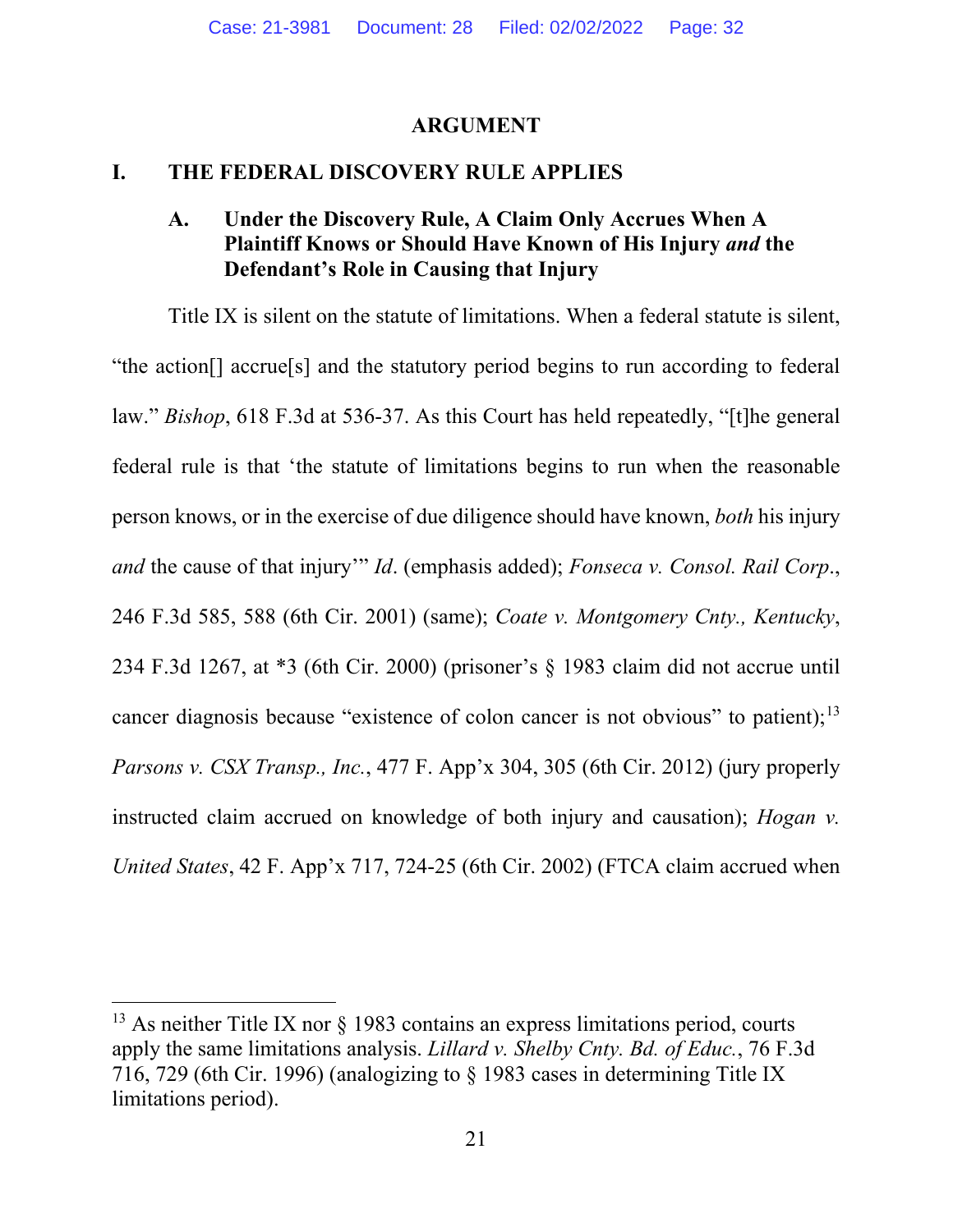plaintiff knew of "injury" and "cause"—that property damage was from "metal sold to him by the government").

This "discovery rule" furthers justice: "To say to one who has been wronged, 'You had a remedy, but before the wrong was ascertainable to you, the law stripped you of your remedy,' makes a mockery of the law." *City of Aurora*, 599 F.2d at 387- 88.

<span id="page-32-0"></span>Other circuits, including the First, Second, Fifth, Ninth, Eleventh, and D.C. Circuits, agree with the Sixth Circuit: a statute of limitations does not accrue until the plaintiff knows both of (1) "[t]he existence of the injury;" *and* (2) "the connection between the injury and the defendant's actions." *Piotrowski*, 237 F.3d at 576; *see also Momenian v. Davidson,* 878 F.3d 381, 388 (D.C. Cir. 2017) ("cause of action accrues when a plaintiff knew or should have known through the exercise of reasonable diligence of: (1) the existence of the injury, (2) its cause in fact, and (3) some evidence of wrongdoing"); *Gregg v. Haw., Dep't of Pub. Safety*, 870 F.3d 883, 887 (9th Cir. 2017) ("The general common law principle is that a cause of action accrues when the plaintiff knows or has reason to know of the injury that is the basis of the action *and* the cause of that injury." (emphasis added)); *A.Q.C. ex rel. Castillo v. United States*, 656 F.3d 135, 140 (2d Cir. 2011) (claim accrues at the time when, "with reasonable diligence," the plaintiff "has or . . . should have discovered the critical facts of both his injury *and* its cause" (emphasis added)); *In re Copper*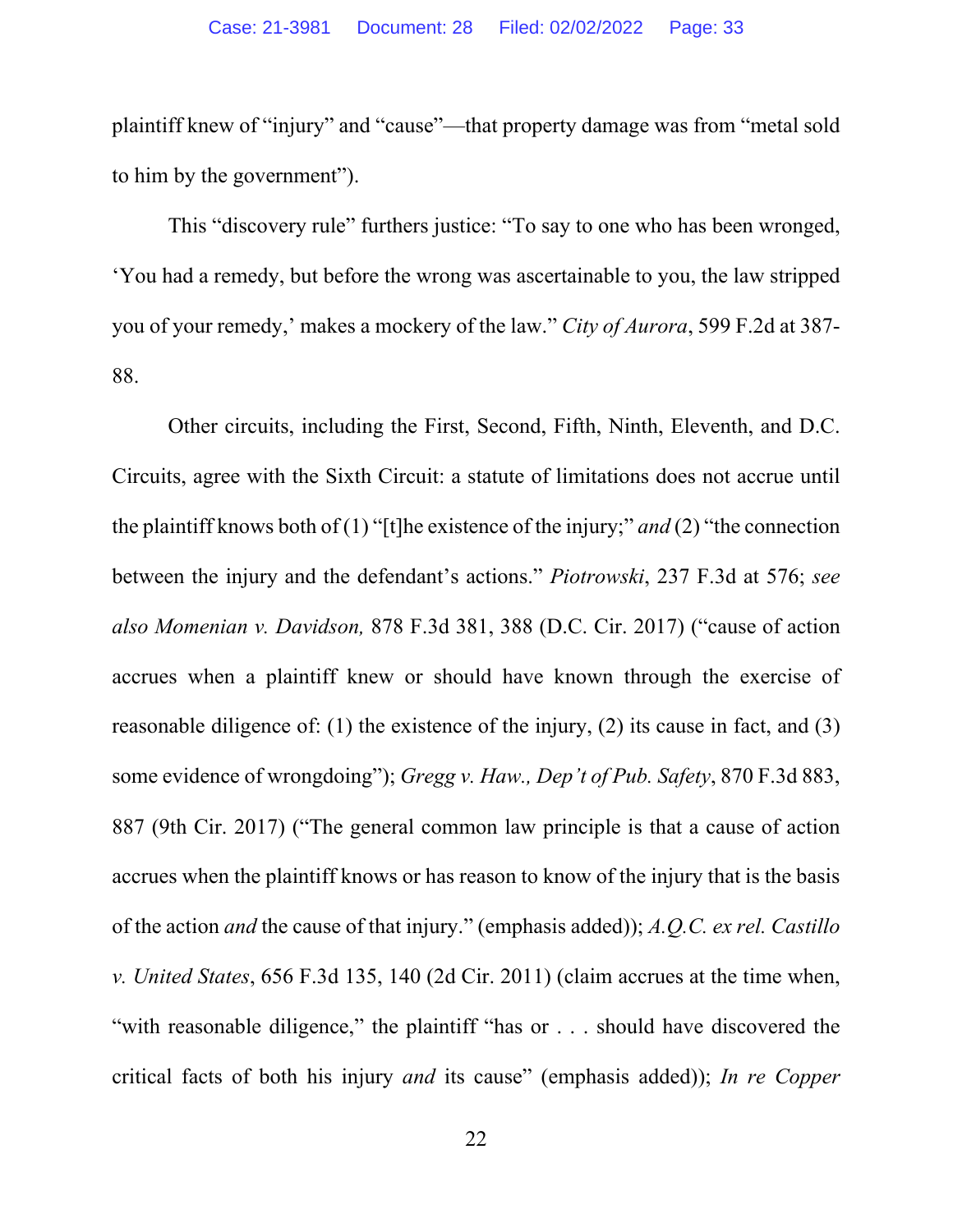*Antitrust Litig.,* 436 F.3d 782, 789 (7th Cir. 2006) (under the discovery rule, the statute of limitations does not begin running until the plaintiff discovers that he has been injured *and* who caused the injury); *Cascone v. United States*, 370 F.3d 95, 104 (1st Cir. 2004) (must know or have reason to know of the fact of injury *and* the injury's causal connection); *Chappell v. Rich*, 340 F.3d 1279, 1283 (11th Cir. 2003) (claim does not "accrue, and thereby set the limitations clock running, until the plaintiffs know or should know (1) that they have suffered the injury that forms the basis of their complaint *and* (2) who has inflicted the injury" (emphasis added)).

The Supreme Court has also recognized that mere knowledge of the existence of the injury—without knowledge of who caused the injury—is insufficient for accrual, holding that the statute of limitations does not "accrue[]" where "the facts about causation may be in the control of the putative defendant, unavailable to the plaintiff or at least very difficult to obtain." *United States v. Kubrick*, 444 U.S. 111, 113, 122 (1979).

Courts throughout the country apply the discovery rule to allow sexual abuse plaintiffs to bring claims years after the underlying conduct, where plaintiffs did not contemporaneously know they were abused or defendants' causal role. *Infra*  Argument II.B.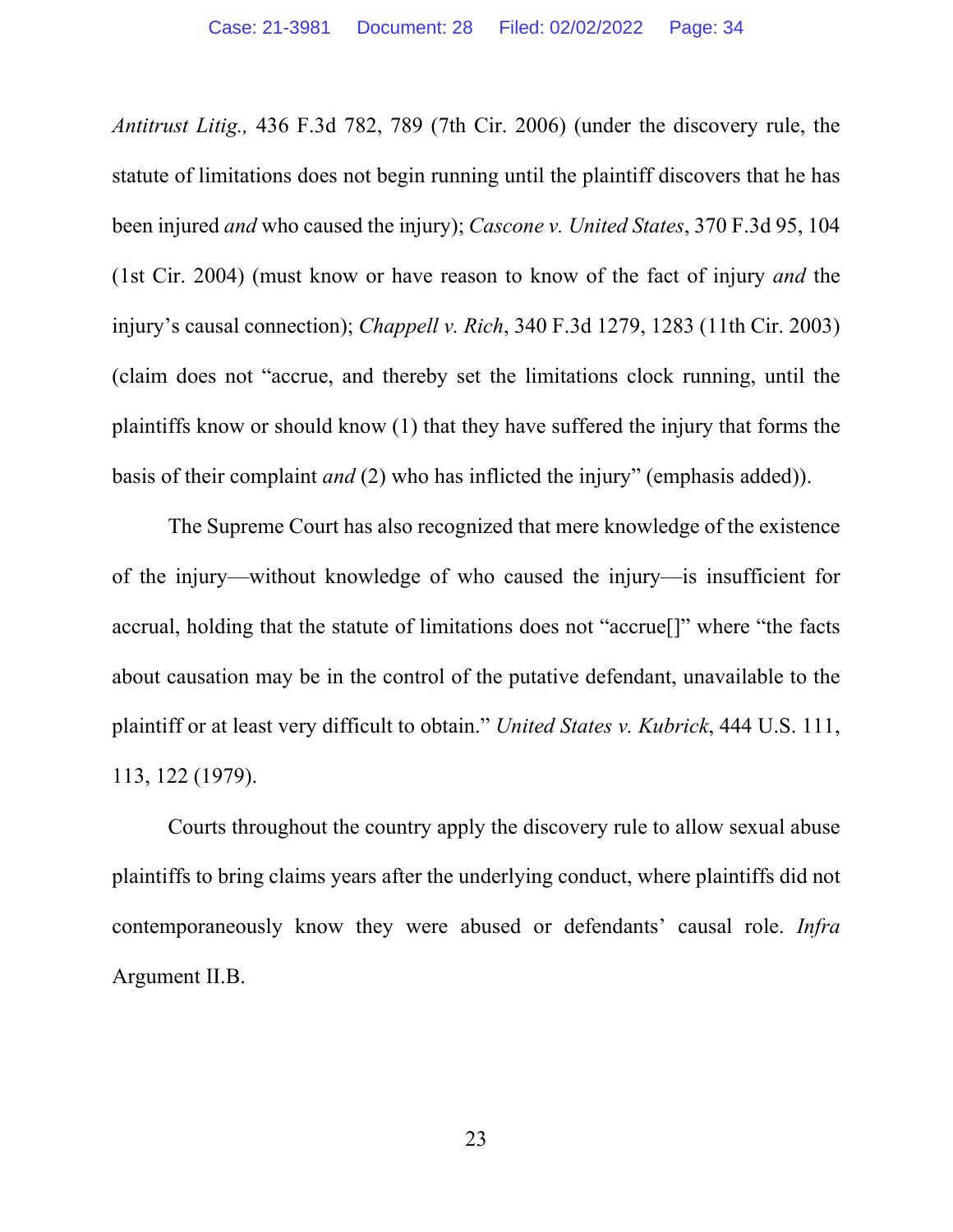### **B. There Is No Basis to Reconsider the Longstanding Application of the Discovery Rule**

The District Court speculated that this Court might cast aside the longstanding discovery rule in light of *Rotkiske v. Klemm*, 140 S. Ct. 355, 360-61 (2019). But *Rotkiske* provides no basis to do so. *Rotkiske* addressed the plain language of the Fair Debt Collection Practices Act ("FDCPA"), which states that claims must be filed "within one year from the date on which the violation occurs." *Id.* at 357 (citing 15 U.S.C. § 1692k(a)). The Court held that "within one year from the date on which the violation occurs" means "within one year from the date on which the violation occurs." *Id.* at 358. The language was "unambiguous"; even the plaintiff "d[id] not contest the plain meaning," and that ended the inquiry. *Id.* at 360.

Unlike the FDCPA, Title IX does not define accrual as "the date on which the violation occurs." Unlike the FDCPA, Title IX does not define accrual at all. Unlike the FDCPA, Title IX is silent on the statute of limitations; it has no plain language to interpret. Absent plain language in a federal statute on the limitations period, the federal discovery rule applies. *Supra* Argument I.A.

Appellate courts continue to adhere to the discovery rule post-*Rotkiske*. *See, e.g.*, *Sohm v. Scholastic Inc.*, 959 F.3d 39, 50 & n.2 (2d Cir. 2020) ("*Rotkiske* is inapposite" and did not affect "the continuing propriety of the discovery rule" because it interpreted the FDCPA's express "violation" language); *Ouellette*, 977 F.3d at 140 (applying federal discovery rule after *Rotkiske*); *Johnson v. Chudy*, 822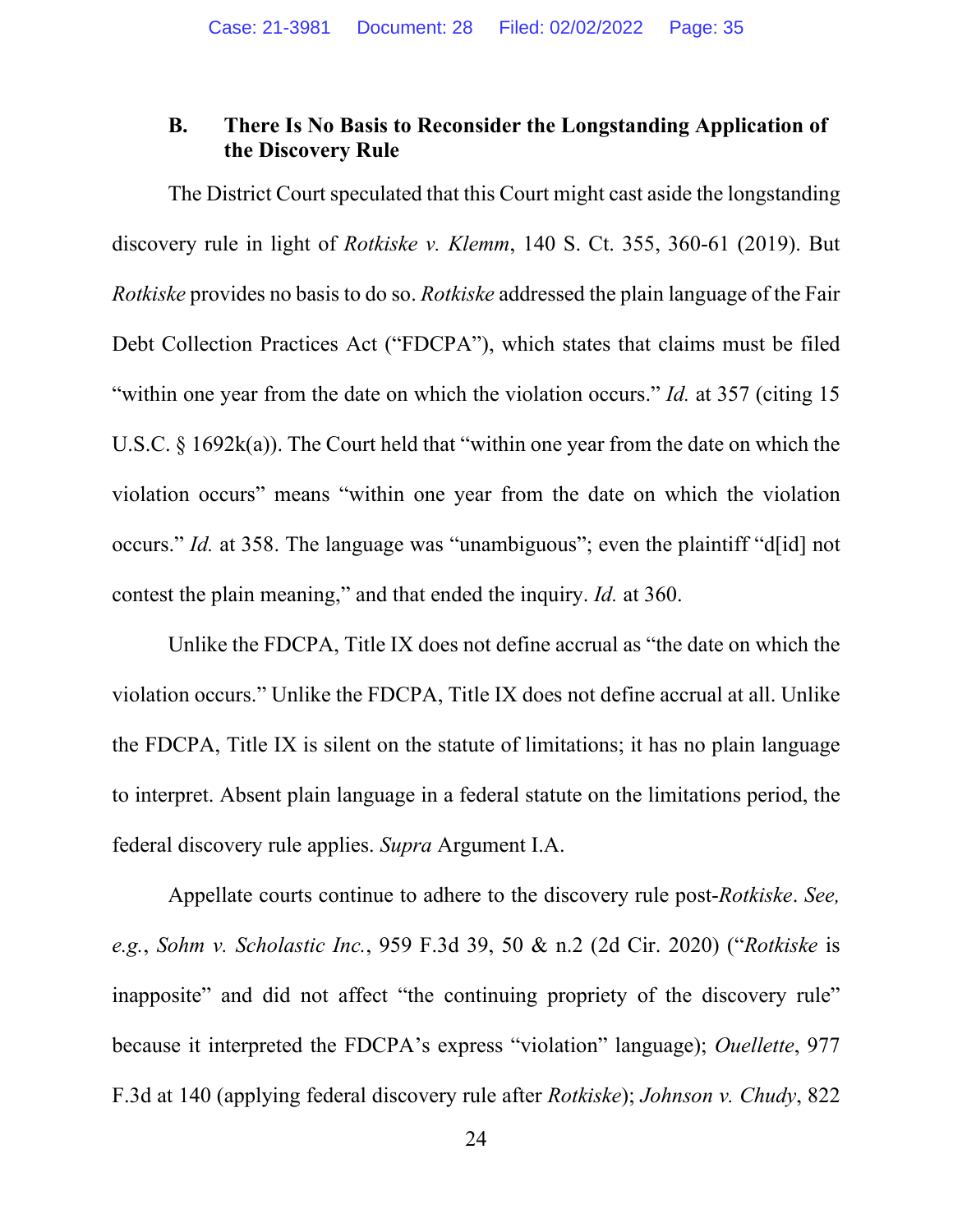F. App'x 637, 638 (9th Cir. 2020) (same); *see also Navarro v. Procter & Gamble Co.*, 515 F. Supp. 3d 718, 760 (S.D. Ohio 2021) (*Rotkiske* "said only that a discovery rule will not displace an occurrence rule when Congress clearly expresses a preference *in the statutory text* for the latter" (emphasis added)).

The District Court misunderstood the concerns motivating *Rotkiske*'s statement that the discovery rule is a "bad wine of recent vintage." 140 S. Ct. at 360 (quoting *TRW Inc. v. Andrews,* 534 U.S. 19, 37 (2001) (Scalia, J., concurring); cited in Garrett-Decision, R.197 at 1501). *Rotkiske* concerned judicial restraint in interpreting an *express* statute of limitations in the FDCPA. It would be an "atextual" judicial "enlargement" of Congress' statute for the Court to invent "absent provisions" that conflict with the text. *Rotkiske*, at 360-61; *see also TRW Inc.,* 534 U.S. at 37 (interpreting Fair Credit Reporting Act).

Here, we are not in the world of "atextual" judicial "enlargement" of an express limitations period. To the contrary, Congress placed *no time limit* on Title IX suits. *Courts* inserted a limitations period into the statute. Once the court creates a limitations period, it cannot deprive Plaintiffs of the benefit of the federal discovery rule.

The discovery rule also ensures that Title IX does not create an illusory right. "There is no doubt that if we are to give [Title IX] the scope that its origins dictate, we must accord it a sweep as broad as its language." *N. Haven Bd. of Ed. v. Bell*,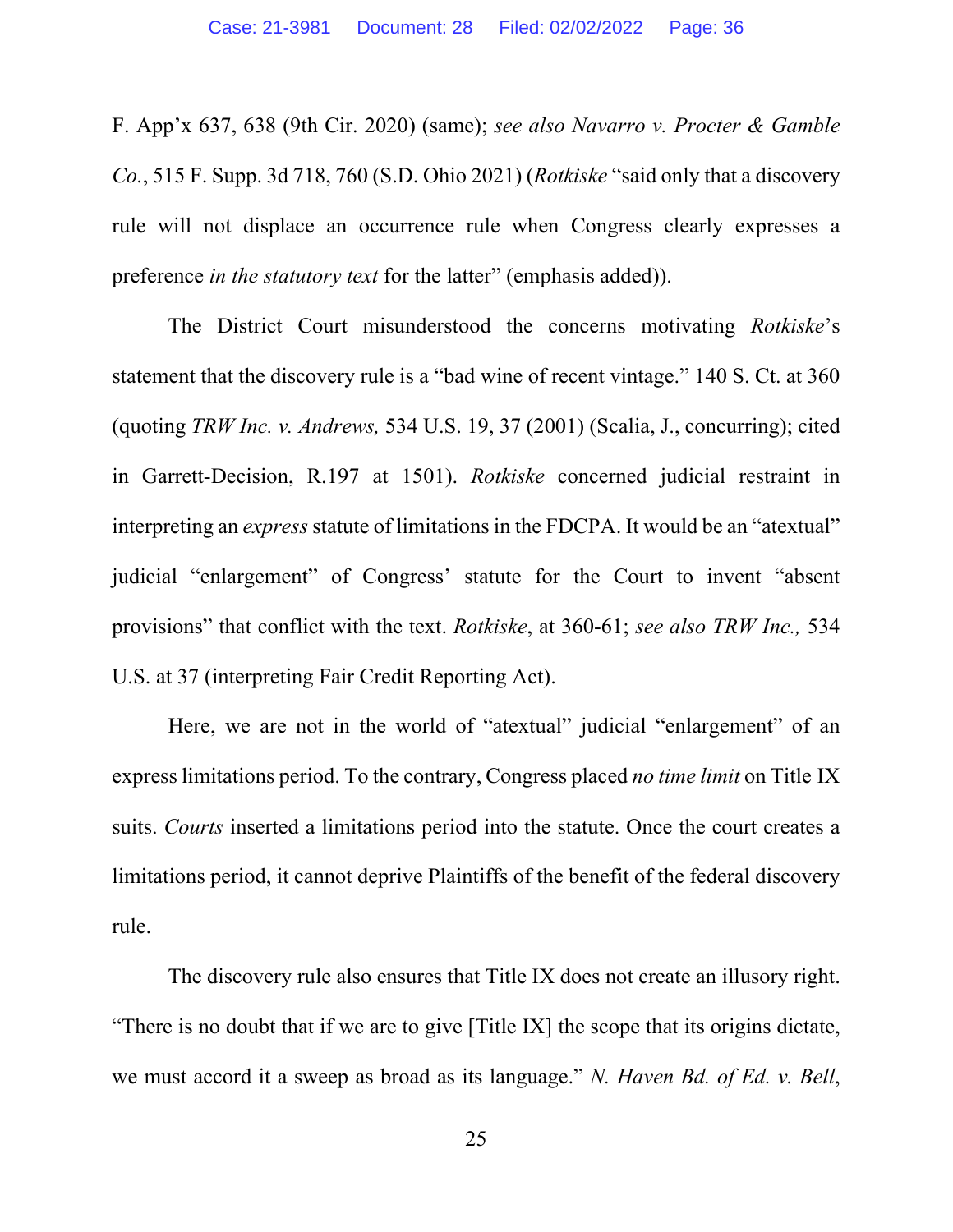456 U.S. 512, 521 (1982) (cleaned up); *Jackson v. Birmingham Bd. of Educ.*, 544 U.S. 167, 175 (2005) ("Congress gave the statute a broad reach."); *id.* at 183 (courts have "consistently interpreted Title IX's private cause of action broadly"). "Congress's desire to provide a civil remedy would be poorly served if the cause of action could arise before the plaintiff even had reason to know of the violation." *Tijerina v. Walters*, 821 F.2d 789, 797–98 (D.C. Cir. 1987).

When Congress passed Title IX in 1972, then amended it in 1987 to reinforce its "broad" application,  $14$  it did so against the backdrop of Supreme Court caselaw delaying accrual where necessary to ensure federal legislation does not "afford [plaintiff] only a delusive remedy." *Urie v. Thompson,* 337 U.S. 163, 169 (1949) (delaying accrual of Federal Employers' Liability Act claim because statutes of limitations "traditionally" and "conventionally require the assertion of claims within a specified period of time after notice of the invasion of legal rights"); *Kubrick*, 444 U.S. 111 (same for Federal Torts Claims Act); *see also Merck & Co. v. Reynolds*, 559 U.S. 633, 648 (2010) ("when Congress enacts statutes, it is aware of relevant judicial precedent").

There is no basis to depart from longstanding Circuit and Supreme Court precedent applying the discovery rule.

<sup>14</sup> Civil Rights Restoration Act of 1987, Pub. L. No. 100-259 (1988).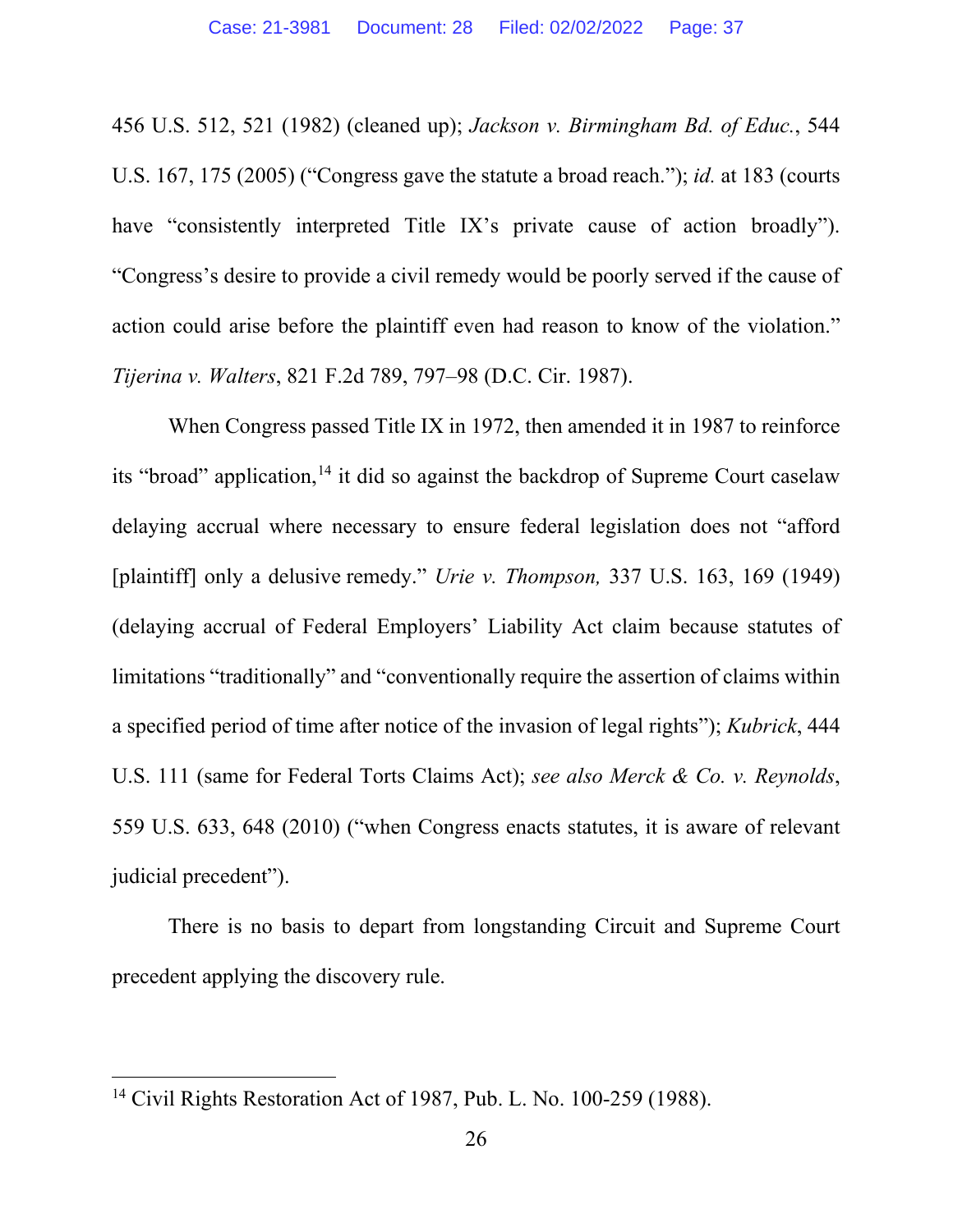# **II. THE DISTRICT COURT ERRED IN DISMISSING DETAILED ALLEGATIONS THAT PLAINTIFFS DID NOT KNOW STRAUSS SEXUALLY ABUSED THEM**

Notwithstanding Plaintiffs' allegations, the District Court held as a matter of law that every Plaintiff knew he was sexually abused. Garrett-Decision at 18 n.7, R.197 at 1518. The Court reached this conclusion in a footnote.

The District Court did not take Plaintiffs' allegations as true. It ignored that it is *defendant's* burden to show the claim accrued "before the relevant time period, not the [plaintiff's] burden to plead around the possibility." *Nat'l Credit Union Admin. Bd. v. Jurcevic*, 867 F.3d 616, 625 (6th Cir. 2017).

The District Court erroneously resolved on the pleadings what Plaintiffs did and did not know, but "it is the jury's role to resolve any disputes of fact, including disputed inferences, as to when a plaintiff discovered or should have discovered her cause of action." *Cutter v. Ethicon, Inc.*, No. 20-6040, 2021 WL 3754245, at \*4 (6th Cir. Aug. 25, 2021) (reversing grant of summary judgment); *Elam v. Menzies*, 594 F.3d 463, 470 (6th Cir. 2010) (same).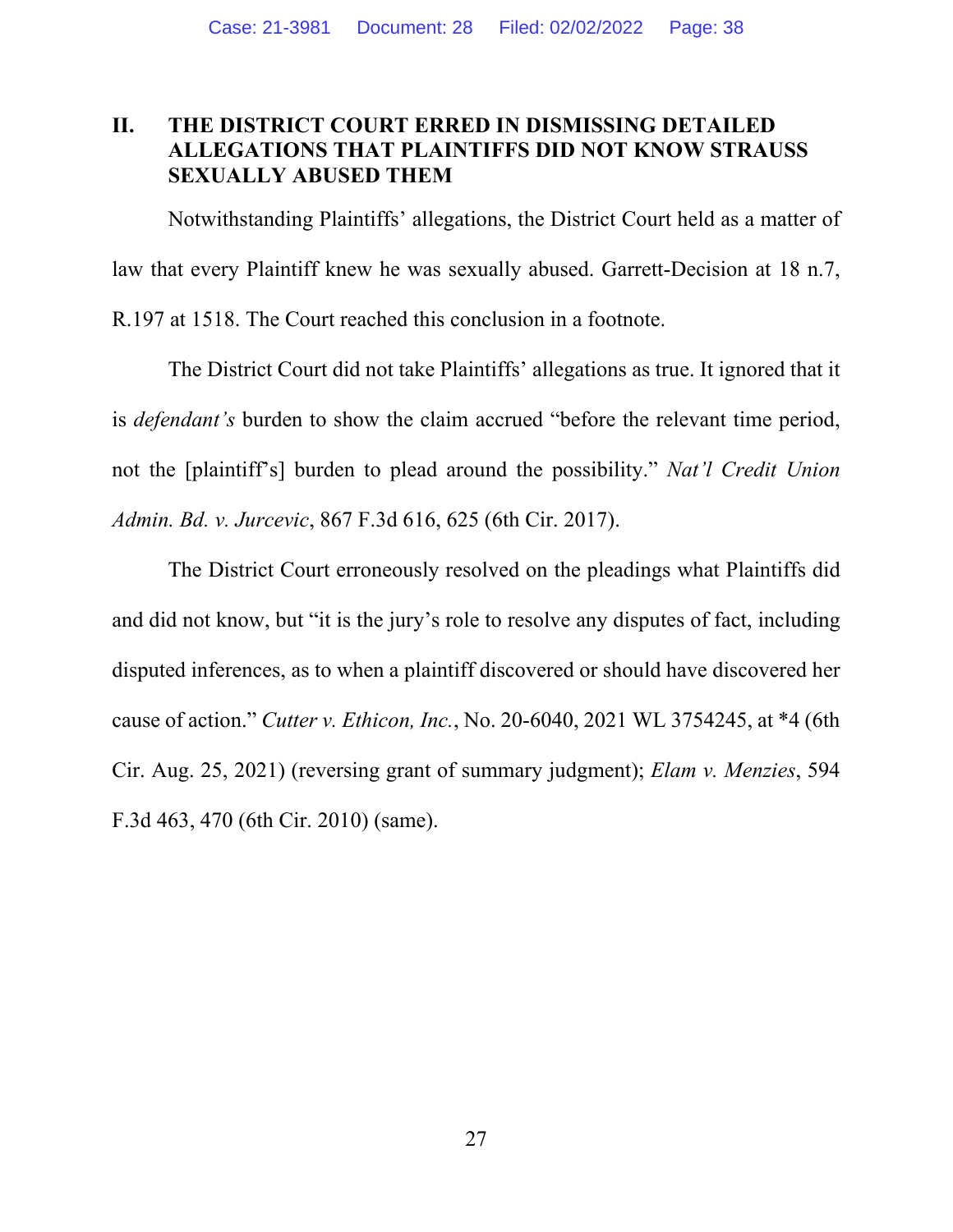# **A. The District Court Ignored Specific, Plausible Allegations that Seventy-Five Plaintiffs Reasonably Did Not Know these Medical Exams Were Abuse**

Seventy-five of the eighty-four Plaintiffs allege they did not know Strauss'

medical exams were abuse. [15](#page-41-0) OSU's own witnesses and investigators concurred that

patients often cannot determine whether a doctor's conduct is medically appropriate

or abusive. The District Court ignored each and every one of these allegations, as if

they did not exist.

For example:

- John Doe 23 saw Strauss for a sore throat. When Strauss fondled his penis and testicles, "John Doe 23 asked Dr. Strauss why he needed to check down there for a sore throat. Dr. Strauss responded that John Doe 23 had lymph nodes all over his body and Dr. Strauss needed to make sure they were not swollen." SAC ¶ 1428, R.123 at 2182.
- Strauss similarly told John Doe 54 that he needed to check the lymph nodes around his genitals. *Id.* ¶ 2045 at 2273-74.
- When John Doe 25 went to Strauss for treatment of a groin injury, Strauss said "he needed to ejaculate him to make sure everything was working properly." *Id.* ¶ 1492 at 2191.

<sup>&</sup>lt;sup>15</sup> The seventy-five Plaintiffs are David Mulvin, William Rieffer, William Brown, Kurt Huntsinger, Steve Hatch, Melvin Robinson, Douglas Wells, Joseph Bechtel, Michael Murphy, John David Faler, John Does 1-8, John Does 10-18, John Does 20-23, John Doe 25, John Does 27-36, John Does 39-40, John Does 42- 47, John Doe 49- 50, John Doe 52, John Doe 54, John Does 56-60, and John Does 62-77. The remaining nine Plaintiffs—Snyder-Hill, McDaniel, Reed, Khalil, Solomon, and John Does 9, 19, 37, and 41—knew Strauss abused them but, like the other seventy-five Plaintiffs, did not know OSU caused them to suffer Strauss' abuse.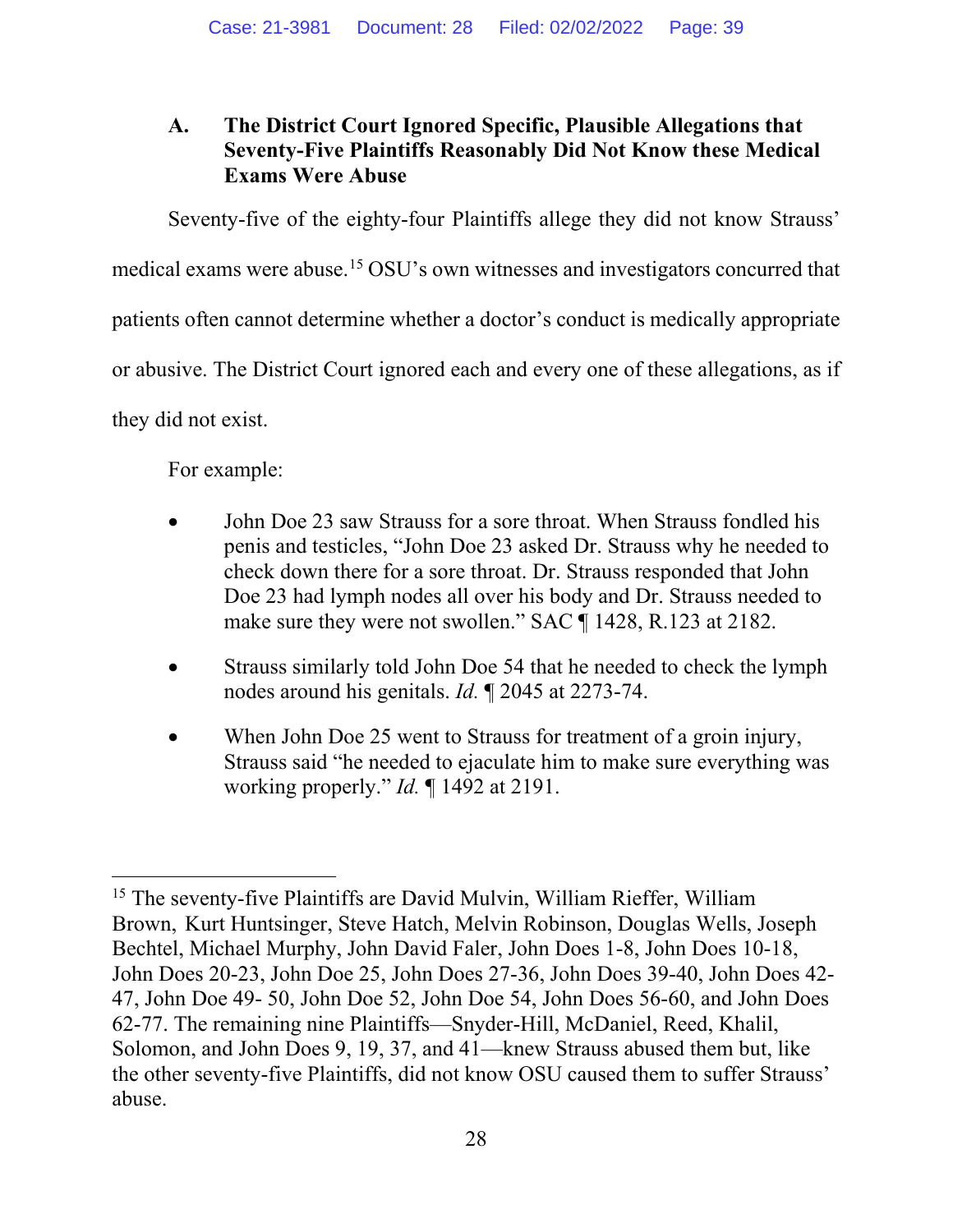- During John Doe 17's physical exam, Strauss fondled John Doe 17's penis and testicles for several minutes. Strauss stated "the prolonged examination was necessary because one of John Doe 17's testicles was slightly larger than the other." *Id.* ¶ 1222 at 2156.
- When Douglas Wells questioned Strauss why he touched Wells' genitals for a hamstring injury, "Dr. Strauss responded that he was required to examine Wells's whole body." *Id.* ¶¶ 611-12 at 2079.

None of these men knew Strauss' conduct was abuse. *Id.* ¶¶ 1442-50 at 2184- 86, 2049-2053 at 2274-75, 1497-1502 at 2192, 1247-1255 at 2159-60, 620-628 at 2080-81. A jury can credit these plausible allegations.

Sexual abuse by a physician is insidious in part because, unlike teachers, coaches, and priests, doctors are permitted and expected to touch a person's body and sexual organs. As Perkins Coie found and Lombardo testified, only doctors and experts have the training to determine whether an invasive exam is medically necessary or abuse. *Id.* ¶¶ 157, 159 at 2017. As the Ohio Medical Board found, OSU supervising doctors never "unraveled Strauss' 'medical' defenses of his abuse." *Id.*  ¶ 8 at 1991.

<span id="page-39-0"></span>This Court in *Cutter* instructed that in applying "the discovery rule, a court must give special consideration to the patient's perspective because her lack of medical knowledge may impede her ability to discover her injury." *Cutter*, 2021 WL 3754245, at \*5 (cleaned up). Yet the District Court gave the Plaintiffs' "lack of medical knowledge" no such consideration in erroneously holding that every Plaintiff knew he was abused.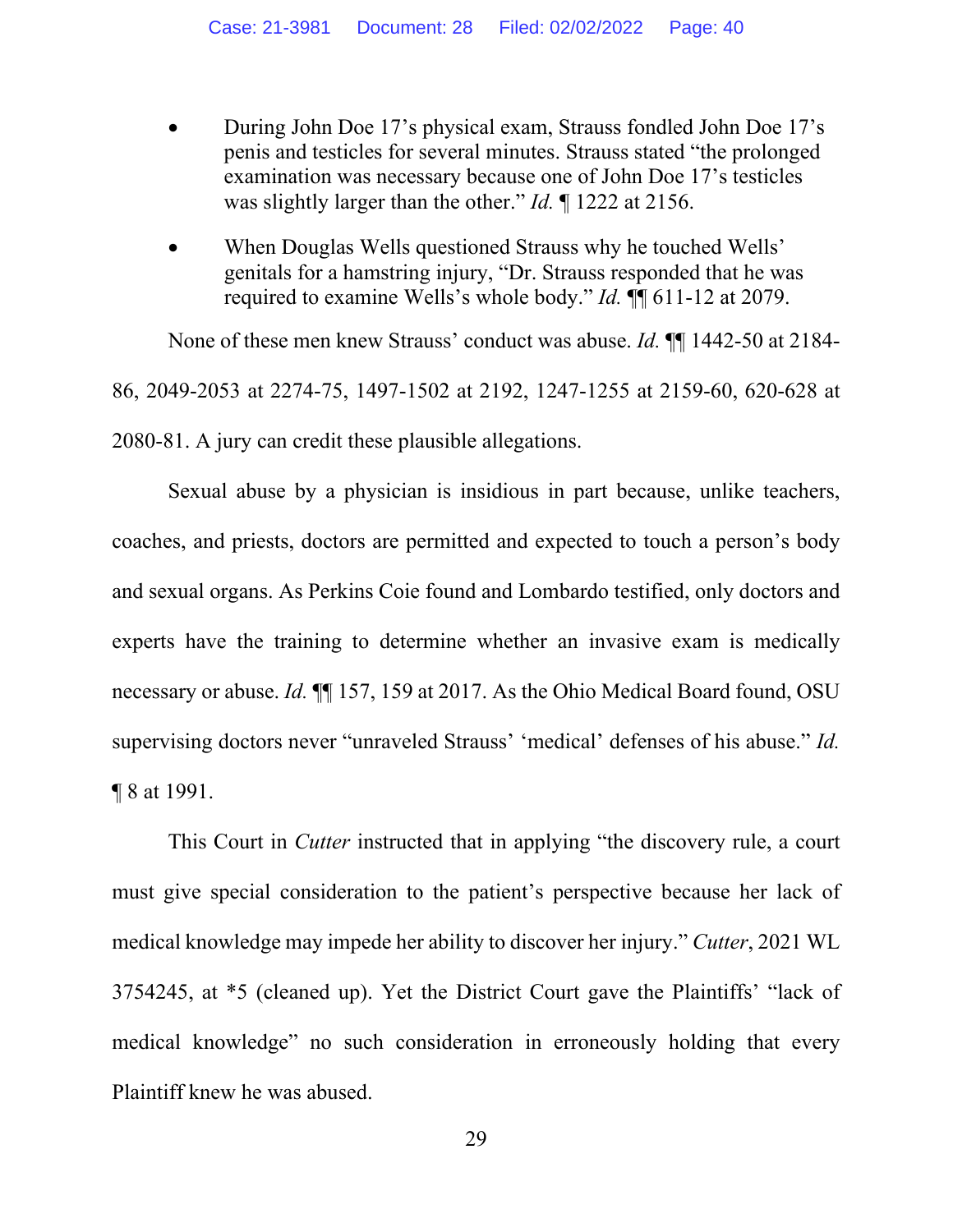The point is not that Plaintiffs "did not realize the extent of [their] psychological injury until shortly before filing suit." Garrett-Decision at 10, R.197 at 1510 (citing *Varnell v. Dora Consol. Sch. Dist.*, 756 F.3d 1208, 1216 (10th Cir. 2014)). These seventy-five Plaintiffs *did not know they were abused at all*. *See* App 1, R.133-1 *passim*.

These Plaintiffs—many only college freshmen, some minors—had just replaced the security and guidance of their parents with that of OSU and its doctors. Their lack of training and immaturity meant they could not "discern whether, and to what extent, Strauss' physical examinations of student-patients exceeded the boundaries of what was appropriate or medically necessary." SAC ¶¶ 157-58, R.123 at 2017. They did not know whether a doctor should examine groin lymph nodes, or would be concerned by disparate sized testicles, or would need to examine ejaculate.

It took media reports in 2018 about OSU's investigation into Strauss' serial behavior for these Plaintiffs to begin to realize that Strauss' medical exams were sexual abuse.

Plaintiffs' experiences track OSU's many witness admissions, cited in the SAC and ignored by the District Court: "Patients do not know what is a 'normal exam.'" *Id.* ¶ 156 at 2016. Exactly because "laypersons can find it difficult to ascertain what conduct constitutes physician sexual abuse," Perkins Coie determined it "essential" to "consult with suitably qualified medical experts." *Id.* ¶ 157 at 2017.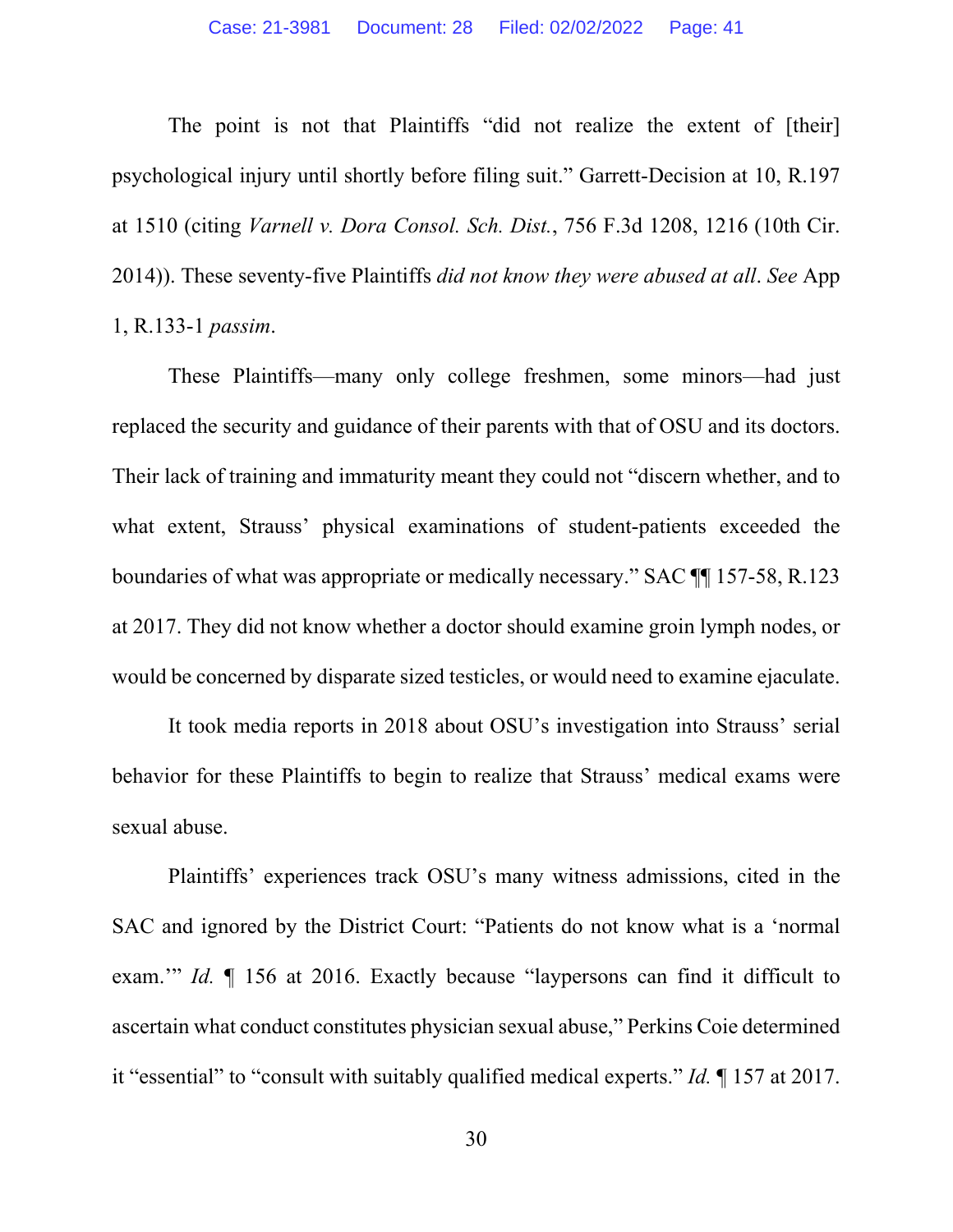Not "helpful," but "*essential*." Victims of sexual abuse by their doctor "often" face "confusion as to whether sexual abuse, in fact, occurred." *Id.* ¶ 155 at 2016. OSU and its witnesses admitted that "students could not have known Dr. Strauss was abusing them." *Id.* ¶ 156. They admit that only someone "trained in medicine" could know what is "medically appropriate." *Id.* ¶ 159 at 2017.

Strauss' clinical explanations provided cover for his abuse. At least ten other factors prevented Plaintiffs, and an objectively reasonable plaintiff in their position, from understanding the true nature of Strauss' conduct:

(1) Strauss' trusted position as a medical doctor;

(2) the imprimatur this trusted university gave Strauss as an official team doctor, university health services doctor, and professor;

(3) Plaintiffs' youth;

(4) Plaintiffs' inexperience with medical exams and team physicals;

(5) Plaintiffs' lack of medical training;

<span id="page-41-0"></span>(6) OSU employees' flippant, casual response to questions about the exams, making Plaintiffs discount their discomfort and blame themselves instead of Strauss;<sup>16</sup>

<sup>16</sup> S*ee id*. ¶¶ 361 at 2052 (McDaniel); 411 at 2058 (Reed); 501, 511 at 2068-69 (Huntsinger); 689 at 2090 (Bechtel); 811-14 at 2107 (John Doe 4); 871-72 at 2114 (John Doe 7); 1087 at 2139-40 (John Doe 13); 1227-29 at 2156-57 (John Doe 17); 1299 at 2166 (John Doe 19); 1817 at 2237 (John Doe 42); 1832 at 2239 (John Doe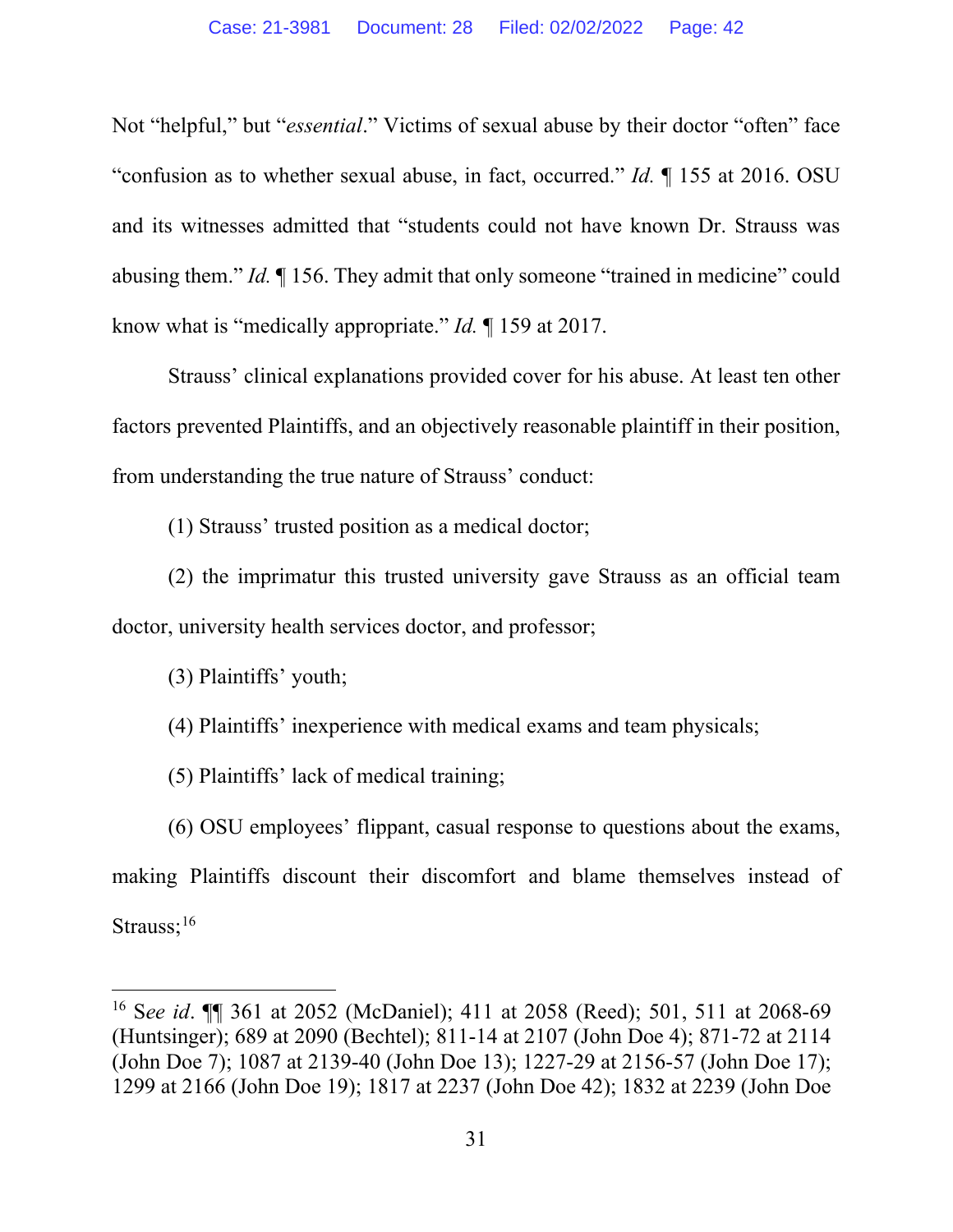(7) OSU's assurance that "Dr. Strauss' examinations were appropriate," *id.* ¶ 511 at 2069;

(8) OSU's requirement that student-athletes see Strauss for physicals and medical treatment, all of which normalized Strauss' conduct;

(9) OSU's failure to take any action, though Strauss' exams often appeared to be common knowledge among teammates and coaches, again normalizing his conduct; and

(10) OSU employees' indifference to Strauss' habit of lingering around student-athletes, including watching and showering with them and taking their photographs during practice.

Each of these factors is highly specific, posing "a question for the trier of fact to resolve." *In re Arctic Express Inc.*, 636 F.3d at 803. A jury must evaluate each Plaintiff's credibility, on a plaintiff-by-plaintiff basis, as to whether they knew Strauss' medical exams were sexual abuse. App 1, R.133-1 *passim*. The District Court did not and could not evaluate any Plaintiff's credibility. The court failed to cite, much less analyze, a single one of these allegations.

<sup>43); 1894</sup> at 2248 (John Doe 46); 1951 at 2257-58 (John Doe 49); 2085 at 2280 (John Doe 56); 2281 at 2308 (John Doe 65).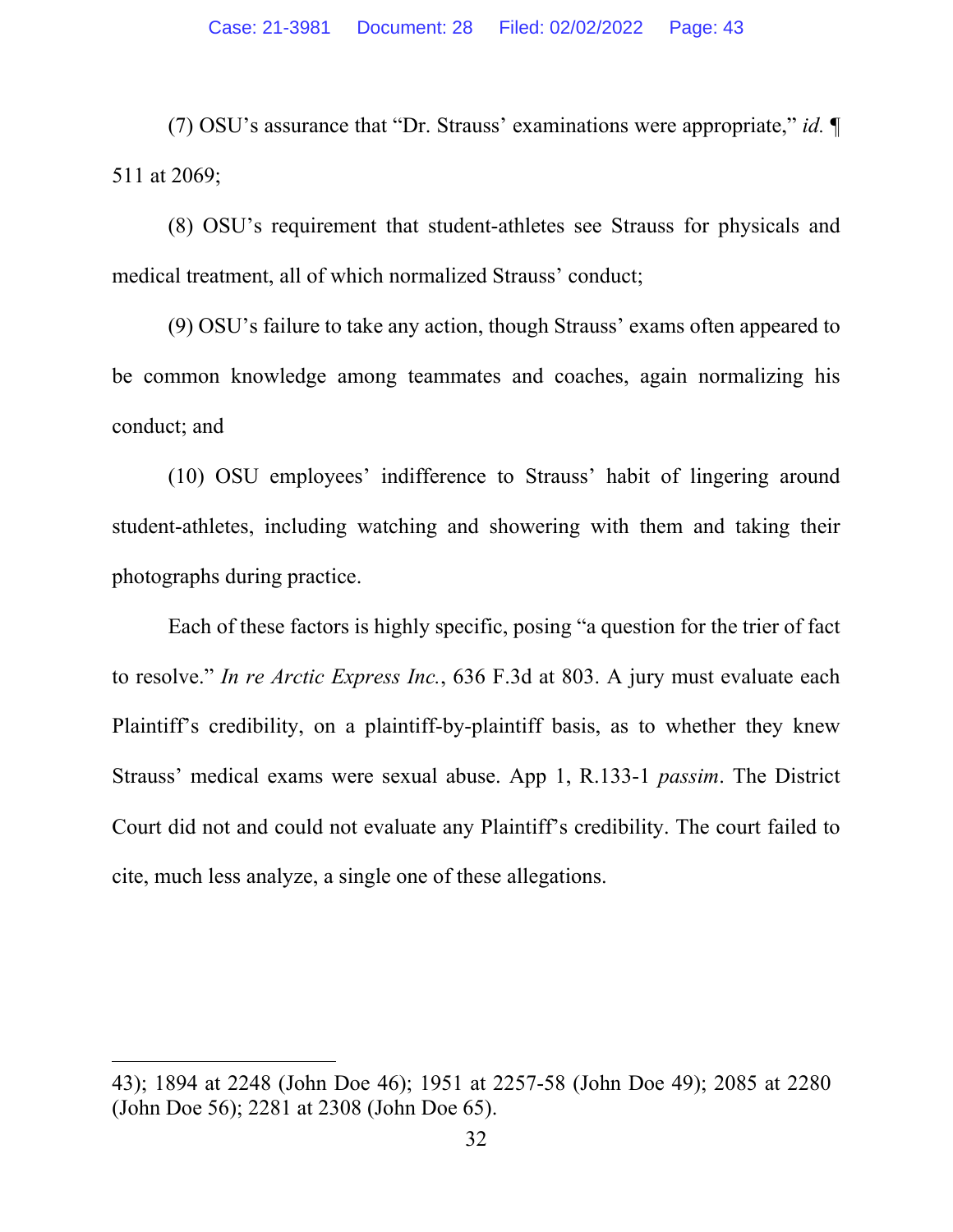### **B. The Statute of Limitations only Begins When,** *Inter Alia***, a Patient Knew or Should Have Known He Was Abused**

A patient's claim accrues only, *inter alia*, when he knew or should have known a medical exam was abuse. Here, it took the publicity surrounding OSU's April 5, 2018 investigation announcement to make Plaintiffs aware of Strauss' misconduct. *See Hughes v. Vanderbilt Univ.*, 215 F.3d 543, 548 (6th Cir. 2000) (widespread press coverage can trigger a plaintiff's discovery of their injury); *Lozano v. Baylor Univ.*, 408 F. Supp. 3d 861, 900–01 (W.D. Tex. 2019) (claim did not accrue until "release of Baylor's Findings of Fact and the subsequent media coverage"); *Jameson v. Univ. of Idaho*, No. 3:18-cv-00451, 2019 WL 5606828, at \*1 (D. Idaho Oct. 30, 2019) (claim did not accrue until "Independent Report" on university's "handling of Title IX cases" was made public); *Doe v. Pasadena Hosp. Ass'n*, No. 2:18-cv-08710, 2020 WL 1244357, at \*6 (C.D. Ca. March 16, 2020) (only media story put plaintiffs on notice of doctor abuse). It was only then that the limitations period began.

In *Pasadena Hospital Association*, for example, a court refused to dismiss as untimely claims of patients victimized by Dr. Sutton, an obstetrician-gynecologist. 2020 WL 1244357. Like OSU, the defendant-hospital argued that the plaintiffs' allegations that Sutton was "touching their legs in a sexual manner, conducting unexpected vaginal exams, and unnecessary breast[] exams" meant that plaintiffs knew they were assaulted "when it occurred." *Id.* at \*6. The court disagreed.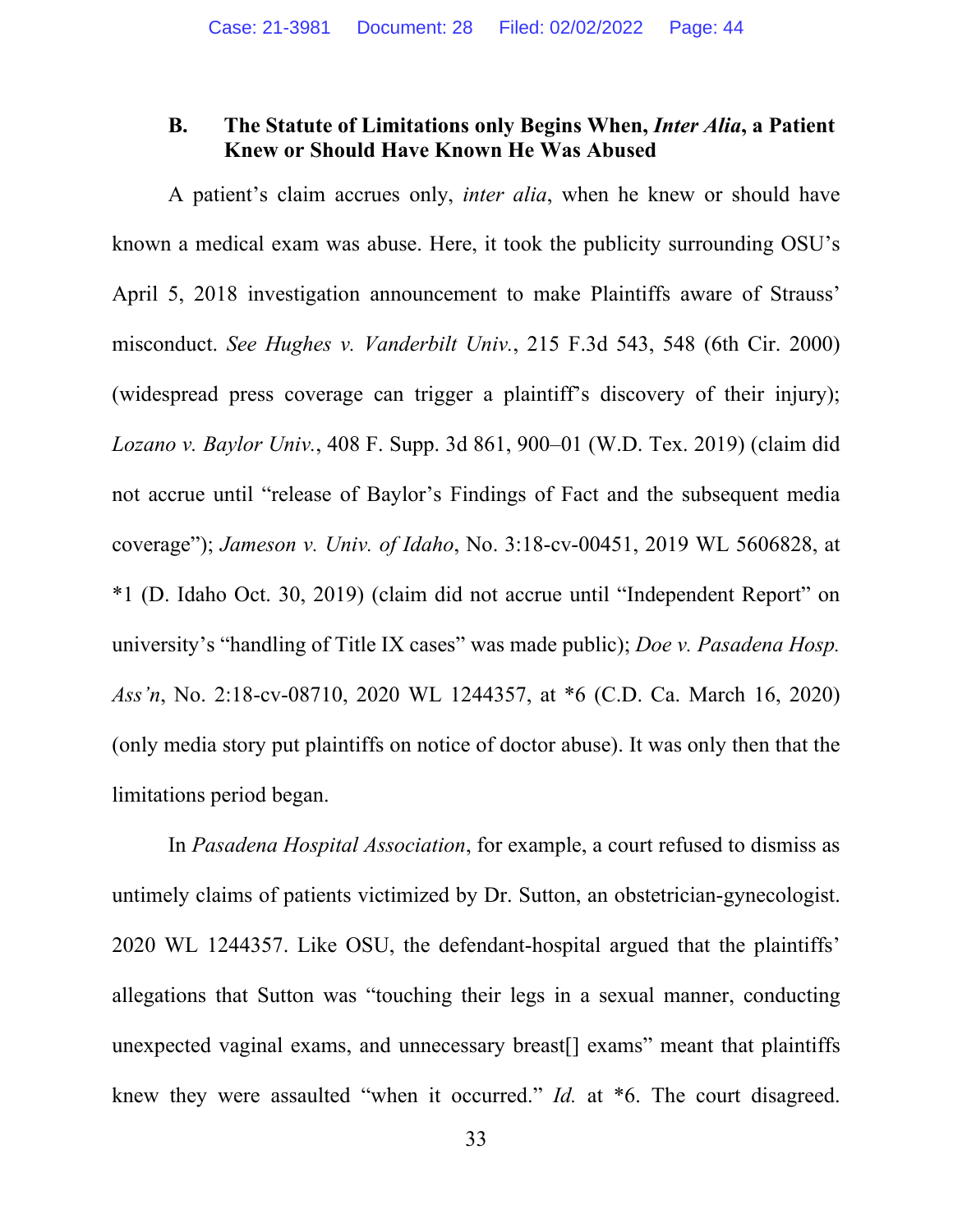Plaintiffs' belated discovery was "a question of fact," inappropriate for resolution on a motion to dismiss: "Sutton's position and authority as a physician, and the circumstances supporting the alleged conduct"—along with his claims that his actions were for "legitimate medical purposes"—made "reasonable" plaintiffs' failure to recognize the abuse until a recent media "story describing Sutton's sexual misconduct." *Id.*; *see also Simmons v. United States*, 805 F.2d 1363, 1367 (9th Cir. 1986) (psychiatric malpractice claim accrued when plaintiff discovered that what she believed was romantic relationship was "misconduct" by therapist); *Torres v. Sugar-Salem Sch. Dist.,* No. 4:17-cv-00178, 2019 WL 4784598, at \*13-14 (D. Idaho, Sept. 30, 2019) (where plaintiff "believed she was in a legitimate relationship" with high school therapist who sexually abused her, dispute about accrual date precluded summary judgment for school); *Doe v. Cherwitz*, 518 N.W.2d 362, 364 (Iowa 1994) (patient's claim that doctor sexually assaulted her during pelvic exam accrued when plaintiff knew, or should have known, she was abused).

The District Court ignored this caselaw, which Plaintiffs highlighted in their briefing below.

# **C. The District Court Made Improper Inferences in Rejecting Seventy-Five Plaintiffs' Factual Allegations That They Did Not Know They were Abused**

<span id="page-44-0"></span>Instead, the District Court rejected Plaintiffs' allegations in a footnote citing the *Garrett* complaint: "The Complaint is replete with allegations that Plaintiffs were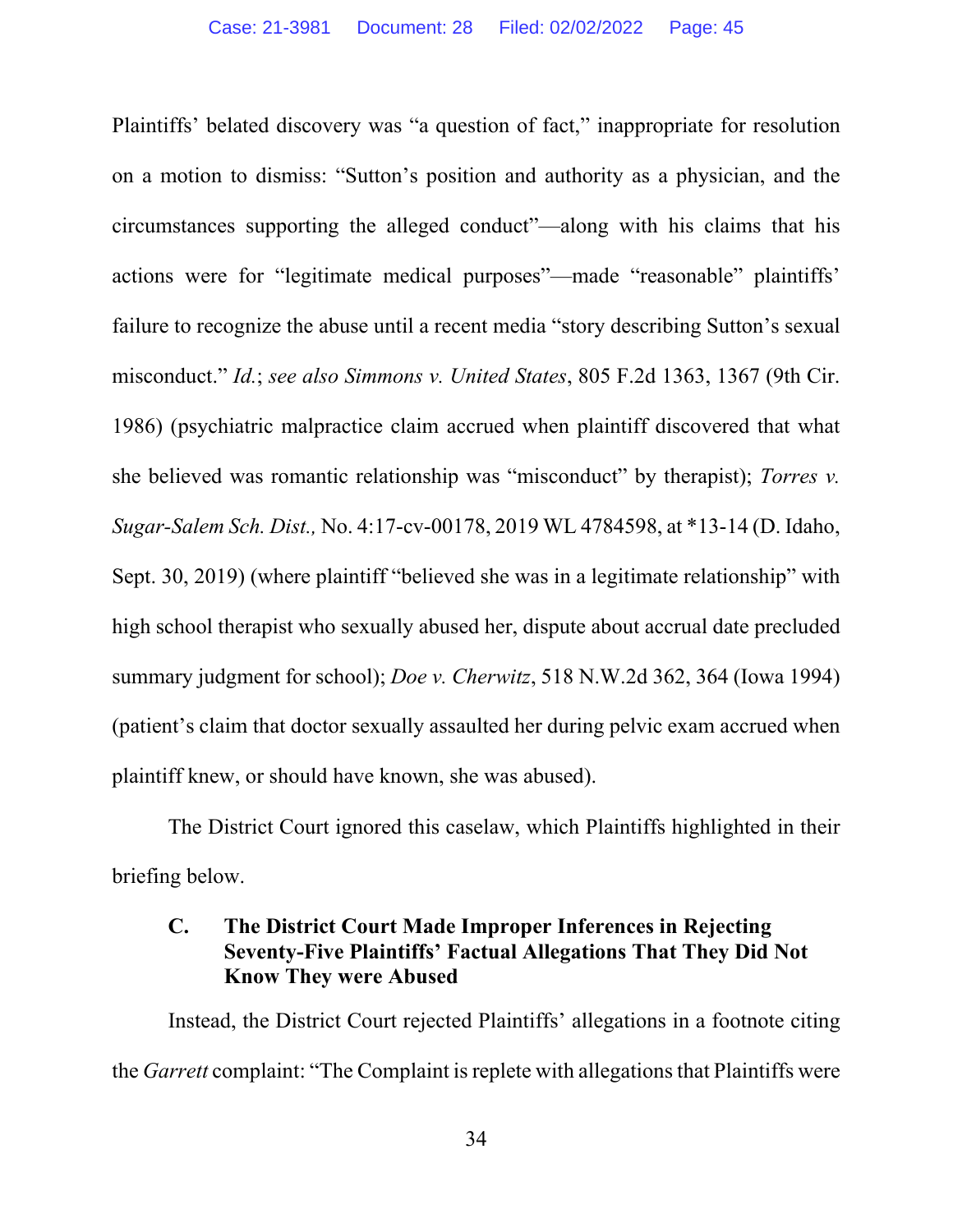concerned by Strauss' abuse and felt violated by it, discussed the abuse with teammates, classmates, or family members, reported the abuse themselves, or that the abuse caused them immediate mental and emotional distress." Garrett-Decision at 18 n.7, R.197 at 1518. The Complaint in this case alleges no such thing. The District Court erred in three ways, described below.

#### **1. The Court Distorted the Allegations and Did Not Analyze Any Plaintiff's Individual Experience**

Nowhere in the *Snyder-Hill* Complaint did any of the seventy-five Plaintiffs allege they were concerned by *abuse*, or discussed *abuse*, or reported *abuse,* or were distressed because they experienced *abuse*. OSU itself highlighted the difference between *Garrett* and *Snyder-Hill* in its briefing below, writing that, "in contrast to the *Snyder-Hill* plaintiffs, the [*Garrett*] plaintiffs here do not even attempt to seriously challenge . . . [t]hat they knew Strauss sexually abused them at the time of the abuse." *Garrett*, No. 2:18-cv-692, OSU Reply on Mot. Dismiss at 2, R.170 at 1236. The District Court made no mention of these distinctions or OSU's concession. Instead, it simply stated that the "reasons requiring dismissal in [*Garrett*  and *Ratliff*] apply equally to this case," citing, without explanation, thousands of paragraphs of the *Snyder-Hill* Complaint in a single string cite (including allegations from among the nine Plaintiffs who knew they were abused, *see supra* note 15). Decision at 2, R.158 at 2775. The *Snyder-Hill* Decision did not tie any allegation to any specific basis for dismissal.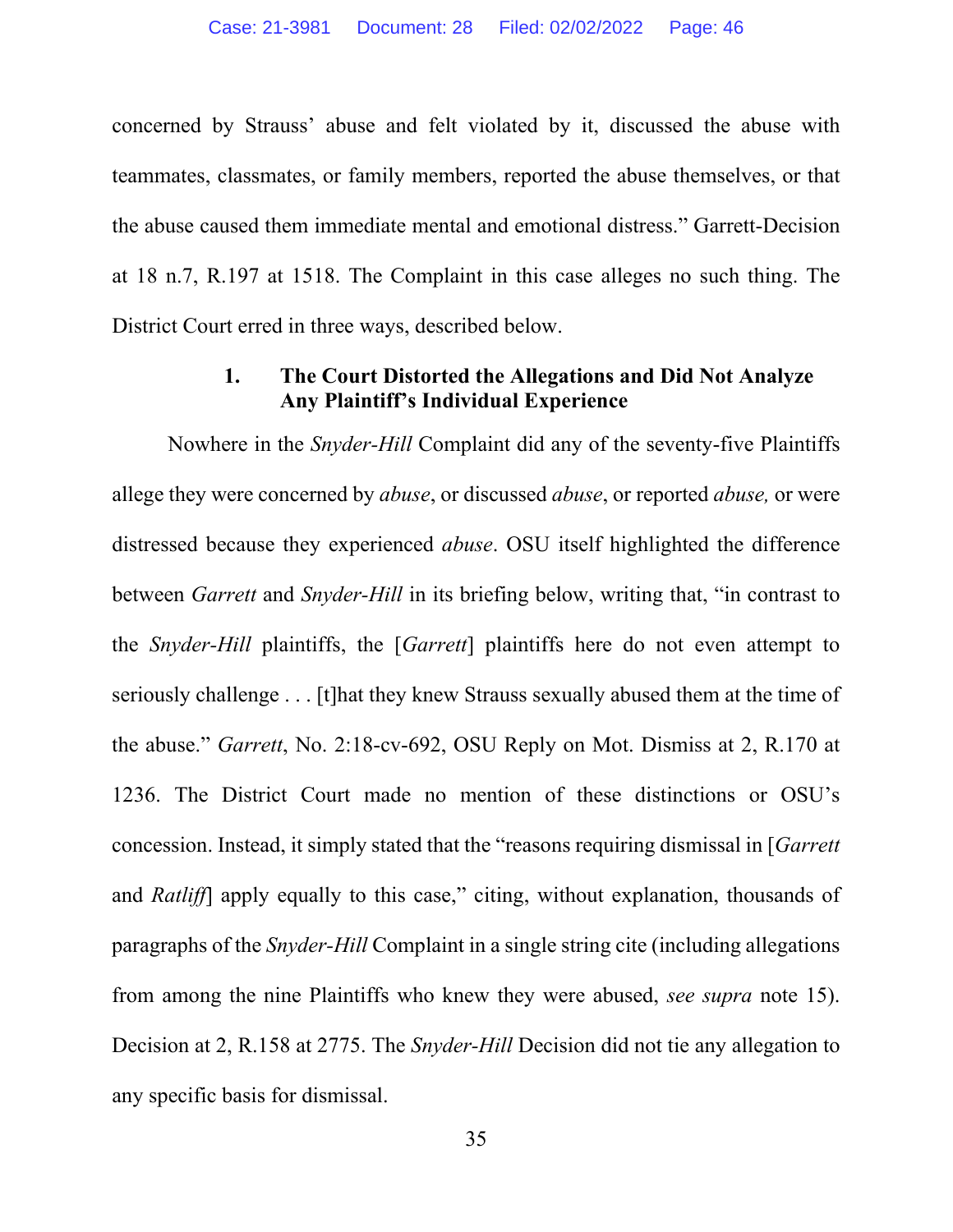Allegations matter. Whatever the *Garrett* plaintiffs knew or alleged cannot be a basis to dismiss any Plaintiff in *this* case. What each Plaintiff experienced was different. What each Plaintiff understood was different. Each Plaintiff requires an individual inquiry. Some Plaintiffs never discussed or reported what Strauss did.<sup>[17](#page-50-0)</sup> Others discussed what happened but did not know Strauss abused them. [18](#page-50-1) Still others—the nine referenced in note 15, *supra*—believed it was abuse at the time. One Plaintiff's knowledge cannot be imputed to another. The District Court erroneously treated Plaintiffs as an undifferentiated class. But they are people with individual experiences and allegations, entitled under our legal system to individual consideration.

#### **2. Suffering Discomfort is Not Tantamount, as a Matter of Law, to Knowing You Were Abused**

The District Court further erred in concluding that a Plaintiff who feels "distress" or expresses "concern[s]" about a medical exam necessarily knows that exam was sexual abuse. Garrett-Decision at 18 n.7, R.197 at 1518. A patient without medical training may express concern about an unpleasant exam even when it is not

<sup>17</sup> *See, e.g.*, SAC ¶¶ 474-76, R.123 at 2065 (Brown); 1057-58 at 2136 (John Doe 12); 1912 at 2251-52 (John Doe 47); 1939 at 2255 (John Doe 48).

<sup>18</sup> *See e.g.*, *id.* ¶¶ 441-44 at 2062 (Rieffer); 500-03 at 2068 (Huntsinger); 1893-94 at 2248 (John Doe 46).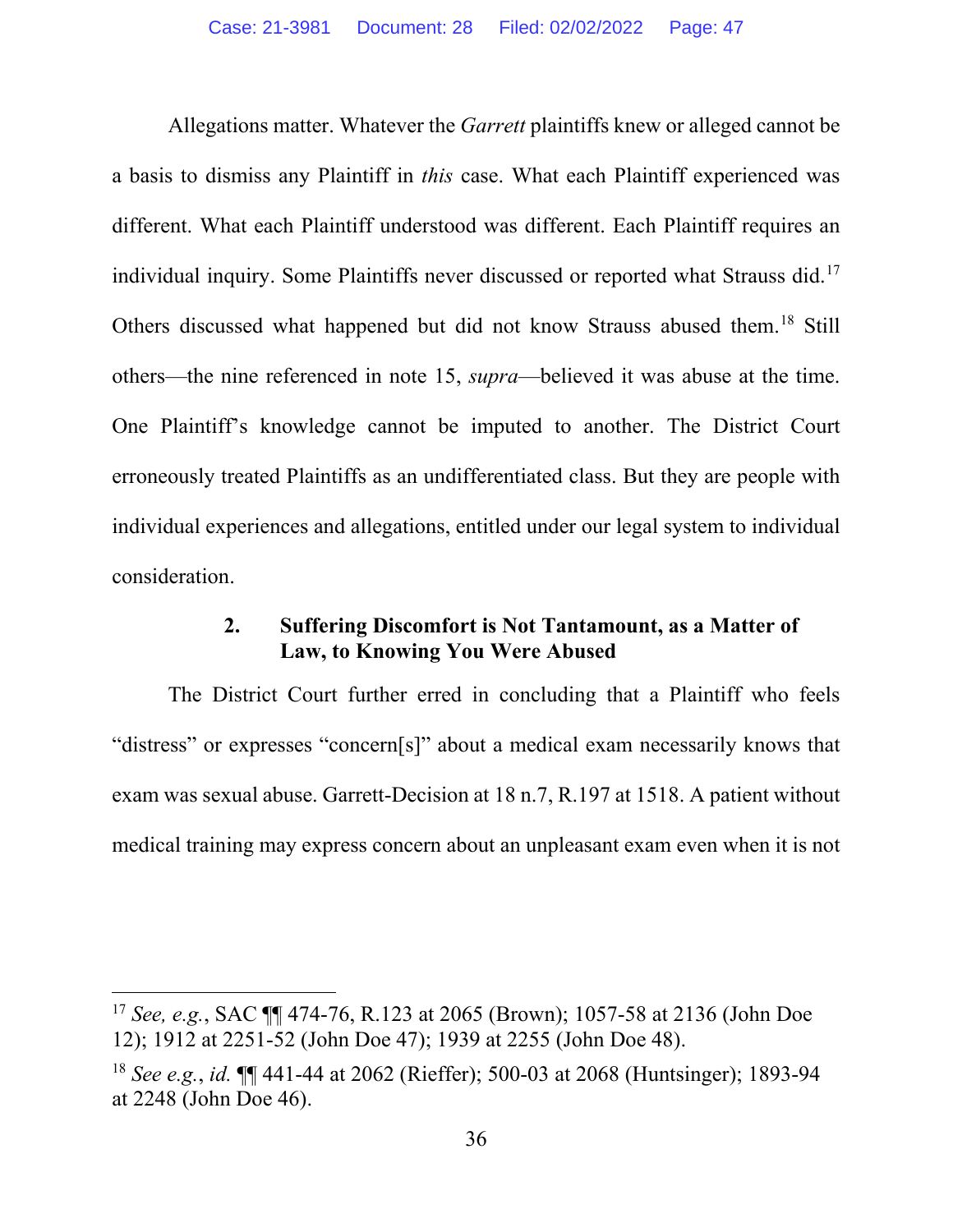abusive or they do not believe it was abusive. Colonoscopies and mammograms, for example, are uncomfortable but not abusive.

In discovery, Plaintiffs will adduce expert psychological and medical testimony that patients—like Dr. Sutton's patients, *supra* at 33-34—can be concerned about a doctor-patient interaction without knowing it rose to abuse. *Cutter*, 2021 WL 3754245, at \*7 (citing plaintiff's limited education and lack of medical training as facts jury could consider regarding delayed accrual). As *Gregg* explains, a plaintiff "may have reasonably viewed the embarrassment and humiliation she felt as the ordinary, and hence not harmful, response to [medical treatment]." 870 F.3d at 885 (reversing dismissal of claims alleging injury from prison sexual shame therapy).

Even the small number of Plaintiffs who initially expressed concerns about the propriety of Strauss' exams became convinced those concerns were mistaken due to the ten factors described above. They were assuaged by trusted upperclassmen, coaches, or Strauss himself, convinced by Strauss' prestigious position, self-doubt due to their youth and inexperience, and because doctors are not "associated with common conceptions of sexual abuse." SAC ¶¶ 154-55, R.123 at 2016; *supra* at 31-32.

Similarly, the District Court's claim that if the abuse "was enough to deprive them of the educational opportunities," it was necessarily "sufficient to put them on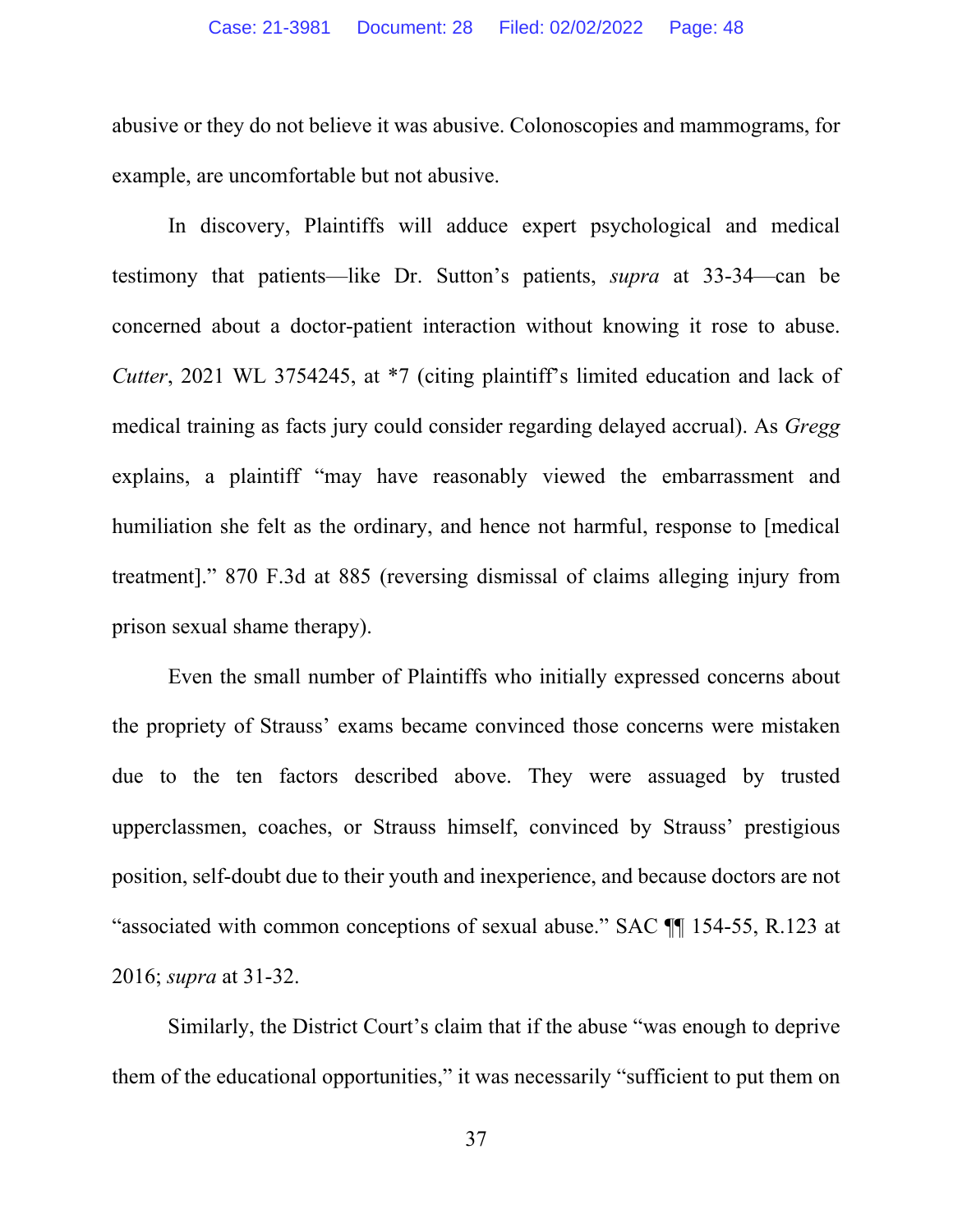at least inquiry notice that they suffered abuse," is medically and legally baseless. Garrett-Decision at 18 n.7, R.197 at 1518. The court cited no case for this erroneous conclusion. Not even OSU risked making such a flawed argument. At trial, psychological experts will detail that a victim can suffer severe impact from an abusive experience without connecting the two. *E.g.*, *Simmons*, 805 F.2d at 1367 (expert testimony, credited by factfinder, that plaintiff suffered depression that required hospitalization yet "had no idea . . . her emotional condition had been caused by [counselor's misconduct]"). For example, Strauss abused Michael Murphy, a recruited pole vaulter. SAC ¶ 44, R.123 at 1998. Because "Dr. Strauss' conduct was common knowledge among trainers and coaches, but none of them seemed particularly concerned about it," Murphy believed what he experienced was a distressing requirement to be an OSU athlete, but not sexual abuse. *Id.* ¶ 719 at 2094. He saw two options: quit the team or stay and bear it. *Id.* ¶ 723 at 2094. That he chose the former is evidence of his coach's indifference (and demonstrates severe educational impacts), *not* that he knew he was abused. *Id.* ¶¶ 712-19, 723 at 2093- 95.

Whether a Plaintiff's experience, knowledge, and reaction combined to reasonably cause that Plaintiff to believe he was not abused cannot be resolved as a matter of law at the Rule 12(b)(6) stage. *Courtright v. City of Battle Creek*, 839 F.3d 513, 520 (6th Cir. 2016) (allegations must be taken as a whole).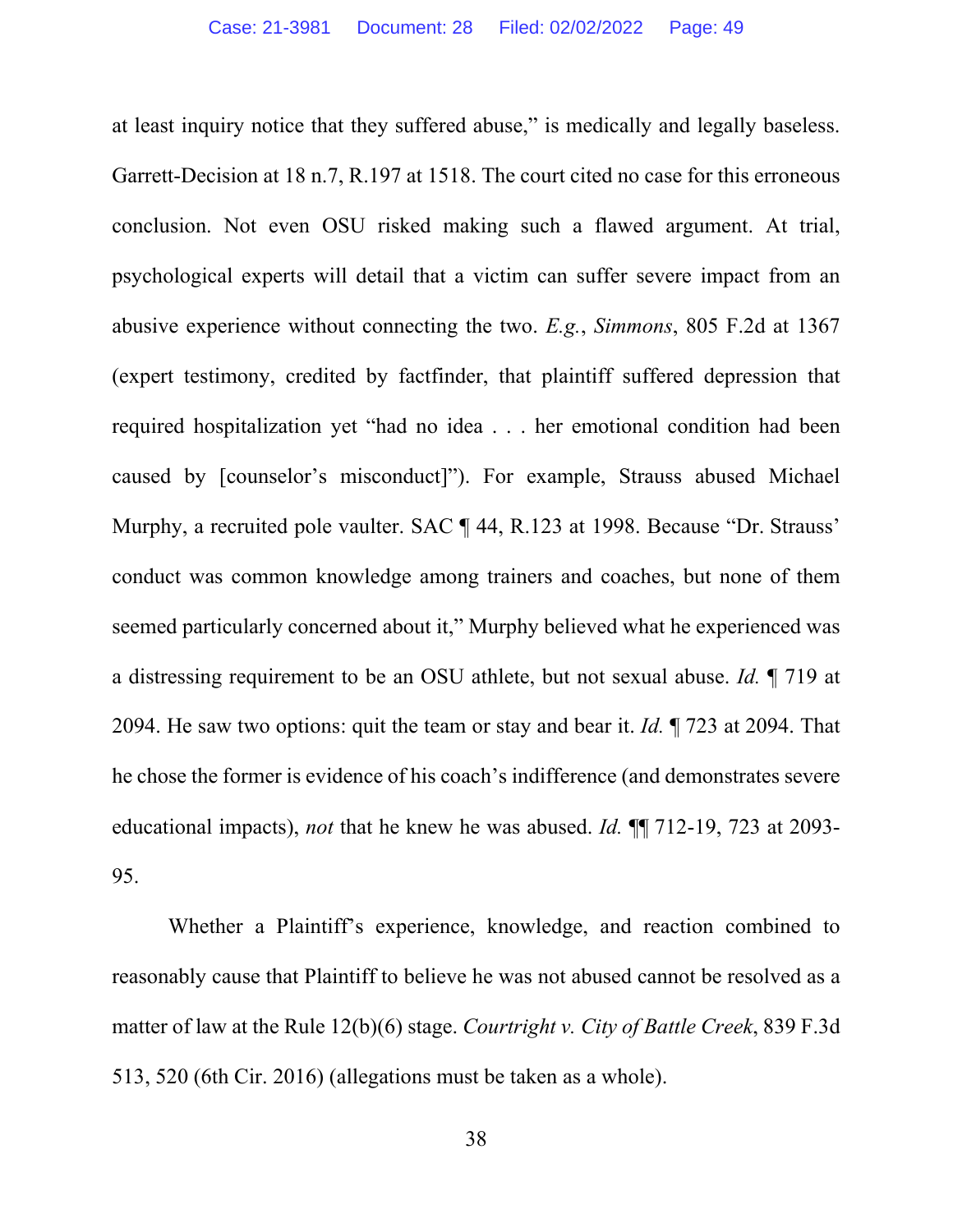## **3. Hyper-aware Plaintiffs Who Recognized Strauss' Conduct as Abuse Are Not the Prototypical "Reasonable Person"**

Finally, that a small number of Plaintiffs believed Strauss abused them cannot mean as a matter of law all Plaintiffs *should have* known. First, every Plaintiff had a different experience. To conflate a rape case with a voyeurism case, for example, is absurd. Certain Plaintiffs may also have been highly skilled at spotting a predator masquerading as an esteemed, credentialed OSU physician. But a student hyperattuned to doctor-patient abuse is hardly, at the pleading stage, a "typical lay person." *Roberson v. Tennessee*, 399 F.3d 792, 794-95 (6th Cir. 2005). To the contrary, as OSU conceded, the typical lay person would be "confus[ed]" whether abuse occurred. SAC ¶ 155, R.123 at 2016.

#### \*\*\*

Plaintiffs now struggle with the recent and horrible realization that Strauss sexually abused them, notwithstanding everything Strauss and OSU led them to believe and concealed. If the District Court were correct—that a reasonable person would immediately recognize all forms of sexual abuse by a medical doctor—then seventy-five Plaintiffs in this case are unreasonable, Perkins Coie is unreasonable, Grace is unreasonable, and Lombardo is unreasonable. The District Court erred.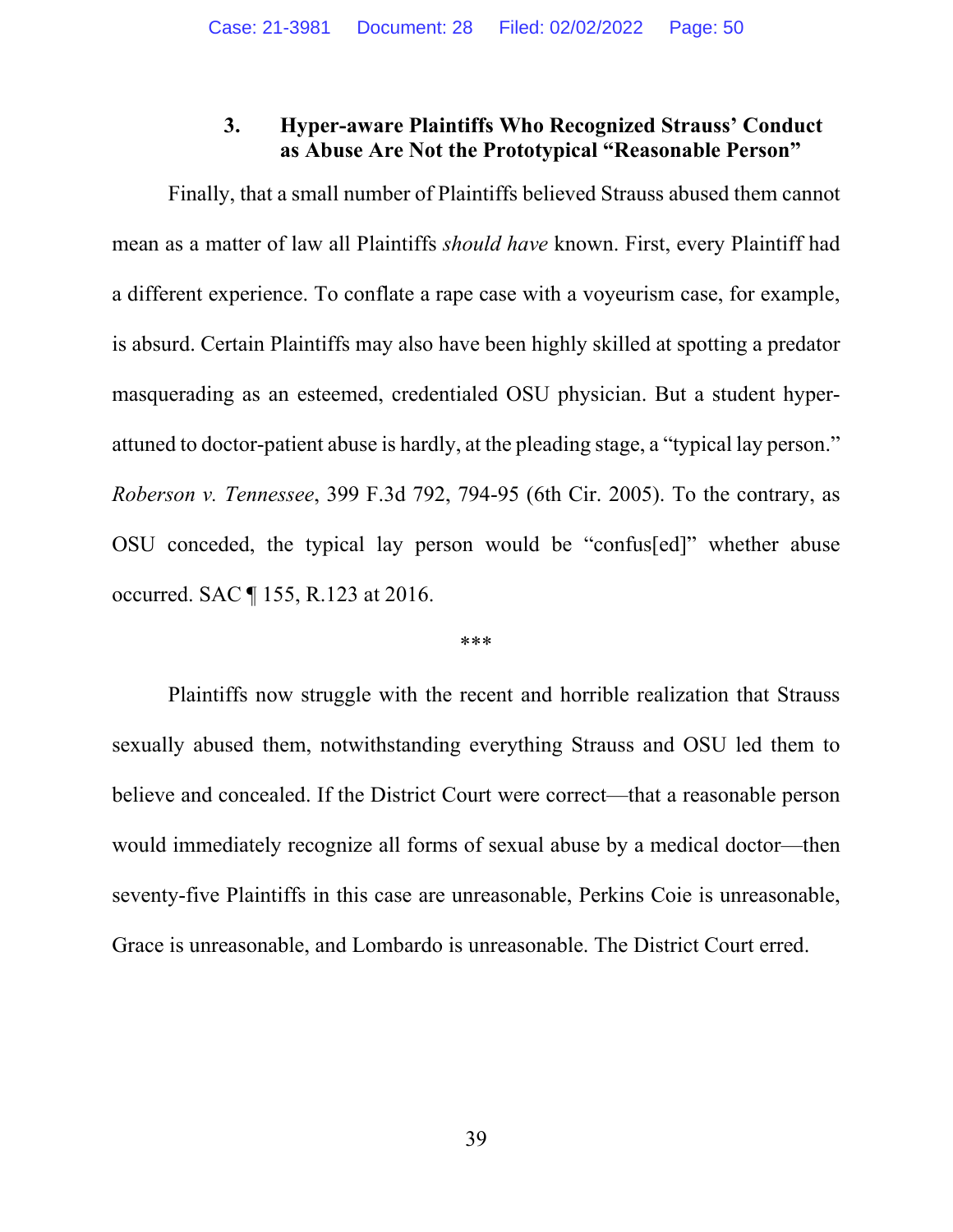## **III. THE DISTRICT COURT ERRED IN FINDING THAT EVERY PLAINTIFF KNEW OR SHOULD HAVE KNOWN BEFORE 2018 THAT OSU FACILITATED STRAUSS' SEXUAL ABUSE**

The District Court held that because Plaintiffs knew OSU employed Strauss, they necessarily knew OSU's indifference caused Plaintiffs' injury. That is incorrect as a matter of law.

#### **A. Plaintiffs Did Not and Could Not Know OSU's Causal Role**

"None of the Plaintiffs knew, or had reason to know, that OSU failed to appropriately investigate, remedy, and respond to years of complaints. None of the Plaintiffs knew, or had reason to know, that OSU failed to adequately supervise Strauss, even after learning that he posed a substantial risk to the safety of male students and student-athletes." SAC ¶ 267, R.123 at 2035-36. Multiple OSU witnesses admit there is no way Plaintiffs *could* have known of OSU's causal role. *Id*. **[1]** 265 at 2035 ("I don't know of any way."); 266 ("I don't believe they would have known"). A jury is entitled to credit Plaintiffs' testimony and OSU's admissions. Taking these allegations as true, OSU's statute of limitations defense fails.

<span id="page-50-1"></span><span id="page-50-0"></span>Title IX imposes no *respondeat superior* liability. *Gebser v. Lago Vista Indep. Sch. Dist.*, 524 U.S. 274, 285 (1998). Schools can only be sued for their *own*  misconduct, such as an official policy that causes harassment or deliberate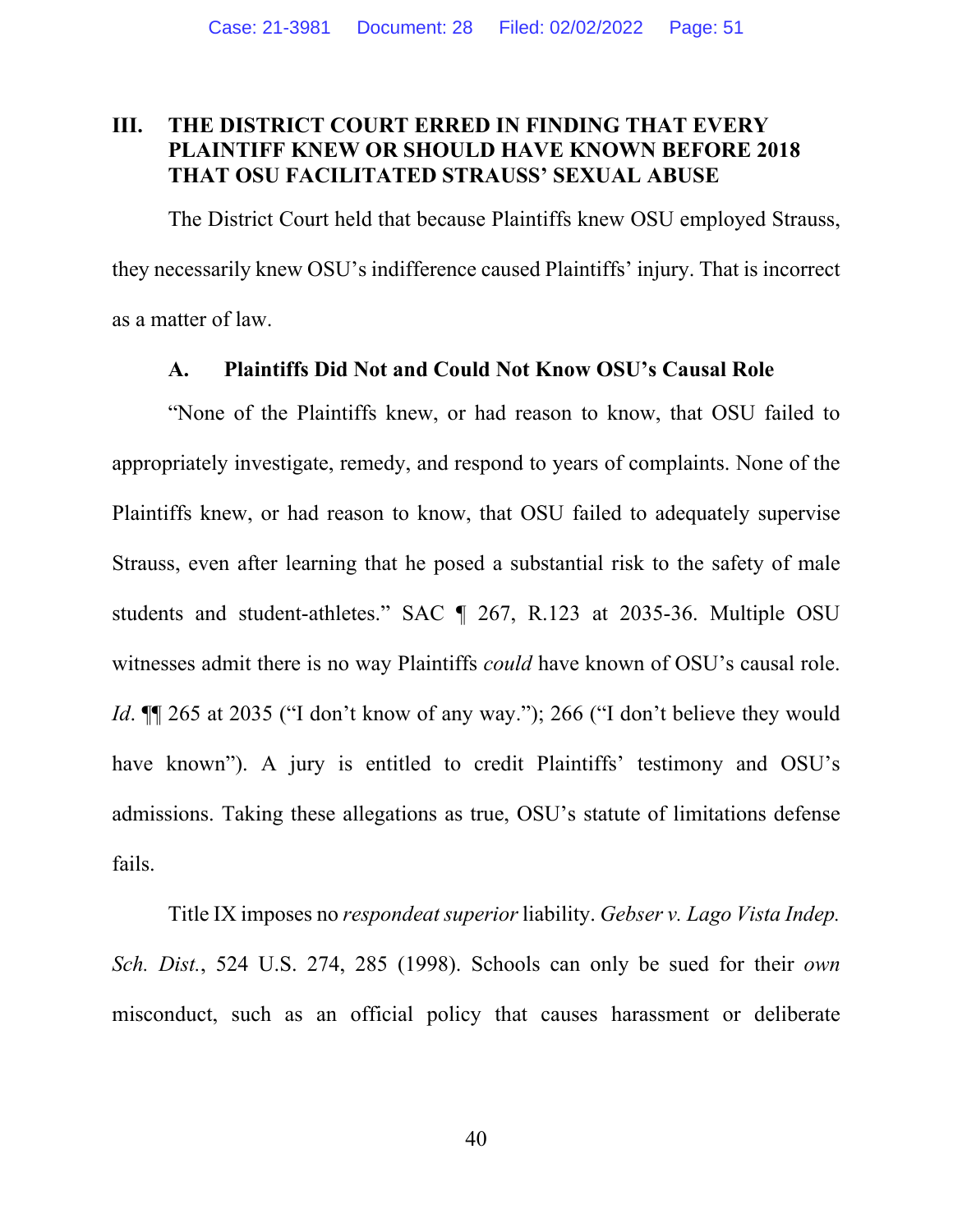indifference to sexual harassment known by an official with authority to take corrective action. *Id*. at 290.

A hypothetical plaintiff who knew he was abused and sought to sue OSU pre-2018 would have failed. Any competent lawyer would have advised that it is not enough that he was abused by an OSU doctor. The lawyer would ask: "Were there prior complaints?" "Did OSU administrators know that Dr. Strauss was abusing students?" "Has OSU shown deliberate indifference to known abuse?" No reasonable inquiry by Plaintiffs would have allowed them to answer affirmatively. *E.g.*, SAC ¶¶ 265-269 at 2035-36. Without answers to these questions, any asserted Title IX claim would have been sanctionable. *See Stoleson v. United States*, 629 F.2d 1265, 1270 (7th Cir. 1980) (accrual delayed where plaintiff "would have been informed quite correctly [by component legal advice] that she had no claim against the Government"); *Ouellette*, 977 F.3d at 140 ("Any knowledgeable attorney that Ouellette consulted around the time of his alleged abuse . . . would not have advised him to file a lawsuit against [the municipal defendants] in the absence of additional information suggesting that they were also a cause of his injury.").

Plaintiffs were in the dark for good reason. OSU did everything institutionally possible to cover up Strauss' abuse and its own complicity: lying to students, shredding documents, whitewashing Strauss' personnel record, falsifying Strauss' employment evaluations, failing to inform anyone (students, the public, the Medical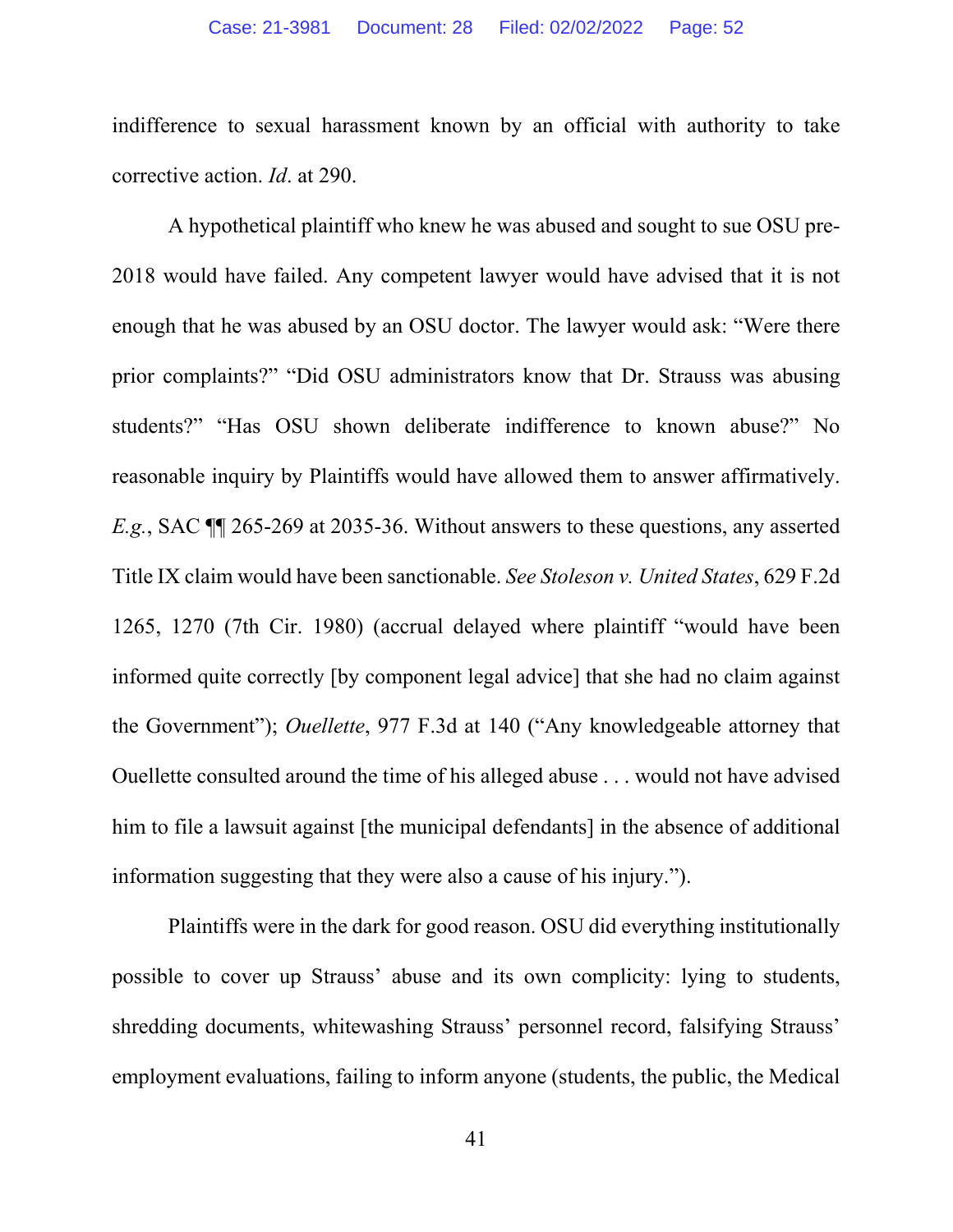Board, the police) of Strauss' misconduct, and peddling, promoting, and vouching for Strauss from the 1970s until even after his death. *Supra* Facts I.B. This campaign was masterful, effective, and appalling. What student could have known that his beloved OSU received complaint after complaint about Strauss but nonetheless "actively protected" him instead of terminating him?

Even if the Plaintiffs did have reason to investigate OSU's conduct at the time, their efforts would have been futile. OSU controlled access to information about prior complaints, the information was confidential, and OSU's response to Snyder-Hill's inquiry makes clear that, when asked directly about Strauss' abuse, it would lie. *See, e.g.*, *Merck & Co.*, 559 U.S. at 653 (once inquiry notice triggered, "limitations period does not begin to run until the plaintiff thereafter discovers or a reasonably diligent plaintiff would have discovered 'the facts constituting the violation,' . . . irrespective of whether the actual plaintiff undertook a reasonably diligent investigation"); *Kubrick*, 444 U.S. at 122 (claim does not accrue because "the facts about causation may be in the control of the putative defendant, unavailable to the plaintiff or at least very difficult to obtain").

At minimum, the issues of what should have alerted the Plaintiffs to OSU's role in Strauss' abuse, and whether an investigation by the Plaintiffs would have disclosed OSU's role, are fact-intensive inquiries inappropriate for resolution on a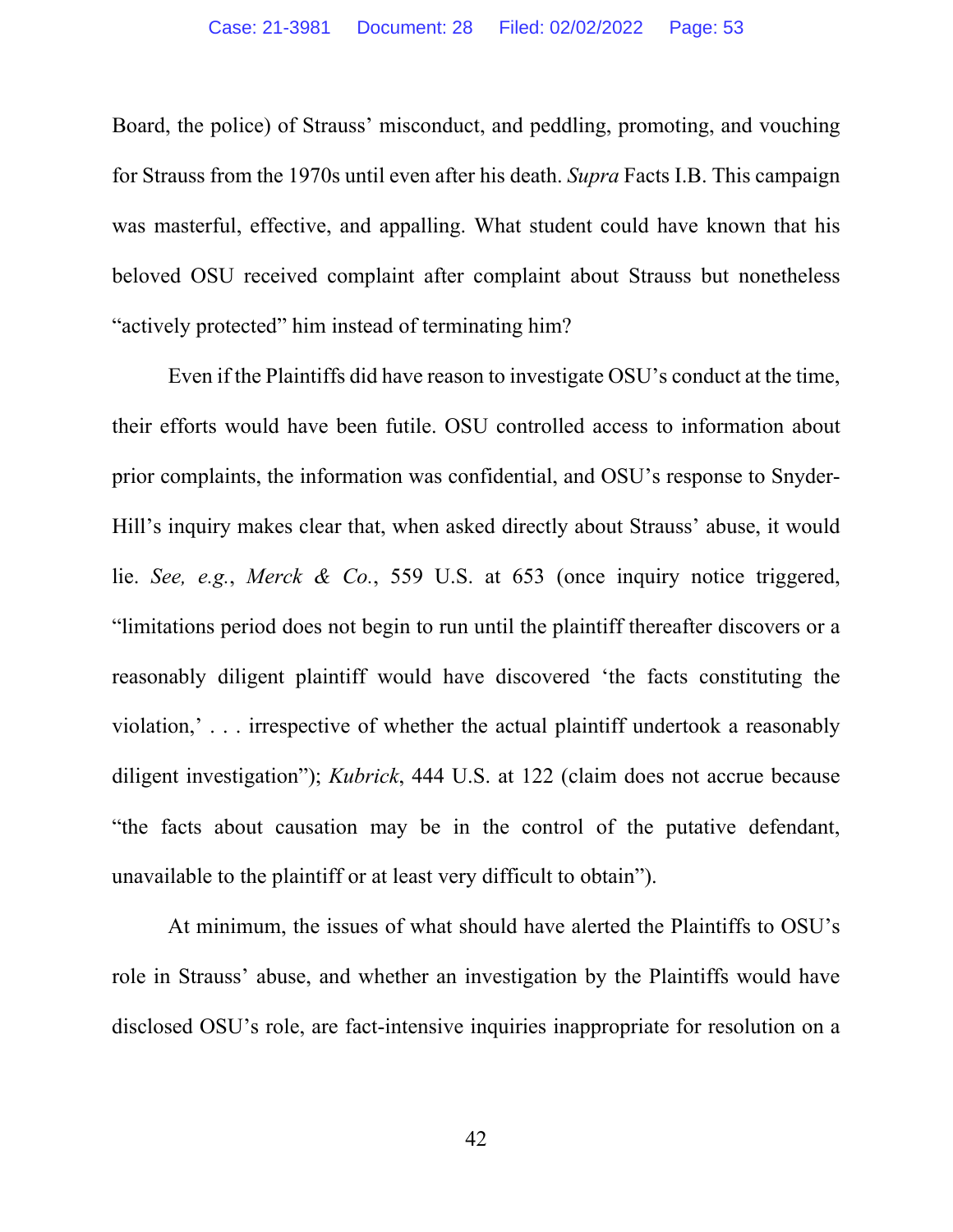motion to dismiss. *In re Arctic Express Inc.*, 636 F.3d at 802; *Kehoe*, 933 F. Supp. 2d at 1016.

## **B. Claims Do Not Accrue Before a Plaintiff Could Know the Defendant-Institution's Complicity**

Courts throughout the country hold that when sexual abuse victims seek to hold institutions accountable for their own role in enabling abuse, the claim accrues when plaintiffs should know of the *institution's* misconduct, not when the victim knows he was abused. Plaintiffs' allegations are stronger than those in these cases, given the admissions by Perkins Coie and OSU employees that OSU students could not have known that OSU was complicit in enabling Strauss' abuse. The District Court largely ignored the caselaw and the admissions.

## **1. Appellate Caselaw Supports Delayed Accrual For Claims Against Institutions that Condoned Misconduct**

On analogous facts, the First Circuit held that a plaintiff's sexual abuse claim against a police department did not accrue when he was abused. *Ouellette*, 977 F.3d at 140. Plaintiff Ouellette had been abused by a police officer as a teenager in the 1980s, complained to the police department contemporaneously, but only learned through social media in 2015 that the department knew the officer had abused others. *Id.* at 130. He sued the police department under § 1983, alleging its official policy was to "tacitly condone[]" the officers' sexual misconduct. *Id.* at 134. The district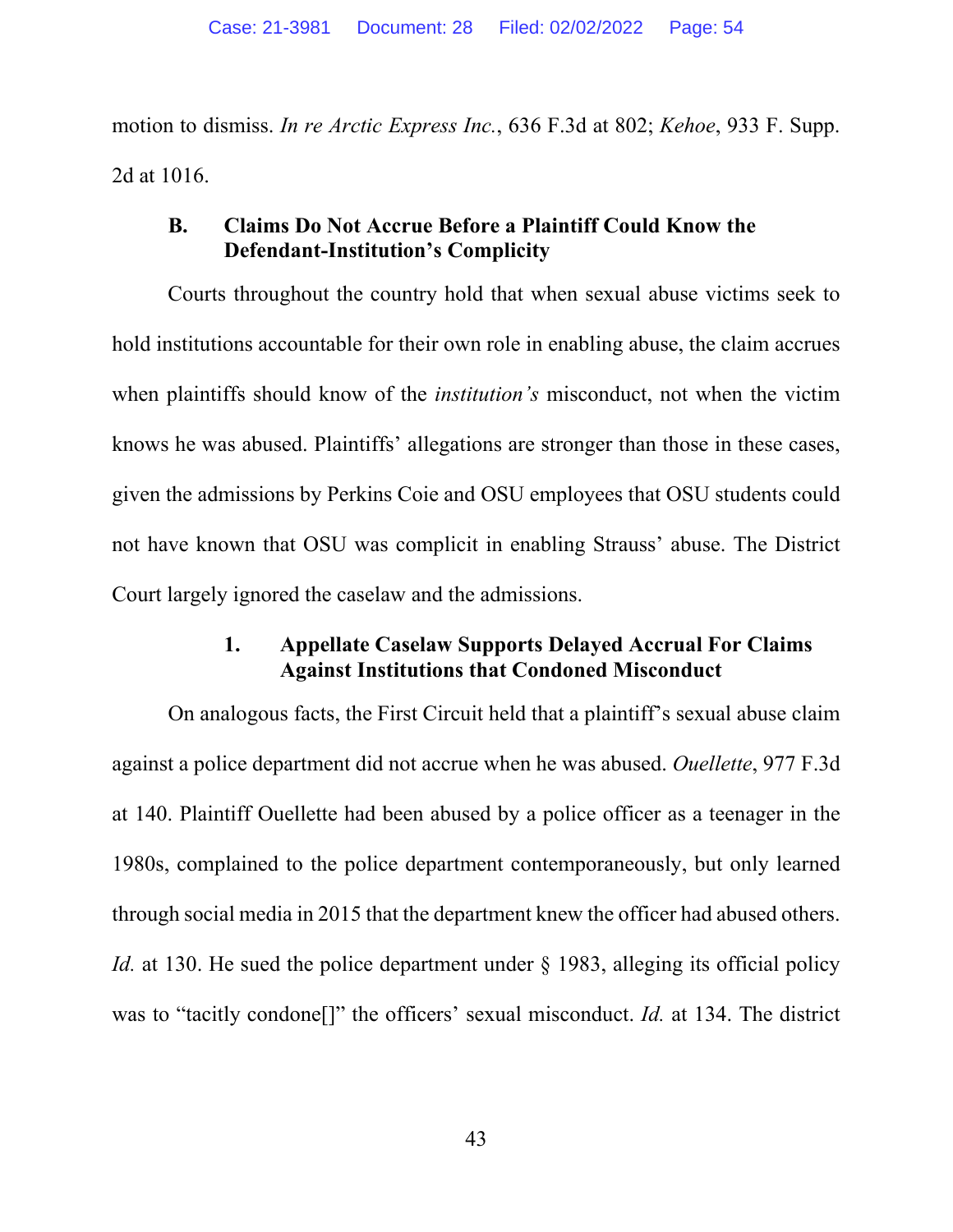court dismissed the suit on summary judgment, holding that plaintiff's claims accrued at the moment of abuse.

The First Circuit reversed. Carefully analyzing the delayed accrual jurisprudence, it reaffirmed, post-*Rotkiske*, that "pursuant to the federal discovery rule, accrual is delayed until the plaintiff knows, or should know, . . . *both* the fact of his or her injury *and* the injury's likely causal connection with the putative defendant." *Id.* at 136. Only then can a plaintiff "take the necessary steps to take legal action to preserve his or her rights." *Id.* at 138. A jury could reasonably conclude that, when he was abused, plaintiff had no "reason to suspect that the [police department] was not doing its job, or worse, that it was covering up [the abuser's] conduct." *Id.* at 143.

The First Circuit distinguished FTCA cases where an employer is liable under *respondeat superior*, because under § 1983 (like Title IX), a "constitutional tortfeasor's employment with a municipality or supervision by a superior state officer does not, on its own, give rise to a 'complete and present' § 1983 cause of action." *Id.* at 140. That the abusing officer "may have used [his police captain] role to take advantage of Ouellette hardly supports the inference that [the abuser's] higher-ups condoned his conduct, or even knew about it." *Id.* at 142. Plaintiff's knowledge and diligence were quintessential jury questions that could not be resolved even on summary judgment. *Id.* at 145; *see also McIntyre v. United States*,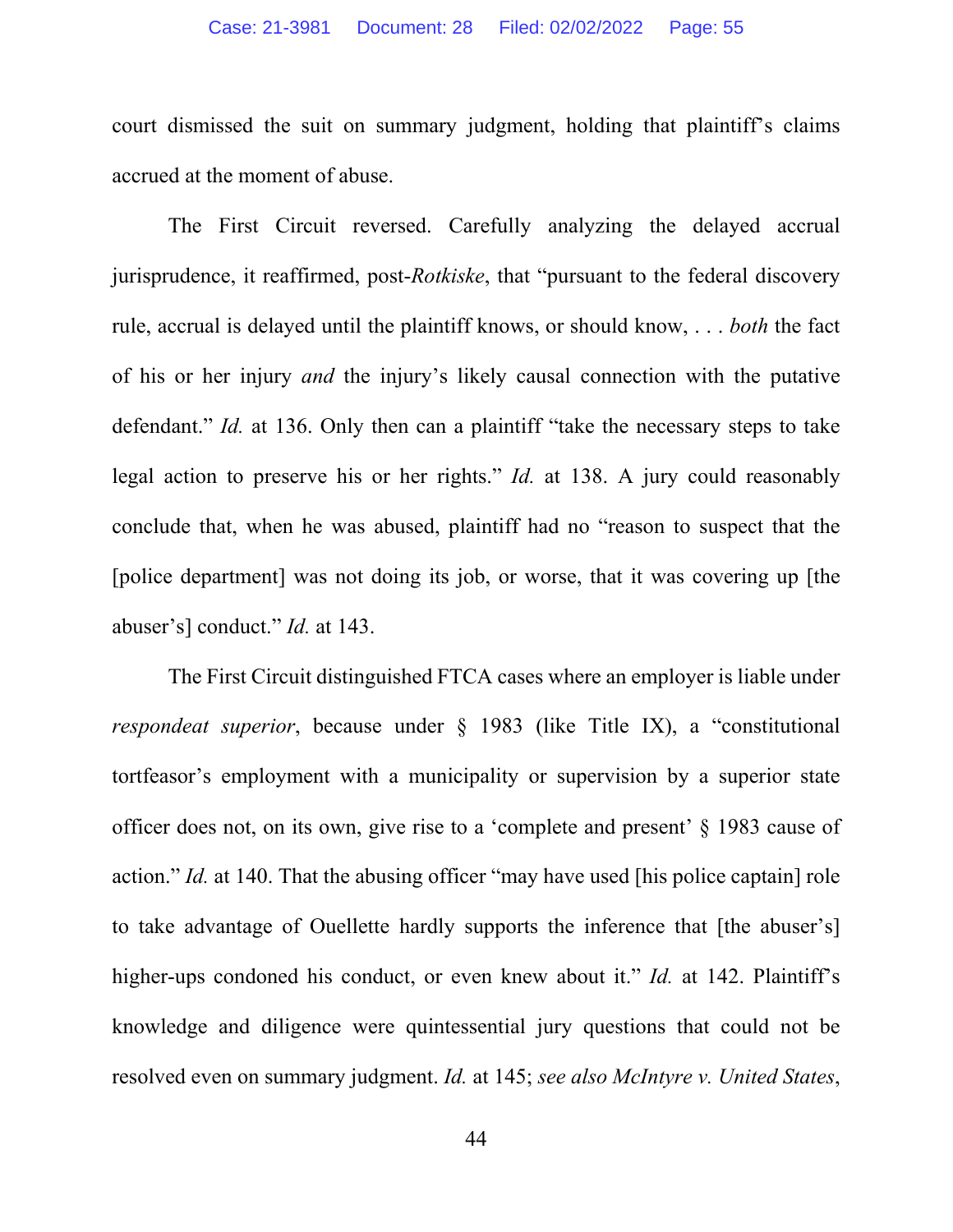367 F.3d 38, 52, 55 (1st Cir. 2004) (victim's family's FTCA claim concerning 1984 murder did not accrue until 1998, when, due to press reports revealing the "causal connection between the government and her injury," family had "a reasoned basis to believe that it was the FBI that had leaked [victim's] identity as an informant").

*Ouellette* mirrors decisions from the Fifth and Second Circuits holding, outside the sexual abuse context, that a plaintiff's federal claim against the government accrues when he should have discovered that the *government* injured him—not when he discovered the injury. In *Piotrowski*, 237 F.3d at 577, the Fifth Circuit held that a § 1983 claim against the City for "protect[ing]" a criminal who shot plaintiff did not accrue at the time of the shooting, but only when plaintiff learned "the causal connection between her injuries and [the City's] actions," *i.e.*, that the City "had actively protected and/or assisted [the criminal]." *Id.* In *Barrett v. United States*, the Second Circuit held it would be "illogical" to require plaintiff to bring § 1983 and FTCA claims "at a time when the Government's responsibility in the matter is suppressed in a manner designed to prevent the party, even with reasonable effort, from finding out about it." 689 F.2d at 330.

# **2. District Court Caselaw Supports Delayed Accrual of Claims against Universities For Enabling Abuse**

District courts have also repeatedly applied the discovery rule to permit sexual abuse victims to bring Title IX or § 1983 claims against universities many years after the abuse.

45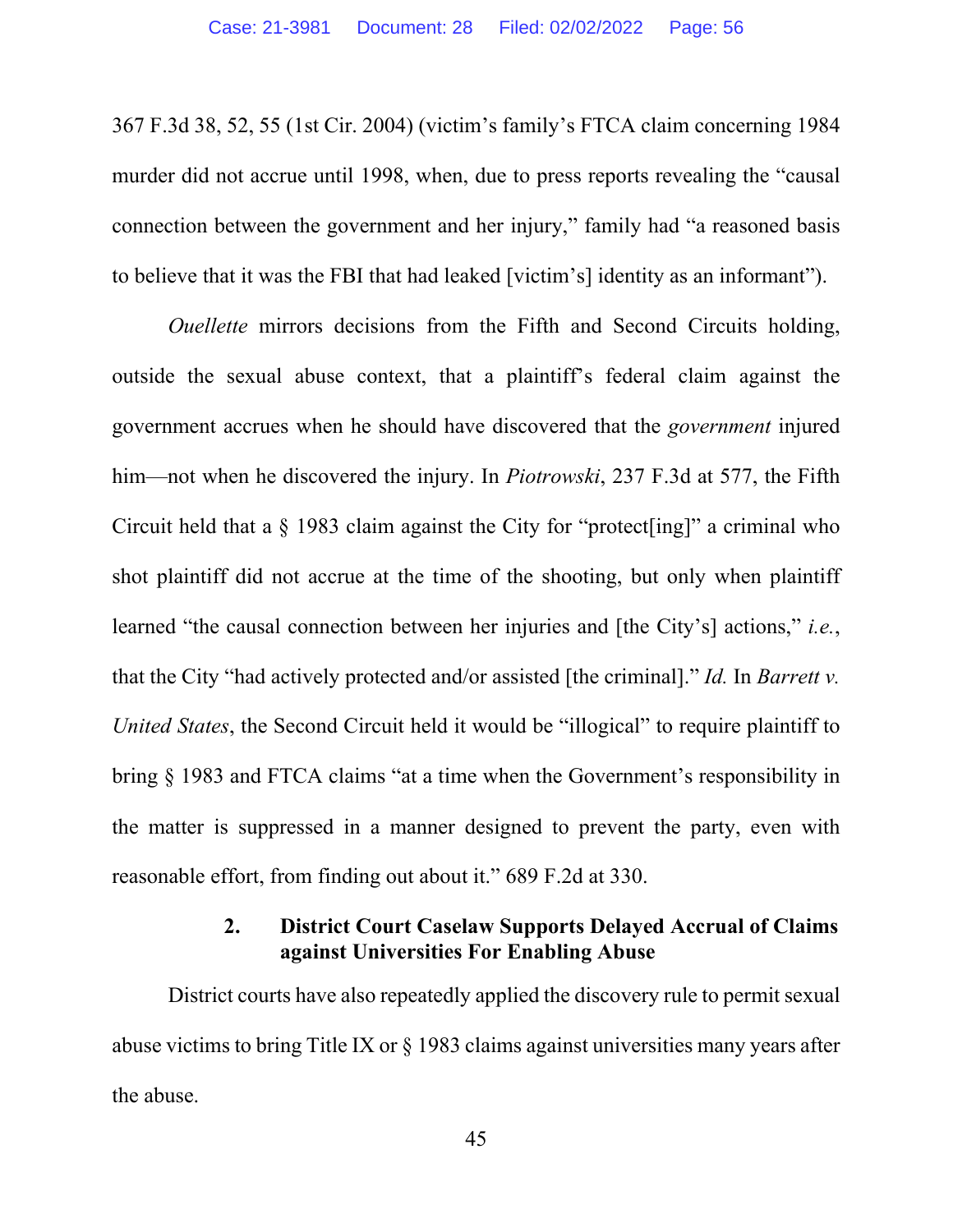*Dutchuk v. Yesner* held that plaintiffs abused by a University of Alaska employee had timely claims against the university because they did not know "until March 2019 that the University had been ignoring complaints of sexual harassment by [its employee] for years and that it was this policy of indifference that caused a heightened risk that they would be sexually harassed." 2020 WL 5752848, No. 3:19 cv-0136-HRH, at \*5 (D. Alaska Sept. 25, 2020).

Rejecting Berkeley's statute of limitations defense, *Karasek v. Regents of University of California* distinguished Title IX claims from a negligence claim. 500 F. Supp. 3d 967, 980 (N.D. Cal. 2020). In a negligence case, "the wrongdoer's identity as a federal agent can readily be discovered within the statute of limitations period, and accrual therefore does not depend on that knowledge"; in a Title IX case, "however[,] there is a singular risk that the assault will not alert a reasonable person to *the school's* involvement." *Id.*

The court in *Doe v. Board of Education of Hononegah Community High School* explained that the notice that triggers claim accrual "must not be of harm but of governmental harm." 833 F. Supp. 1366, 1375-76 (N.D. Ill. 1993). Though plaintiff knew she was harmed by a schoolteacher, her claim against the school did not accrue without reason to "suspect that the school board or its administrators had been responsible in any way for the teacher's conduct." *Id*.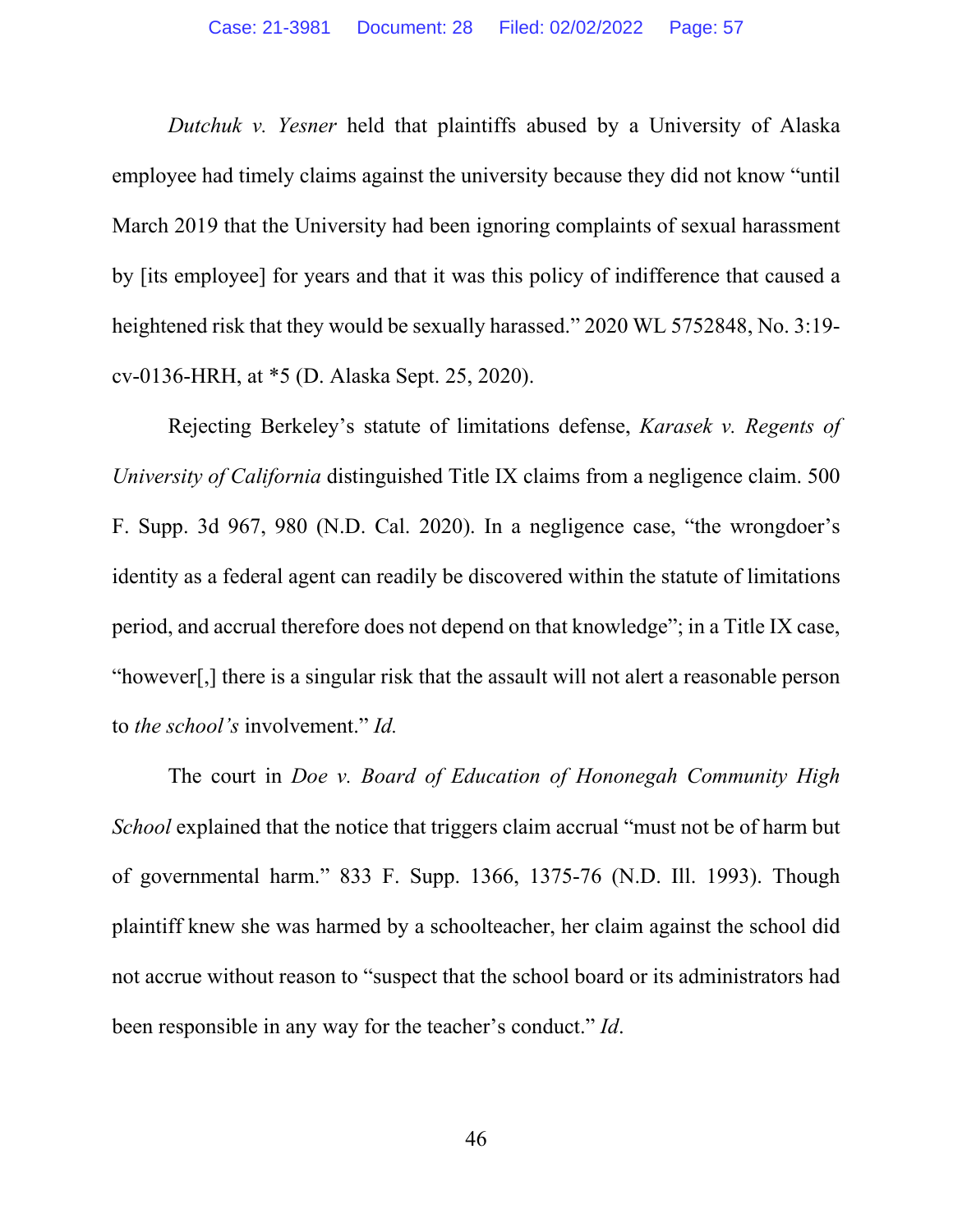In *Doe 1 v. Baylor University*, 240 F. Supp. 3d 646, 661 (W.D. Tex. 2017), plaintiffs alleged they could not "know of Baylor's alleged causal connection to their assaults until the spring of 2016, when media reports regarding the rampant nature of sexual assault on Baylor's campus first came to light." The court "accepted the allegations in the Complaint as true" and denied the motion to dismiss. *Id.* at 663. *See Hernandez v. Baylor Univ.*, 274 F. Supp. 3d 602, 616-17 (W.D. Tex. 2017) (plaintiff's Title IX claim did not accrue until university-commissioned report revealed university's indifference to previous complaints of sexual assault); *Lozano*, 408 F. Supp. 3d at 900–01 (same).

In *Sowers*, though plaintiff "knew that she had been sexually assaulted," her § 1983 claim accrued only when the teacher's "history of sexual abuse was revealed to the [school] community," so she had "reason to know of an ongoing policy of reckless indifference to numerous complaints of sexual abuse." *Sowers v. Bradford Area Sch. Dist.*, 694 F. Supp. 125, 137-38 (W.D. Pa. 1988), *aff'd*, 869 F.2d 591 (3d Cir. 1989), vacated on other grounds by *Smith v. Sowers*, 490 U.S. 1002 (1989); *Jameson,* 2019 WL 5606828*,* at \*6-8 (Title IX claim did not accrue until University of Idaho issued "Independent Report" about its handling of Title IX cases, revealing it "had failed to investigate two [prior] complaints" against her abuser); *T.R. v. The Boy Scouts of Am.*, 181 P.3d 758, 762, 766 (Or. 2008) (teenager sexually abused by police officer had timely claim against city, because jury could find "plaintiff did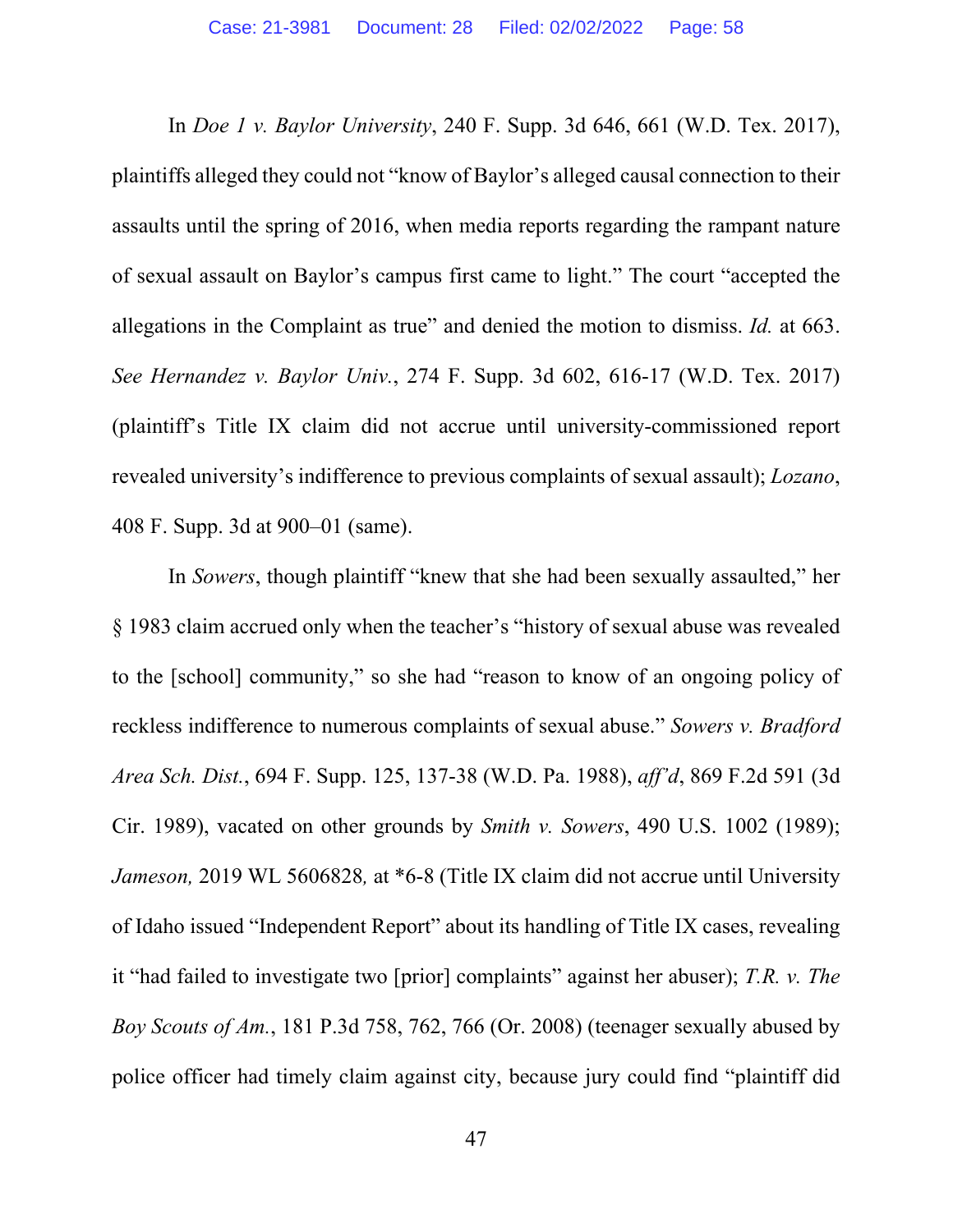not suspect the city itself of causing him harm" until years after abuse; city not liable "merely because it employs a tortfeasor"); *Armstrong v. Lamy*, 938 F. Supp. 1018, 1033 (D. Mass 1996) (no evidence plaintiff-student should have known that the acts and omissions of the "Municipal Defendants were a proximate cause of his injury, even assuming that he knew he had been injured by [teacher]"); *Cline v. United States*, No. 3:13-CV-776, 2016 WL 2653607, at \*7 (M.D. Tenn. May 10, 2016) (FTCA claim did not accrue until plaintiff had "sufficient" information about "wrong done" by *both* abuser and "government that may have been able to protect [victim] . . . but failed to do so").

The University of Alaska, Berkeley, Baylor University, the University of Idaho, and numerous school districts all made the same argument OSU makes here. They lost. OSU should lose, too.

# **C. The District Court Erred in Holding Plaintiffs' Claims Were Untimely, Even Though Plaintiffs Could Not Know of OSU's Culpability Until Recently**

Ignoring the ample allegations that Plaintiffs did not know that OSU's conduct enabled Strauss, the District Court held it was enough that Plaintiffs knew they were abused by an OSU employee. That holding errs for four reasons.

First, it is at odds with the basic structure of Title IX liability, which requires evidence of the university's culpability; there is no *respondeat superior* liability. *Supra* Argument III.A.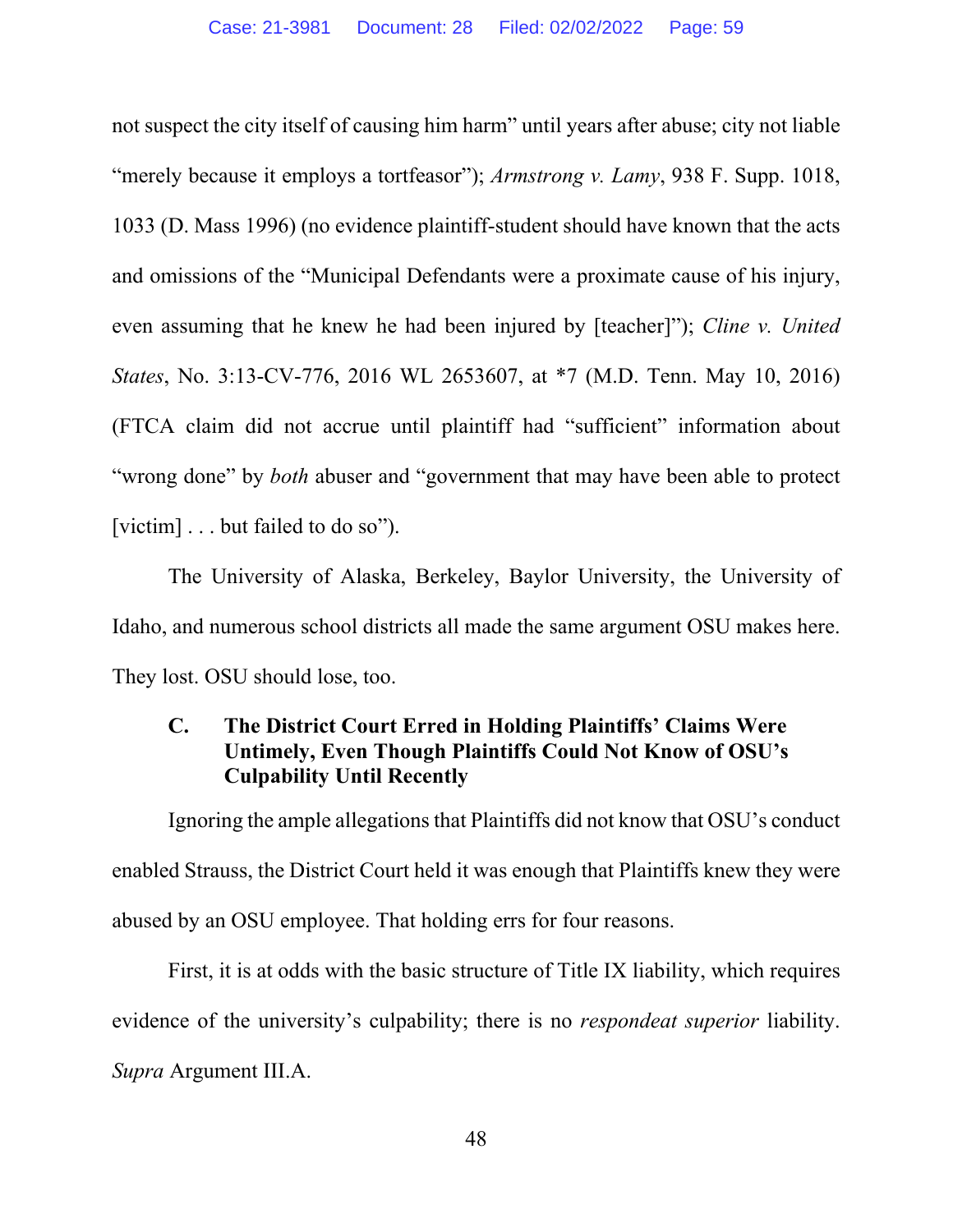Second, without such evidence, a plaintiff who attempted to sue OSU at the time could not overcome Rule 11, let alone Rule 12(b)(6). *Supra id*.

Third, even if Plaintiffs were on inquiry notice (as the Garrett-Decision at one point states, without explanation), no reasonable inquiry would have revealed a basis for a clam against OSU. Neither the District Court nor OSU have identified *any* facts an inquiry would have revealed. *Supra id*.

Fourth, the bulk of the Garrett-Decision analyzed a *post-*assault claim that Plaintiffs are not pursuing, then stated its analysis "applies with equal force" to Plaintiffs' *pre-*assault claims. Garrett-Decision at 21, R.197 at 1521. Pre- and postassault claims are not interchangeable for a timeliness analysis. In a post-assault Title IX claim, the question is the propriety of the school's *response* to a report of the plaintiff's assault. *Cf.* Garrett-Decision at 11, R.197 at 1511 (citing *Kollaritsch v. Mich. State Univ. Bd. of Trs.*, 944 F .3d 613, 618, 620 (6th Cir. 2019) (post-assault claim requires pleading school's "knowledge of some actionable sexual harassment and that the school's deliberate indifference to it resulted in *further* actionable harassment" (emphasis added)). But no Plaintiff is challenging OSU's *response* to his own abuse by Strauss.<sup>[19](#page-65-0)</sup>

Plaintiffs instead allege two "*pre*-assault" claims: indifference to prior sexual harassment (Count II) and hostile environment (Count I). At their core, both claims

<sup>&</sup>lt;sup>19</sup> Plaintiff Snyder-Hill is no longer pursuing his post-assault claim (Count III).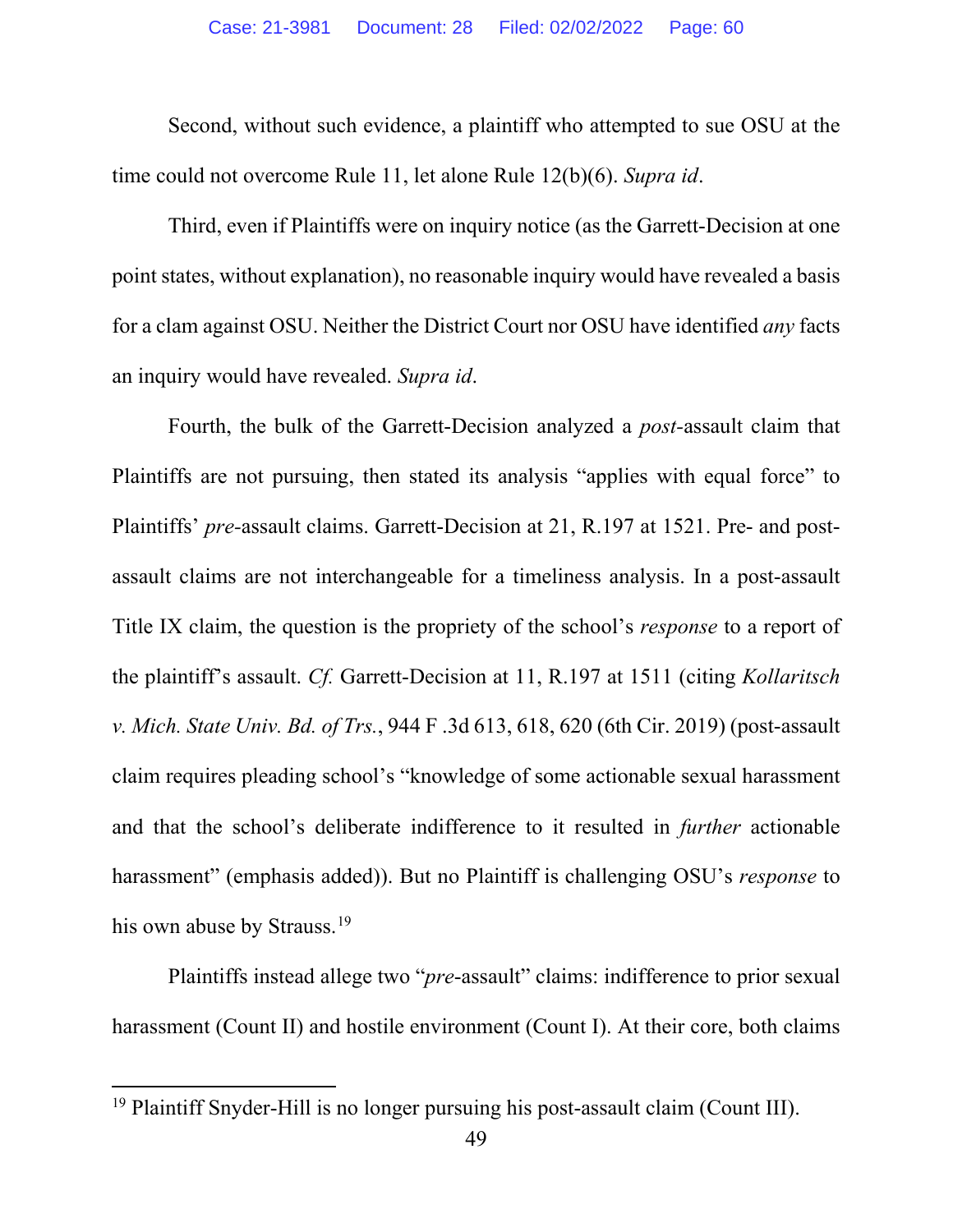assert that OSU knew about—and enabled—Strauss' sexual abuse *before* a particular Plaintiff was abused. Plaintiffs allege OSU could have prevented Strauss' abuse had it taken appropriate action on other students' prior complaints about Strauss' conduct (the "indifference to prior sexual harassment" claim). SAC II 2578-89, R.123 at 1253-55. Plaintiffs also allege OSU created a sexually-hostile culture in athletics and student health, which substantially heightened the risk that Plaintiffs and other students would be sexually harassed (the "heightened-risk claim"). *Id.* ¶¶ 2553-77 at 2346-53.

The District Court erred in stating this Court has never "recognized such a [pre-assault] theory." Garrett-Decision at 22, R.197 at 1522. *Williams ex rel. Hart v. Paint Valley Local School District* affirmed jury instructions on a pre-assault Title IX claim stemming from a school's failure to protect a student-plaintiff from abuse by a teacher. 400 F.3d 360, 362, 368 (6th Cir. 2005). The teacher had previously been the subject of molestation complaints by at least five other students. Based on those prior complaints, the school would be culpable if it had "actual notice" that the teacher "posed a substantial risk of sexual abuse to children in the school district," yet "responded unreasonably." *Id*. *Paint Valley* is consistent with decisions from the Ninth, Tenth, and Eleventh Circuits recognizing pre-assault claims.<sup>[20](#page-66-0)</sup>

<sup>20</sup> *Karasek*, 956 F.3d at 1112; *Simpson v. Univ. of Colo. Boulder*, 500 F.3d 1170, 1184-85 (10th Cir. 2007); *Williams v. Bd. of Regents of Univ. Sys. of Ga*, 477 F.3d 1282, 1304-05 (11th Cir. 2007).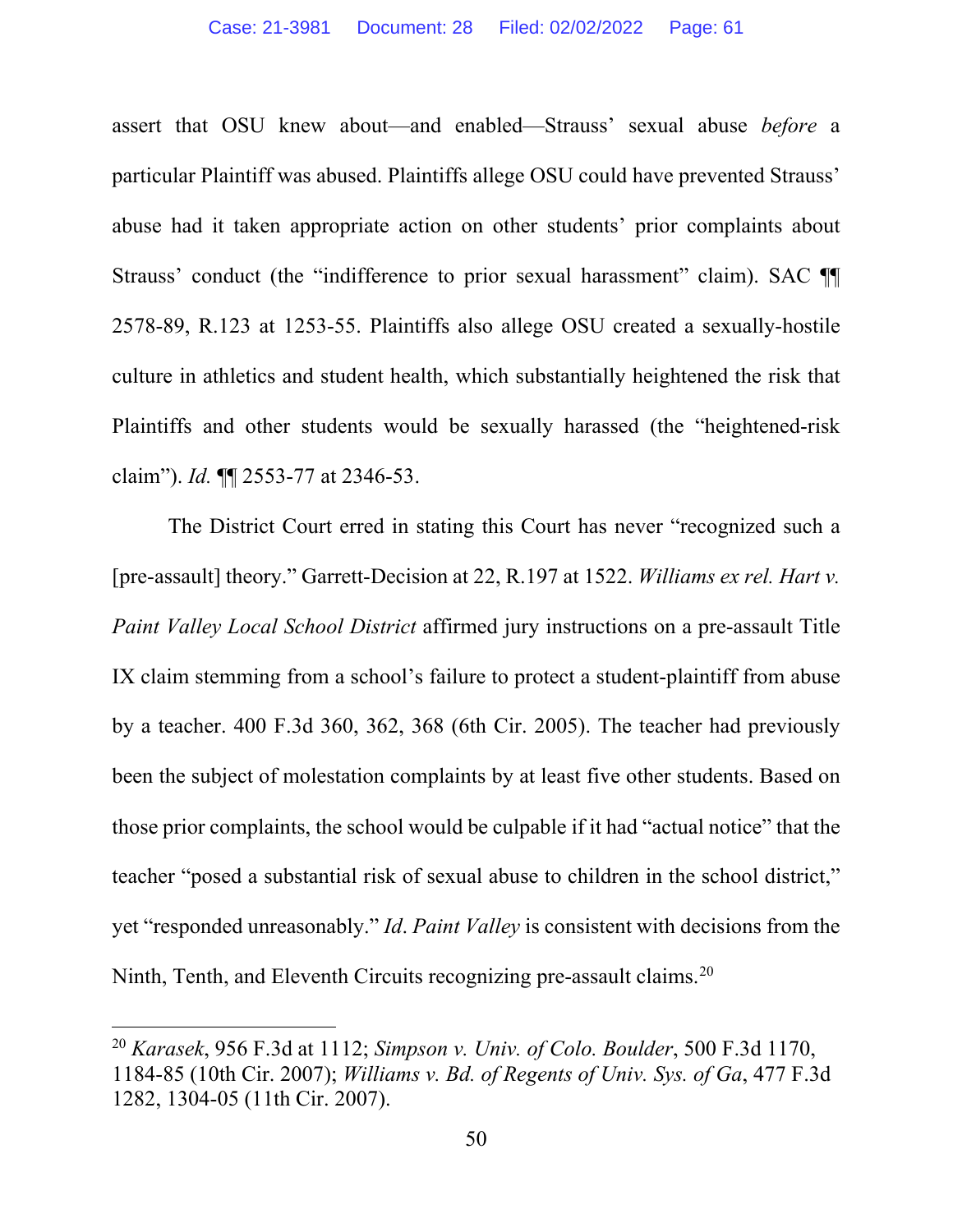In this *pre*-assault case, Plaintiffs did not know and could not have known that OSU had "actual notice" that Strauss "posed a substantial risk of abuse" from early on in his tenure, yet "responded unreasonably" by ignoring prior reports about Strauss' abuse. *Paint Valley*, 400 F.3d at 368.

#### **D. The District Court Erred in Relying on Post-Assault and Other Inapposite Cases**

The District Court did not consider the litany of cases cited above finding preassault Tile IX claims timely where the plaintiff had no basis to allege the school's culpability. *Supra* Argument III.B. Of the four cases it cited in the pre-assault portion of the Garrett-Decision, three support Plaintiffs; just one trial court erroneously held otherwise. Garrett-Decision at 23-24, R.197 at 1523-24. The District Court's dismissal of Plaintiffs' pre-assault claims seemingly relied on its rejection of a postassault claim Plaintiffs did not bring. That was error.

For example, the District Court cited *Twersky v. Yeshiva University*, 579 F. App'x 7, 9 (2d Cir. 2014), a post-assault claim. There, plaintiffs complained to administrators about the teacher's abuse, knew "administrators rebuffed their complaints," and thus knew of the school's indifference. *Id.* at 10*. Twersky* is the wrong inquiry for *pre*-assault claims. As *Sowers* explained, "the defendant's treatment of Sowers after the assault [including discouraging her from further reporting] was not, and obviously could not have been, a cause of her assault. There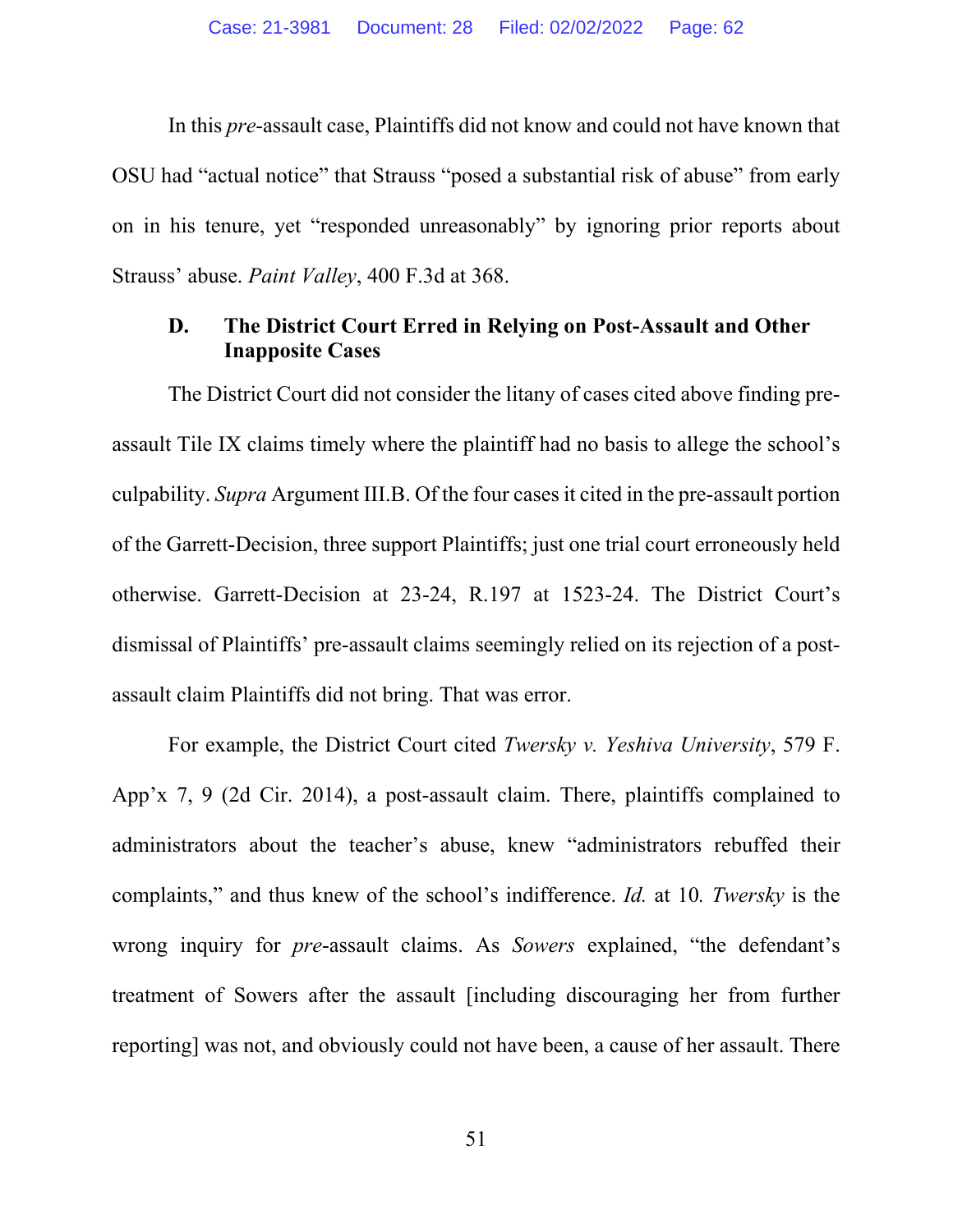is no allegation that Sowers knew of the defendants' handling of previous sex abuse complaints against teachers." 694 F. Supp. at 138.

In *King-White v. Humble Independent School District*, 803 F.3d 754 (5th Cir. 2015)—the one precedential circuit decision cited on this point<sup>21</sup>—plaintiffs challenged the school's response *after reporting* the abuse. Because the mother "personally complained to . . . School Officials" about the abuse, plaintiffs' knowledge that the mother's complaint went "unheeded" was dispositive. *Id.* at 762- 63. *King-White* is irrelevant to Plaintiffs' pre-assault claims.

Similarly off-point is a non-precedential decision from this Court, *Gilley v. Dunaway*, 572 F. App'x 303, 304 (6th Cir. 2014). In *Gilley*—which considered only tolling for fraudulent concealment under Kentucky law, not federal accrual plaintiff "knew of the Board's district investigation" into accusations she was being sexually abused *while* her high school coach continued to sexually abuse her. *Id.* at 308-09.

The District Court also cited inapposite trial court decisions where accrual was undisputed, the complaints allege facts evidencing knowledge or inquiry notice of the school's indifference, or the decisions contain scant reasoning. The weight

<sup>21</sup> The plaintiff in *Varnell v. Dora Consol. Sch. Dist.*, 756 F.3d 1208, 1210 (10th Cir. 2014), did not argue she was unaware of the school's role in causing her abuse.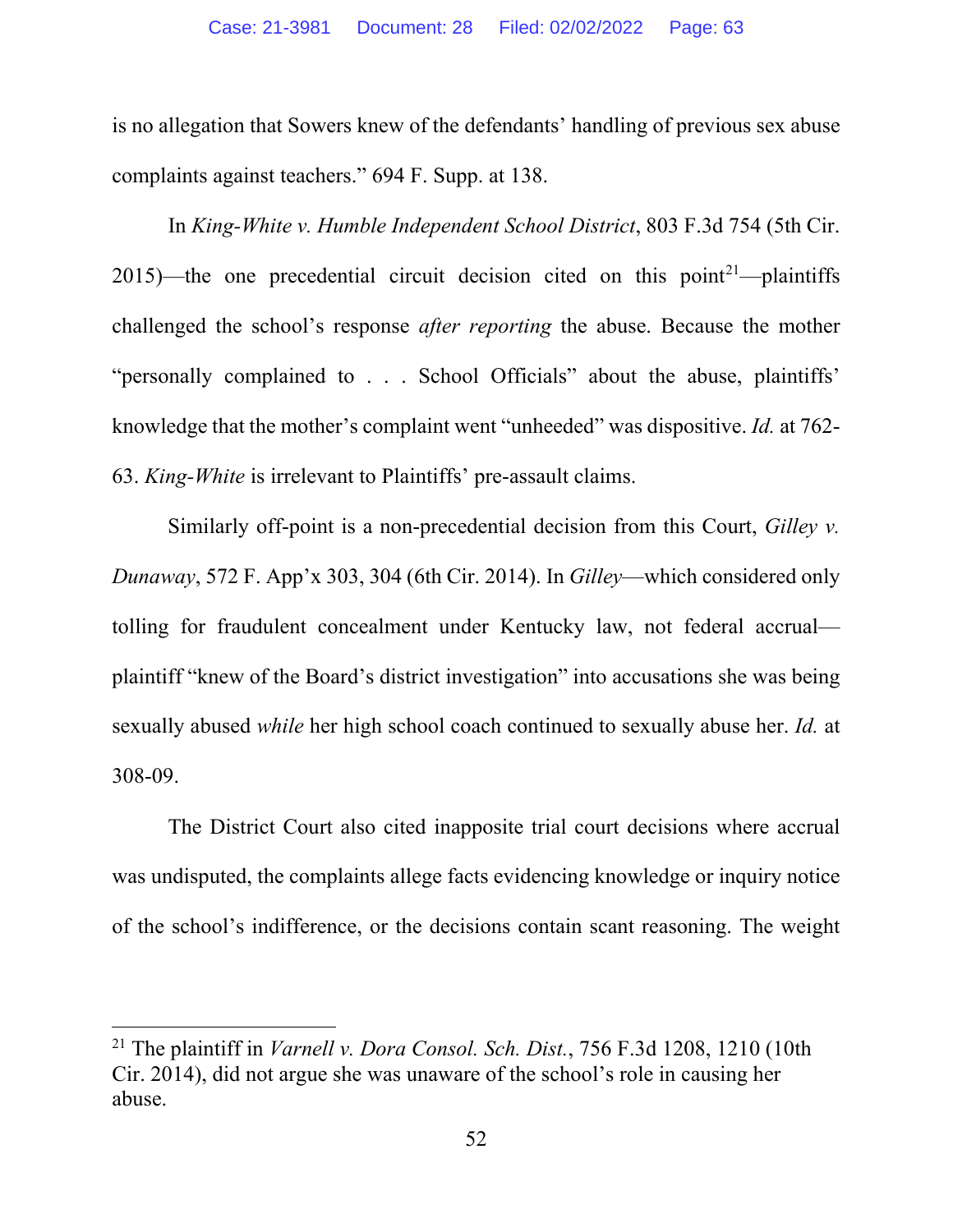and persuasiveness of authority supports the student-plaintiffs, *see supra* Argument III.B.

In addition, in none of these cases did defendant's witnesses admit plaintiffs could not have known about defendant's causal role. SAC ¶¶ 265-66, R.123 at 2035. In none did the defendant claim *it* did not know of its own causal role. *Id.* ¶ 274 at 2037. In none did the defendant pay millions to a law firm just to investigate an answer to that question. All of these admissions create additional fact issues that cannot be resolved on a motion to dismiss.

### **IV. THE DISTRICT COURT ERRED IN REJECTING A LIMITATIONS TOLL BASED ON OSU'S FRAUDULENT CONCEALMENT**

Regardless of when the statute of limitations accrued, OSU's concealment, obfuscation, and fraud equitably tolled the statute for five Plaintiffs.

"When," as here, "the statute of limitations is borrowed from state law, so too are the state's tolling provisions, except when they are inconsistent with the federal policy underlying the cause of action." *Bishop*, 618 F.3d at 537.

Under Ohio law, equitable tolling applies "where there is some conduct of the adverse party, such as misrepresentation, which excludes suspicion and prevents inquiry," to "conceal evidence of the alleged wrongdoing." *Lutz*, 717 F.3d at 474-75 (fraudulent concealment where energy companies concealed miscalculation of royalty payments). Plaintiffs must have relied on the "misleading" "misrepresentation" to their detriment. *Lutz v. Chesapeake Appalachia, L.L.C.*, 807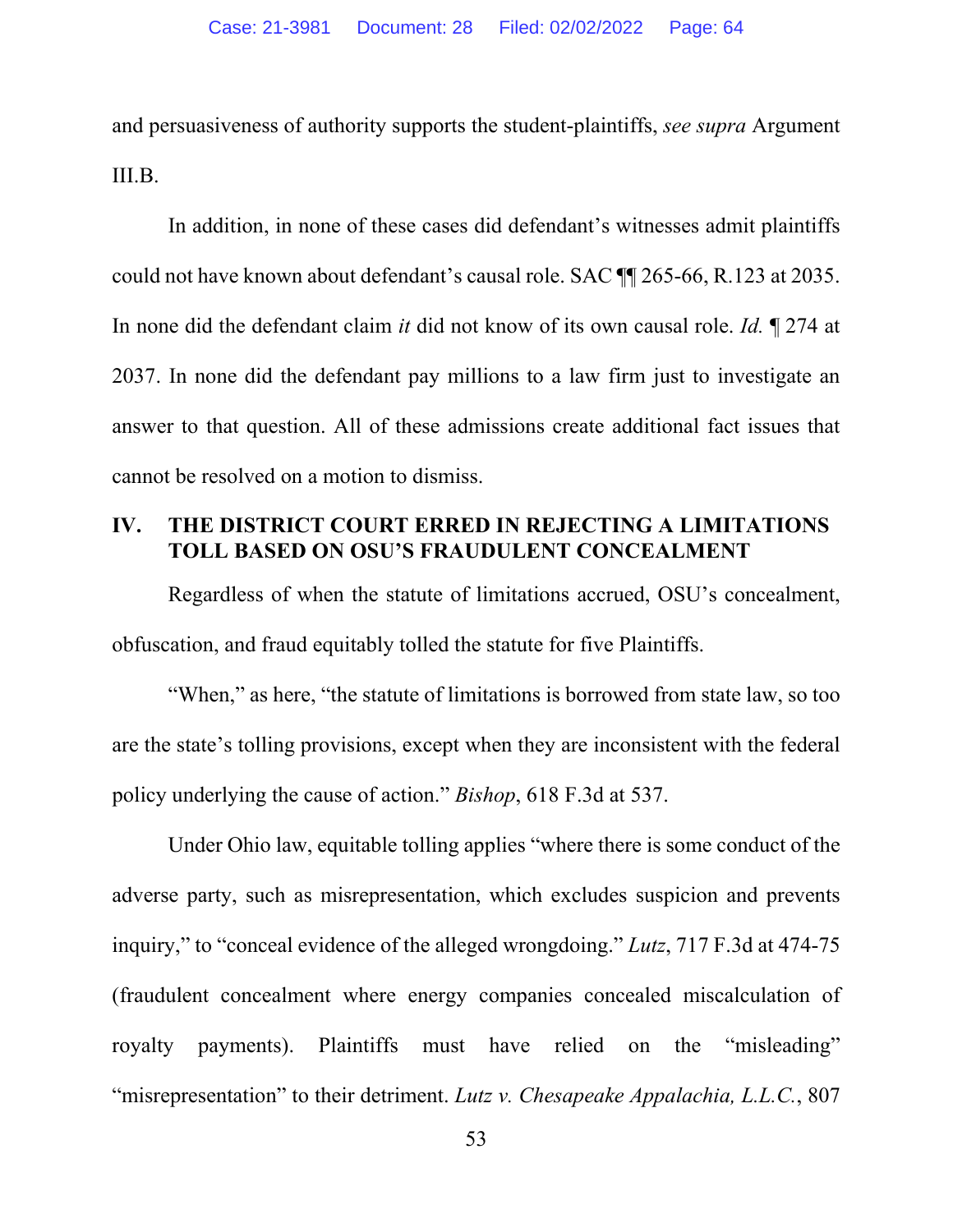F. App'x 528, 530 (6th Cir. 2020); *see Schmitz v. NCAA*, 122 N.E.3d 80, 90 (Ohio 2018) (NCAA's failure to inform football player about "the risks of playing college football and to share material information about those risks" amounted to fraudulent concealment).

What *didn't* OSU do to "conceal evidence of the alleged wrongdoing"? OSU falsified Strauss' performance reviews to "prevent the public (including OSU students) from learning about the abuse," SAC ¶¶ 229, 231, R.123 at 2030; 327 at 2047; destroyed patient records, *id.* ¶¶ 18 at 1993; 248 at 2032; promised the Medical Board it would look for other Strauss survivors, then did not, *id.* ¶¶ 17 at 1992; 247 at 2032; failed to discipline Strauss for decades, *id.* ¶ 193 at 2024; concealed the findings from a secret (belated) disciplinary hearing in June 1996, *id.* ¶¶ 193 at 2024; 222 at 2028; 239-44 at 2031-32; let Strauss retire voluntarily and misrepresented his departure by granting him an emeritus honorific in order to "conceal[] both Dr. Strauss' abuse and the university's role in enabling his predation," *id.* ¶¶ 127 at 2012; 243-44 at 2031-32; 258 at 2034; 267 at 2035. The list goes on, *see supra* Facts I.B. OSU hid the abuse from law enforcement, the State Medical Board, students, and the public. *E.g.*, *id.* ¶¶ 11, 13 at 1991-92; 267 at 2035.

One such deceived student was Plaintiff Snyder-Hill. *Id.* ¶¶ 299-329, R.123 at 2042-47. In 1995, Snyder-Hill contemporaneously realized Strauss abused him and lodged a complaint, resulting in an unproductive two-hour meeting with Grace,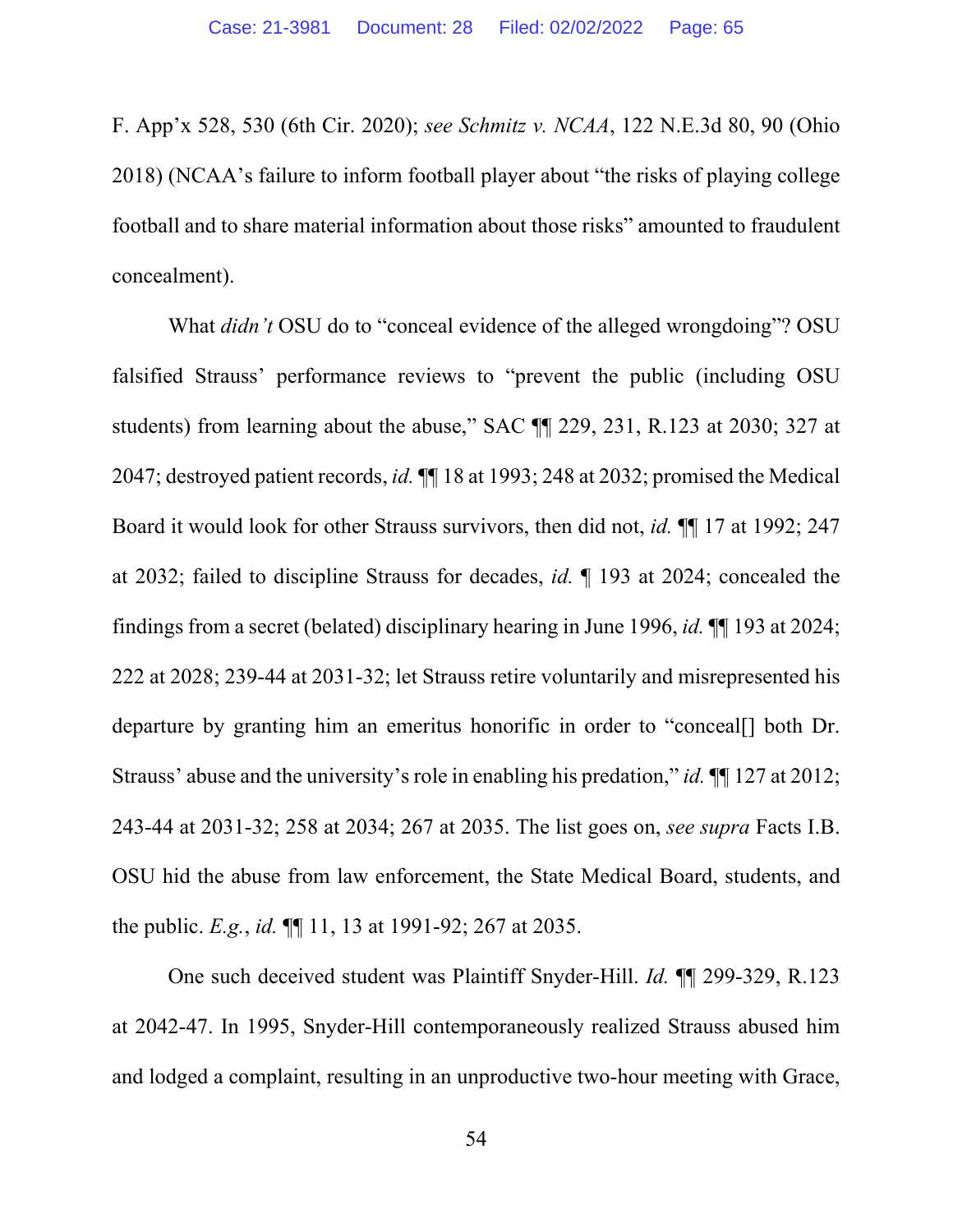another OSU administrator, and Strauss. *Id.* ¶ 314 at 2043. Dissatisfied, Snyder-Hill demanded accountability, a further phone call, and a written commitment to reform. *Id.*  $\parallel$  319 at 2045. Grace wrote Snyder-Hill: "we had never received a complaint about Dr. Strauss before, although we have had several positive comments." *Id.* ¶ 320 at 2045-46. That was a flat-out lie. OSU had received many complaints, including three days before. *Id.* ¶ 321 at 2046. By 1995, OSU had concealed Strauss' abuse for over 15 years. Grace lied to "conceal evidence of the alleged wrongdoing" from Snyder-Hill. *Lutz*, 717 F.3d at 474. Snyder-Hill relied on Grace's affirmative misrepresentation to his detriment, believing OSU could not have prevented his abuse so he had no legal claim against OSU; as a result, Snyder-Hill did not file suit against OSU in 1995 or 1996. SAC ¶¶ 333-34, R.123 at 2048. He was diligent but had no way to "discover the facts" supporting his *pre-*assault claim. *Lutz*, 717 F.3d at 475. What reasonably more should Snyder-Hill have done to uncover OSU's effective concealment?

<span id="page-65-0"></span>Four other Plaintiffs were misled into believing they were not abused and had no basis for a claim against OSU, because OSU staff made affirmative misrepresentations indicating Strauss' exams were legitimate. When John Doe 56 told an OSU trainer "how unusual the exam was," the trainer misled him into believing the exam was normal, saying "'some doctors are just really into the human body' and Dr. Strauss was one of those doctors." SAC ¶ 2085, R.123 at 2280. John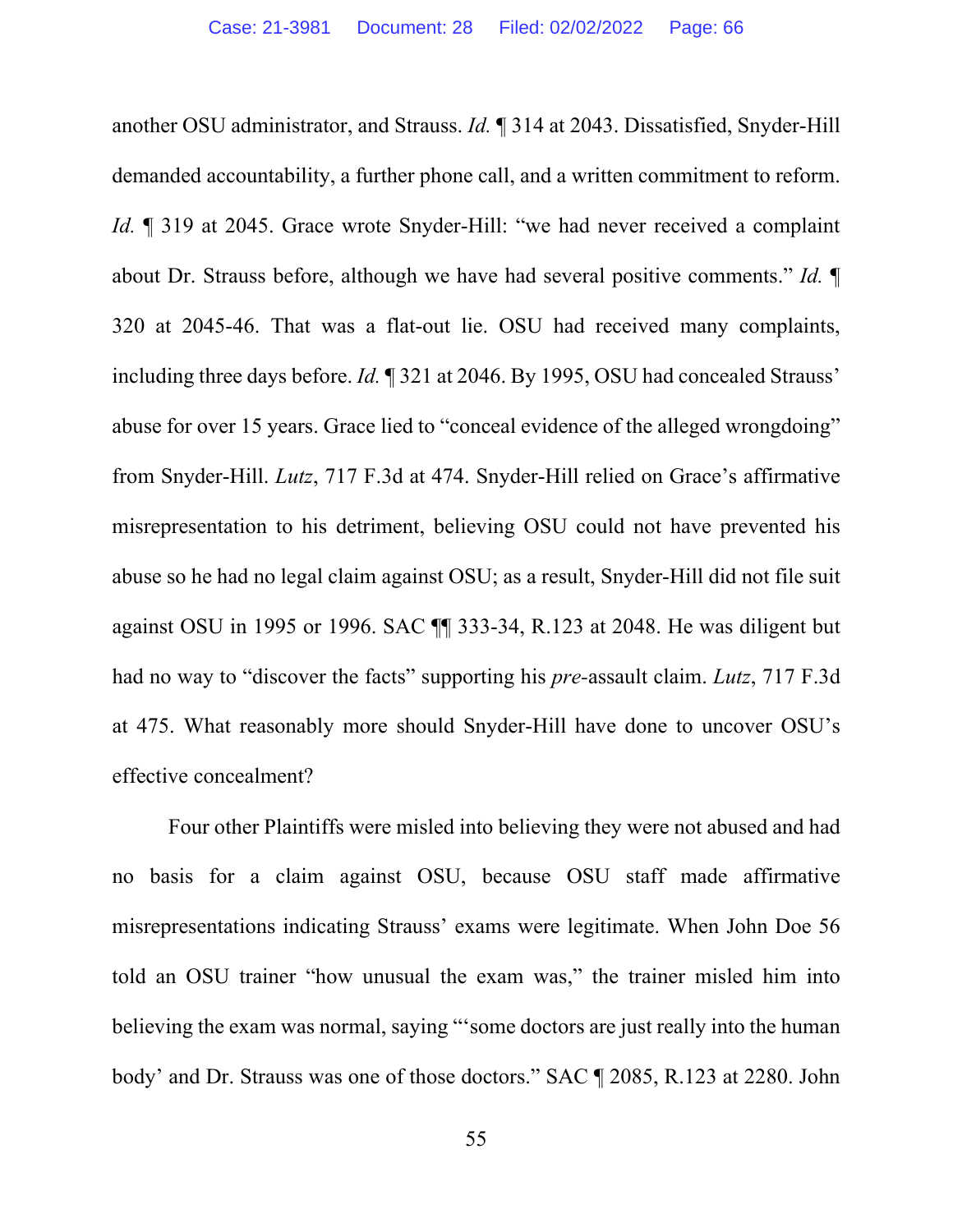Doe 56 relied on this misrepresentation; he believed he was not abused and "pursuing the matter would not be productive." *Id.* ¶ 2092 at 2281. *See also id.* ¶ 2524 at 2342 (John Doe 76: when he told his coach "Strauss was not acting professionally," coach misled him, stating "he was overreacting"); *id.* ¶ 501 at 2068 (Huntsinger: coach misled him to believe examinations were "appropriate," stating: "That's just what Dr. Strauss does."); *id.* ¶ 1949 at 2257 (John Doe 49: when he told OSU staff that Strauss was "handsy," she responded that Strauss "was a credentialed and high-ranking doctor," misleading him that the exam was not abuse).

<span id="page-66-0"></span>The District Court did not question OSU's affirmative concealment and fraudulent misrepresentations. Yet it rejected Plaintiffs' tolling argument because Plaintiffs were purportedly "aware of all the elements of their causes of action . . . the injury, the perpetrator, and the perpetrator's employer." Garrett-Decision at 20, R.197 at 1520. But four Plaintiffs were affirmatively misled about whether they were injured at all. And while Snyder-Hill knew he was abused by an OSU employee, knowing the perpetrator's employer is *not* enough for any plaintiff to bring a Title IX claim. *Supra* Argument III.A. OSU concealed its knowledge of a serial predator and its indifferent response. Snyder-Hill, for example, could not have alleged the crucial facts as to how OSU enabled his abuse. *See Redwing v. Catholic Bishop for Diocese of Memphis*, 363 S.W.3d 436, 465 (Tenn. 2012) (applying tolling though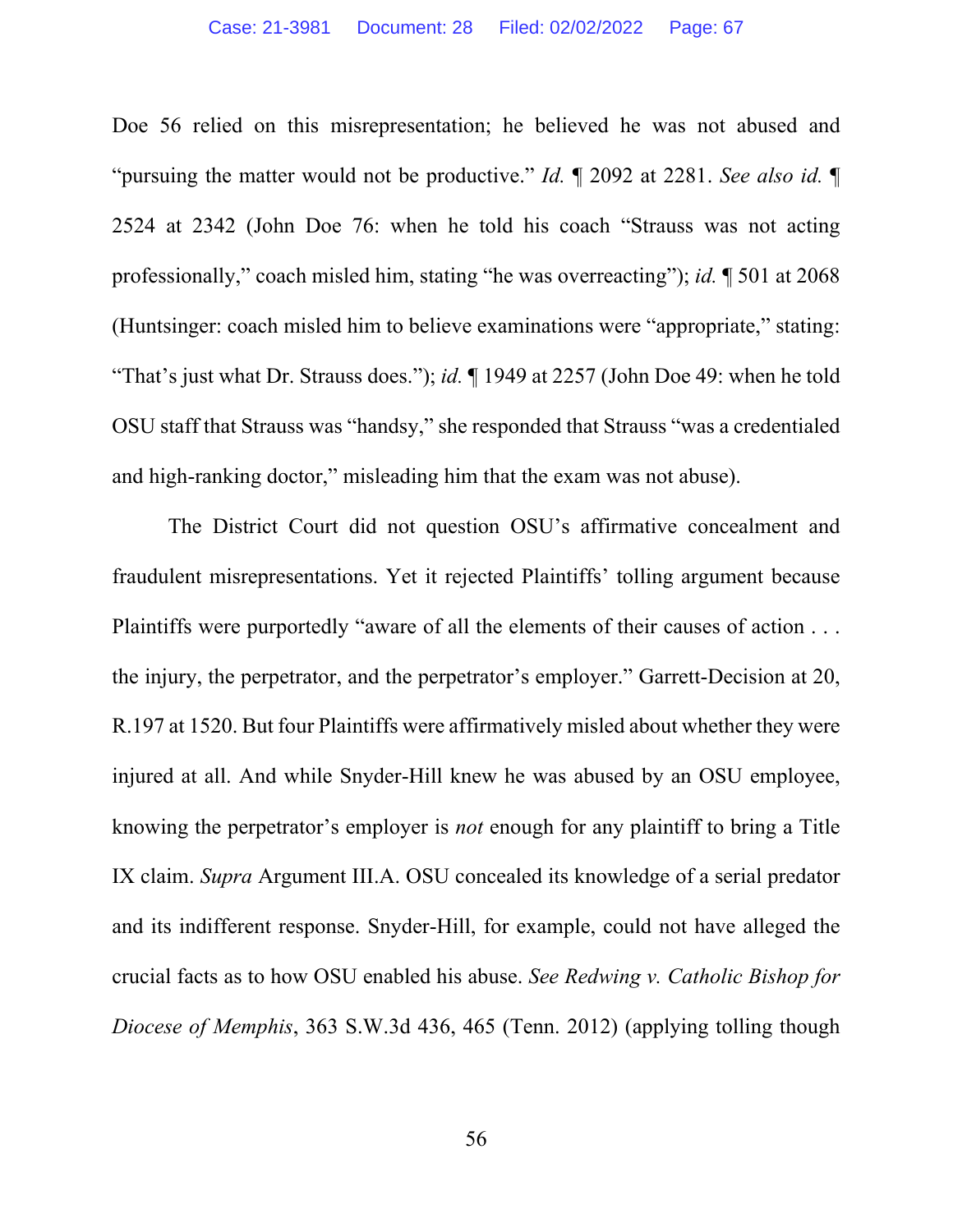victim knew priest was church employee, because church concealed its *own* knowledge of priest's sexual predation).

Courts repeatedly toll claims against institutions that conceal sexual assault. *Lozano*, 408 F. Supp. 3d at 900–01 (fraudulent concealment where Baylor University "actively conceal[ed]," that football players committed sexual assault; victim's claim was "inherently undiscoverable" until public investigatory findings);[22](#page-72-0) *Redwing*, 363 S.W.3d at 465 (equitable tolling where plaintiff abused by priest 30 years ago was "misled by the Diocese with regard to the Diocese's knowledge of Father Guthrie's history and propensity for committing sexual abuse"); *Magnum v. Archdiocese of Phila.*, No. 06-cv-2589, 2006 WL 3359642, at \*12 (E.D. Pa. Nov. 17, 2006), *aff'd*, 253 F. App'x 224 (3d Cir. 2007) (equitable tolling where plaintiffs in 2002 learned that archdiocese concealed priest abuse since the 1940s).

Having effectively concealed Strauss' abuse of students and its own role in enabling Strauss' predation, lied to Snyder-Hill about prior complaints about Strauss, and affirmatively misled four Plaintiffs that Strauss' exams were legitimate, OSU cannot assert the statute of limitations now for these five Plaintiffs. The Court

<sup>22</sup> The District Court disregarded *Lozano* as not applying Ohio law. *See* Garrett-Decision at 21, R.197 at 1514. But Texas's and Ohio's fraudulent concealment standards are materially similar. Compare *Tipton v. Brock*, 431 S.W.3d 673, 681 (Tex. Ct. App. 2014) with *Hoeppner v. Jess Howard Elec. Co*., 780 N.E.2d 290, 297 (Ohio Ct. App. 2002).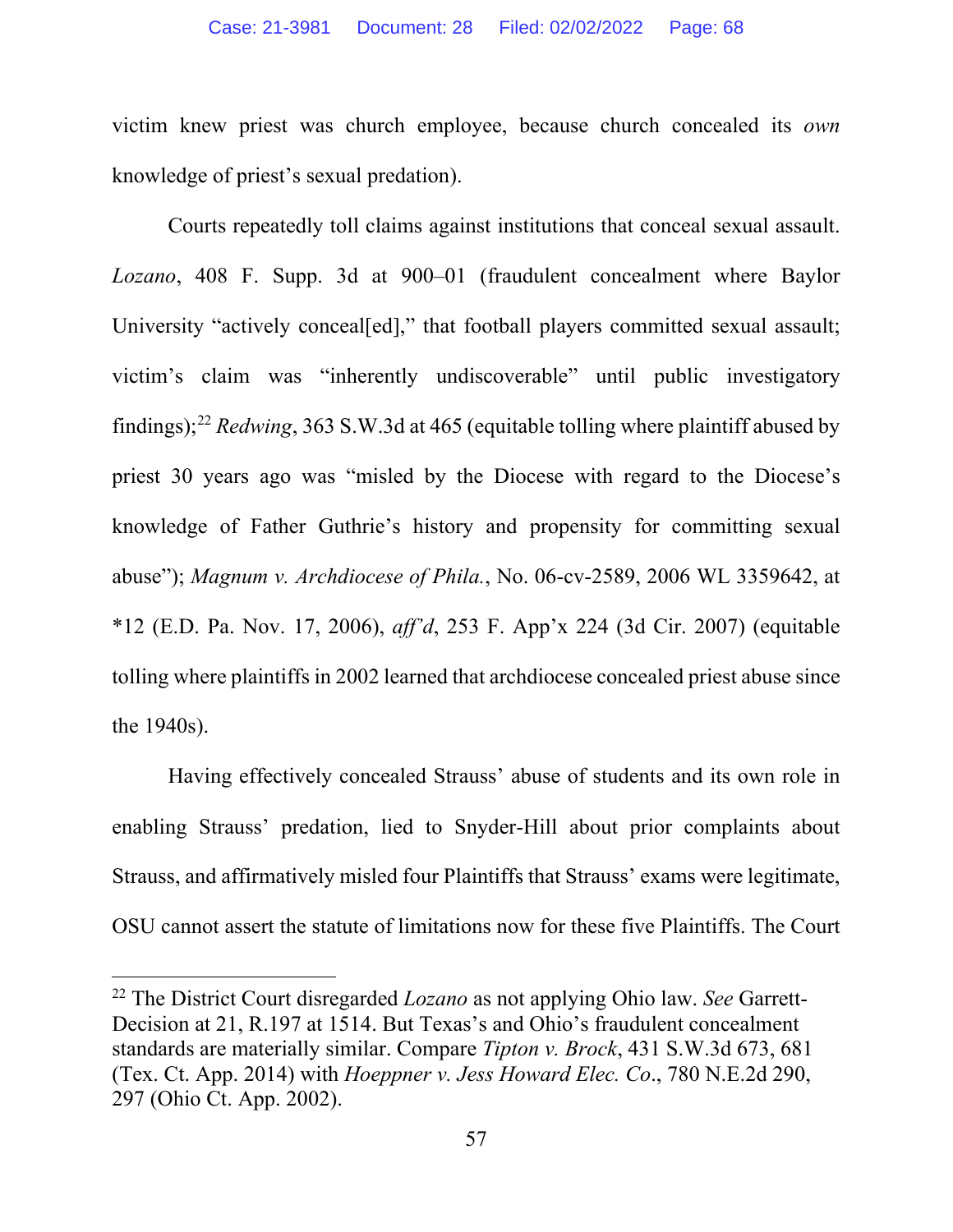should not reward OSU for perpetrating a successful fraud. Whether and how OSU "fraudulently concealed facts, thereby preventing the plaintiff from learning of its injury" are classic "disputed factual questions" that should not be resolved on a motion to dismiss. *Am. Premier Underwriters, Inc. v. Nat'l R.R. Passenger Corp.*, 839 F.3d 458, 464 (6th Cir. 2016).

#### **CONCLUSION**

This Court should reverse the District Court's entry of judgment for OSU and remand for further proceedings.

February 2, 2022

# EMERY CELLI BRINCKERHOFF ABADY WARD & MAAZEL LLP

By: /s/ Ilann M. Maazel

Ilann M. Maazel Debra L. Greenberger Marissa R. Benavides 600 Fifth Avenue,  $10^{th}$  Floor New York, New York 10020 Phone: (212) 763-5000 Fax: (212) 763-5001 E-Mail: [imaazel@ecbawm.com](mailto:imaazel@ecbawm.com) E-Mail: dgreenberger@ecbawm.com E-Mail: [mbenavides@ecbawm.com](mailto:mbenavides@ecbawm.com) 

<span id="page-68-0"></span>SCOTT ELLIOT SMITH, LPA Scott E. Smith (0003749) 5003 Horizons Drive, Suite 100 Columbus, Ohio 43220 Phone: (614) 846-1700 Fax: (614) 486-4987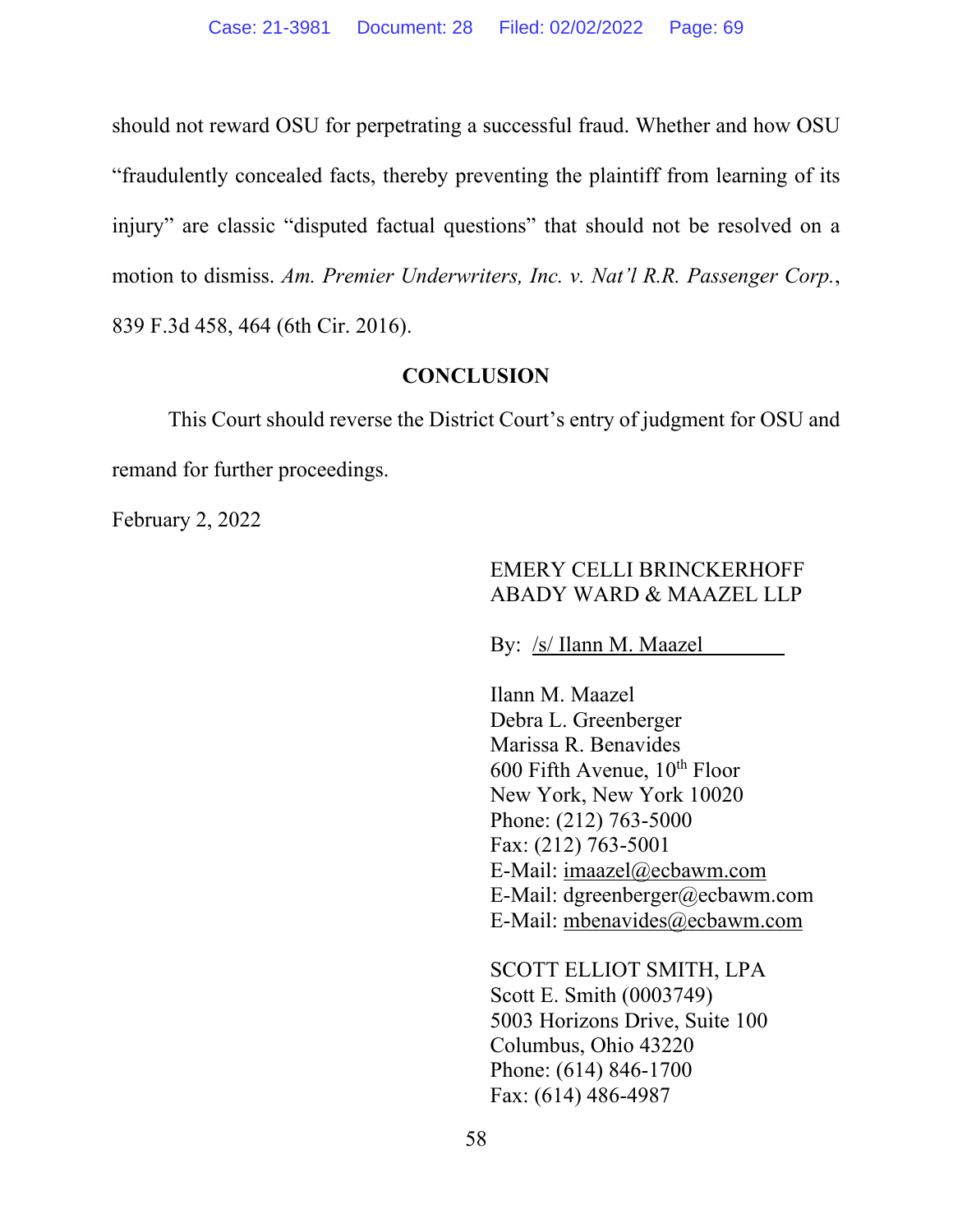E-Mail: ses@sestriallaw.com

PUBLIC JUSTICE, P.C. Adele P. Kimmel Alexandra Z. Brodsky 1620 L Street NW, Suite 630 Washington, DC 20036 Phone: (202) 797-8600 Fax: (202) 232-7203 E-mail: [akimmel@publicjustice.net](mailto:akimmel@publicjustice.net) E-mail: [abrodsky@publicjustice.net](mailto:abrodsky@publicjustice.net)

*Attorneys for Plaintiffs-Appellants*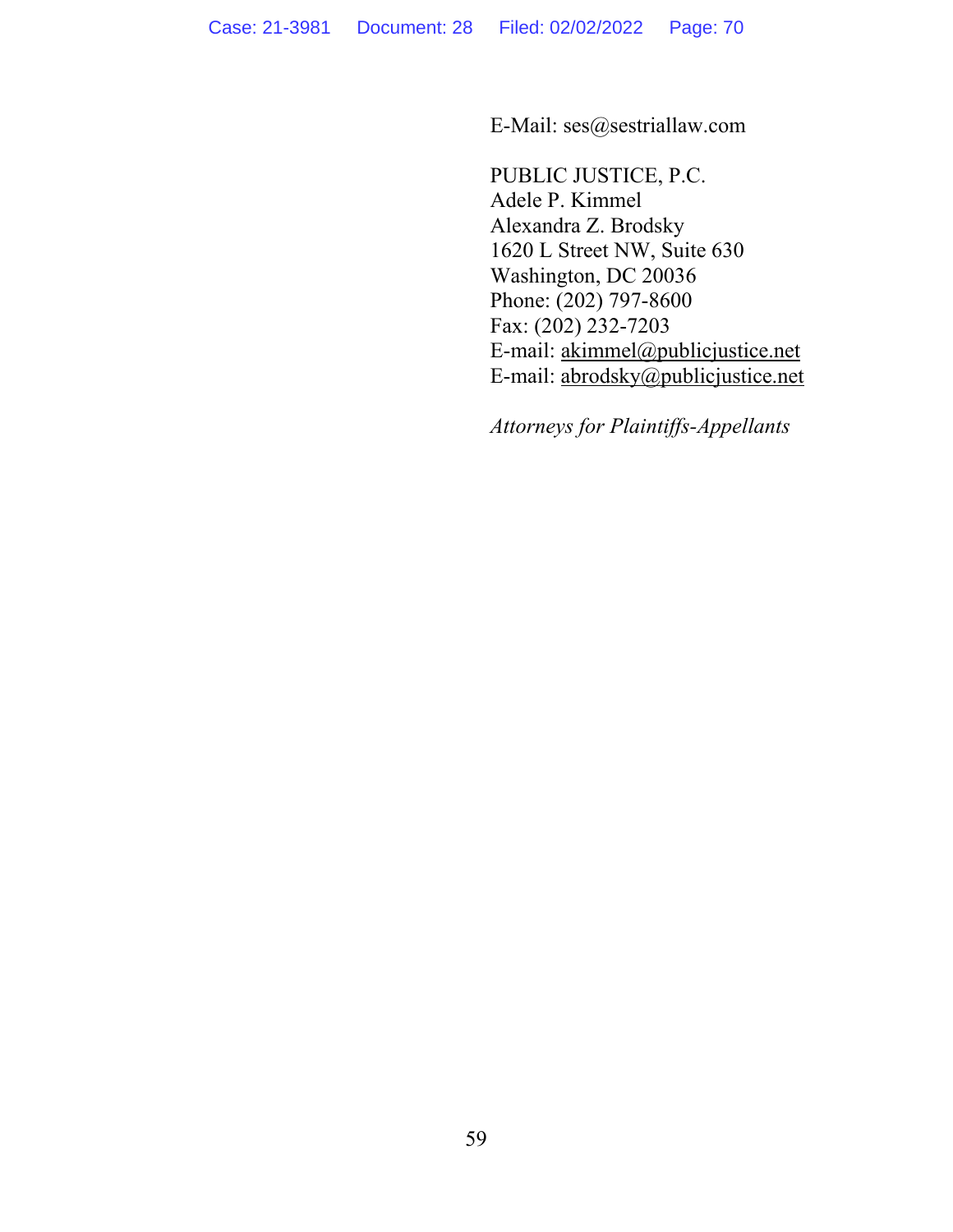# **CERTIFICATE OF COMPLIANCE**

 This document complies with the type-volume limit of Fed. R. App. P.  $32(a)(7)(B)$  because, excluding the parts of the document exempted by Fed. R. App. P. 32(f), contains 12,998 words. This document complies with the typeface requirements of Fed. R. App. P. 32(a)(5) and the type-style requirements of Fed. R. App. P. 32(a)(6) because this document has been prepared in a proportionally spaced typeface using Microsoft Word 2016 in Times New Roman 14-point font. Dated: February 2, 2022

> *s/ Ilann M. Maazel*  Ilann M. Maazel *Attorney for Plaintiffs-Appellants*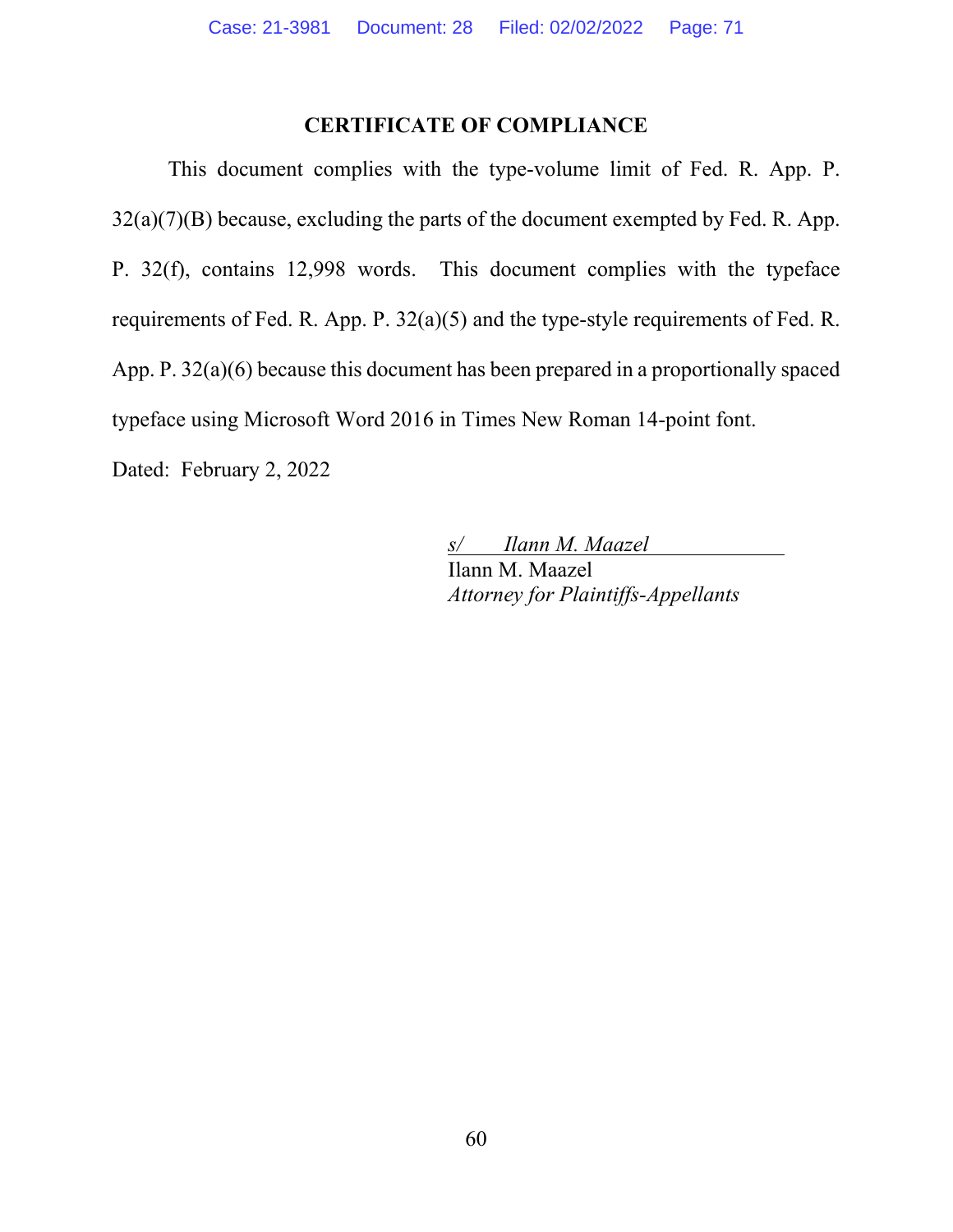# **CERTIFICATE OF SERVICE**

The undersigned hereby certifies that on February 2, 2022, an electronic copy of the Brief of Plaintiffs-Appellants was filed with the Clerk of the Court for the United States Court of Appeals for the Sixth Circuit by using the CM/ECF system. The undersigned also certifies that all participants are registered CM/ECF users and will be served via the CM/ECF system.

> *s/ Ilann M. Maazel*  Ilann M. Maazel